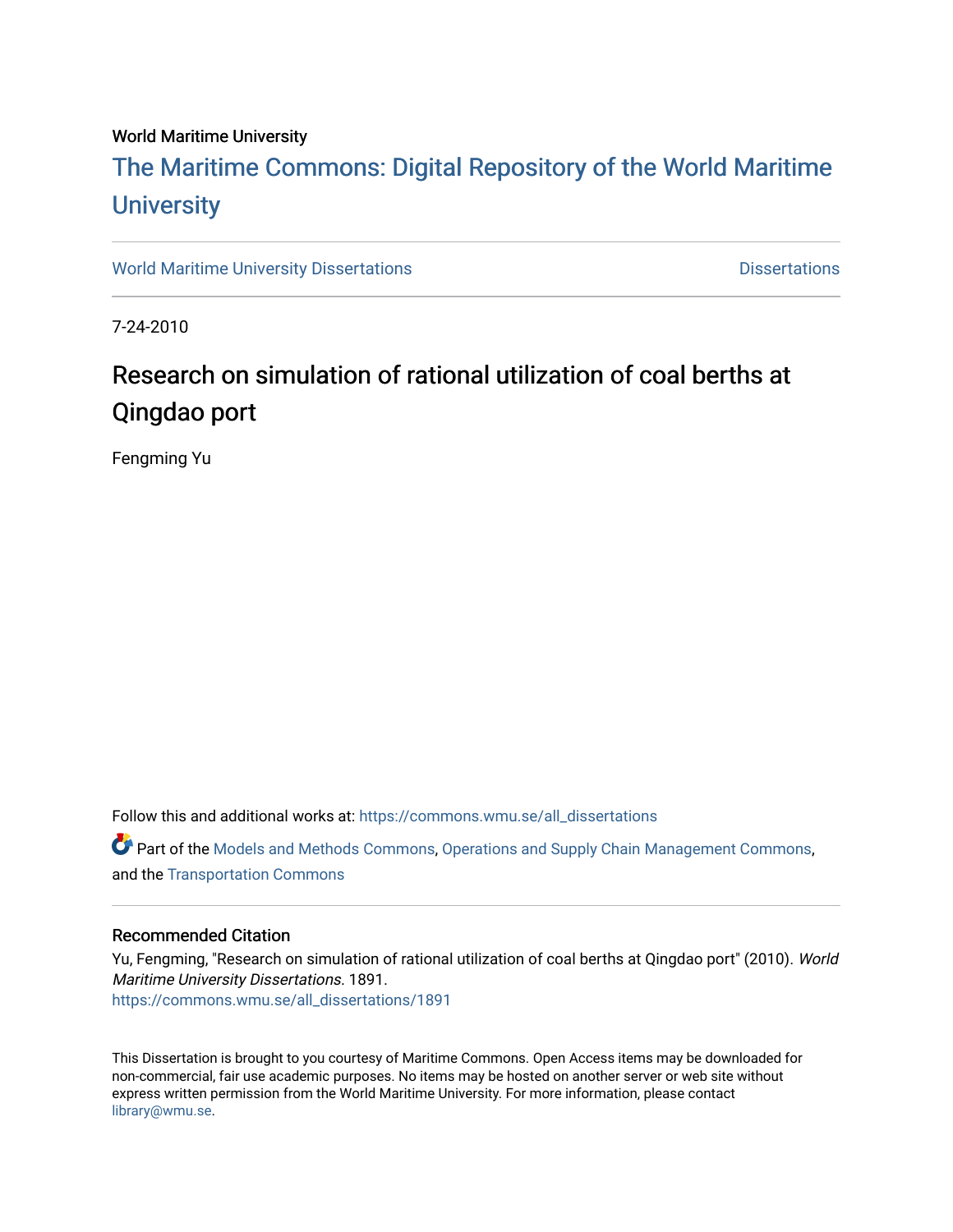

## **World Maritime University**

Shanghai, China

# **Research on Simulation of Rational Utilization of Coal Berths at Qingdao Port**

**By Yu Fengming** 

A research paper submitted to the world Maritime University in

partial fulfilment of the requirements for the award of the degree of

## **MASTER OF SCIENCE**

**INTERNATIONAL TRANSPORTATION AND LOGISTICS**

**Supervisor: Professor Zong Beihua** 

**2010**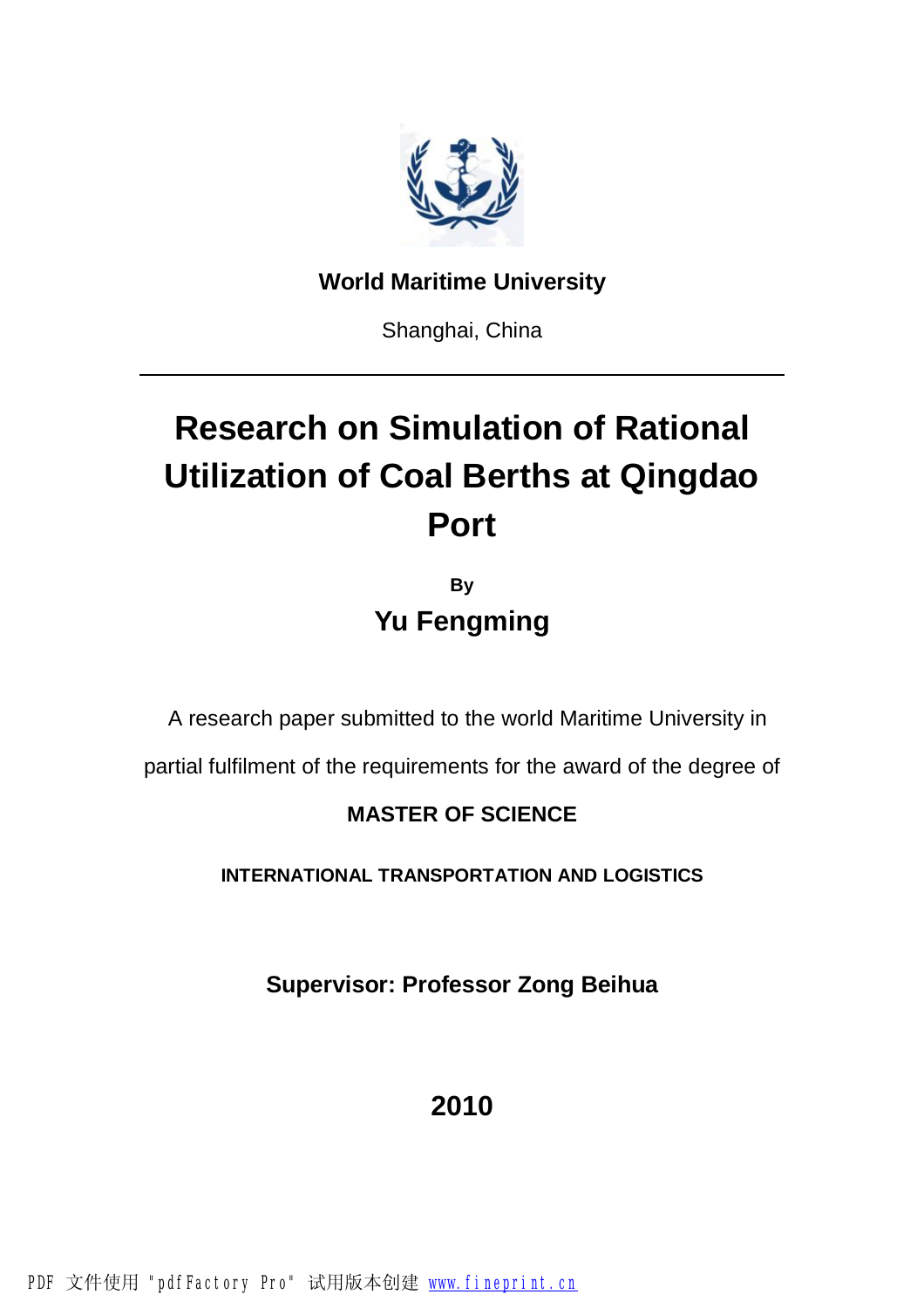### **Declaration**

I certify that all the material in this research paper that is not my own work has been identified, and that no materials are included for which a degree has previously been conferred on me.

The contents of this research paper reflect my own personal views, and are not necessarily endorsed by the University.

## **Yu Fengming**

### **Supervised by**

Professor Zong Beihua

#### **World Maritime University**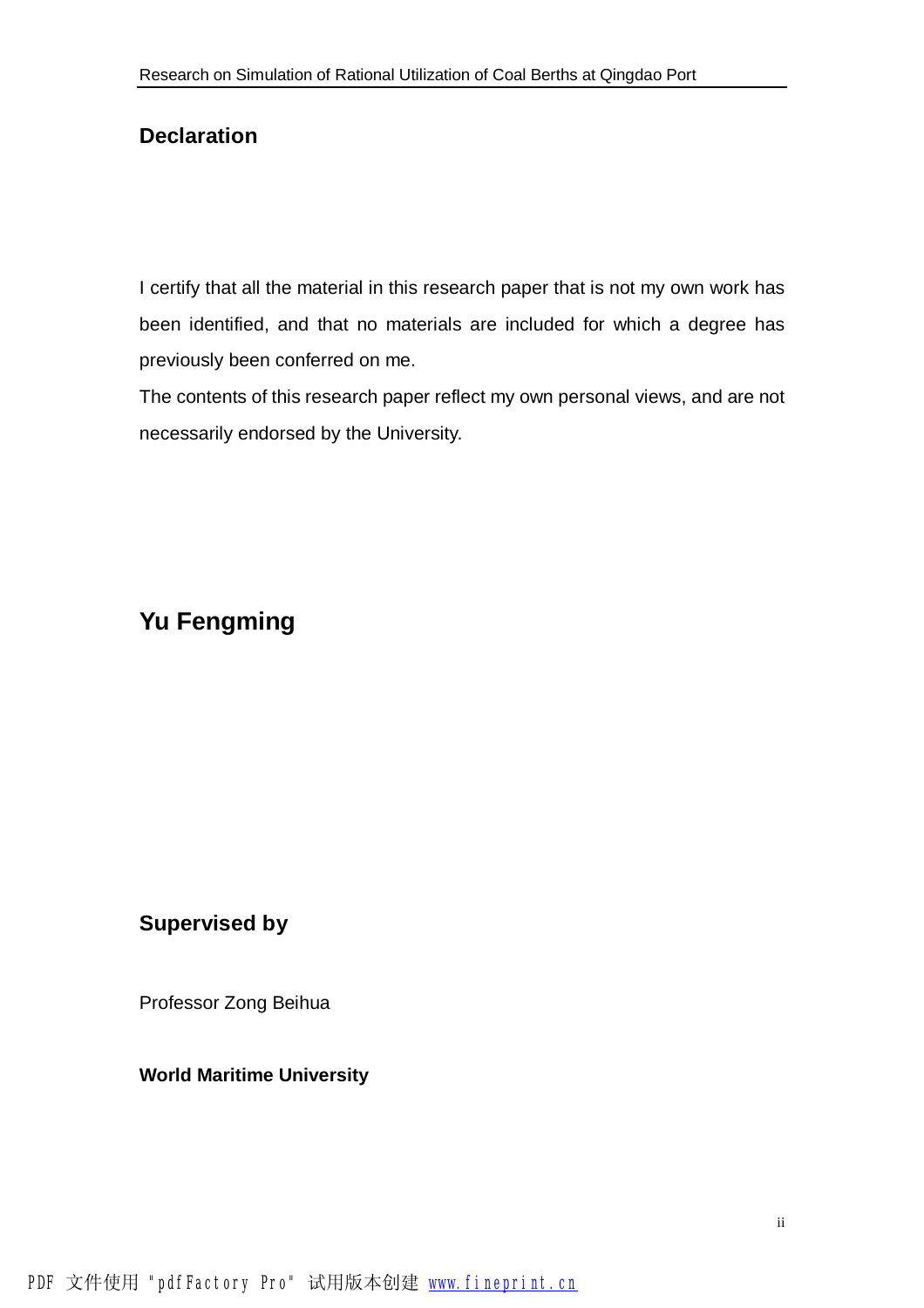| 2.2.4 The introduction of discrete system theory on the simulation18              |  |
|-----------------------------------------------------------------------------------|--|
|                                                                                   |  |
|                                                                                   |  |
|                                                                                   |  |
|                                                                                   |  |
|                                                                                   |  |
|                                                                                   |  |
|                                                                                   |  |
| 3 The Establishment of the Simulation Model about Berths Assignment27             |  |
|                                                                                   |  |
|                                                                                   |  |
| 3.2.1 Infrastructure and Equipment Configuration of the Terminal Operation 27     |  |
|                                                                                   |  |
|                                                                                   |  |
| 3.4 The Objective Function, Frontier, and Assumptions of the Model32              |  |
|                                                                                   |  |
| 3.6 The Determination of the Simulation Elements of the Optimization Model of the |  |
|                                                                                   |  |
|                                                                                   |  |
|                                                                                   |  |
|                                                                                   |  |
|                                                                                   |  |
|                                                                                   |  |
|                                                                                   |  |
|                                                                                   |  |
|                                                                                   |  |
|                                                                                   |  |
|                                                                                   |  |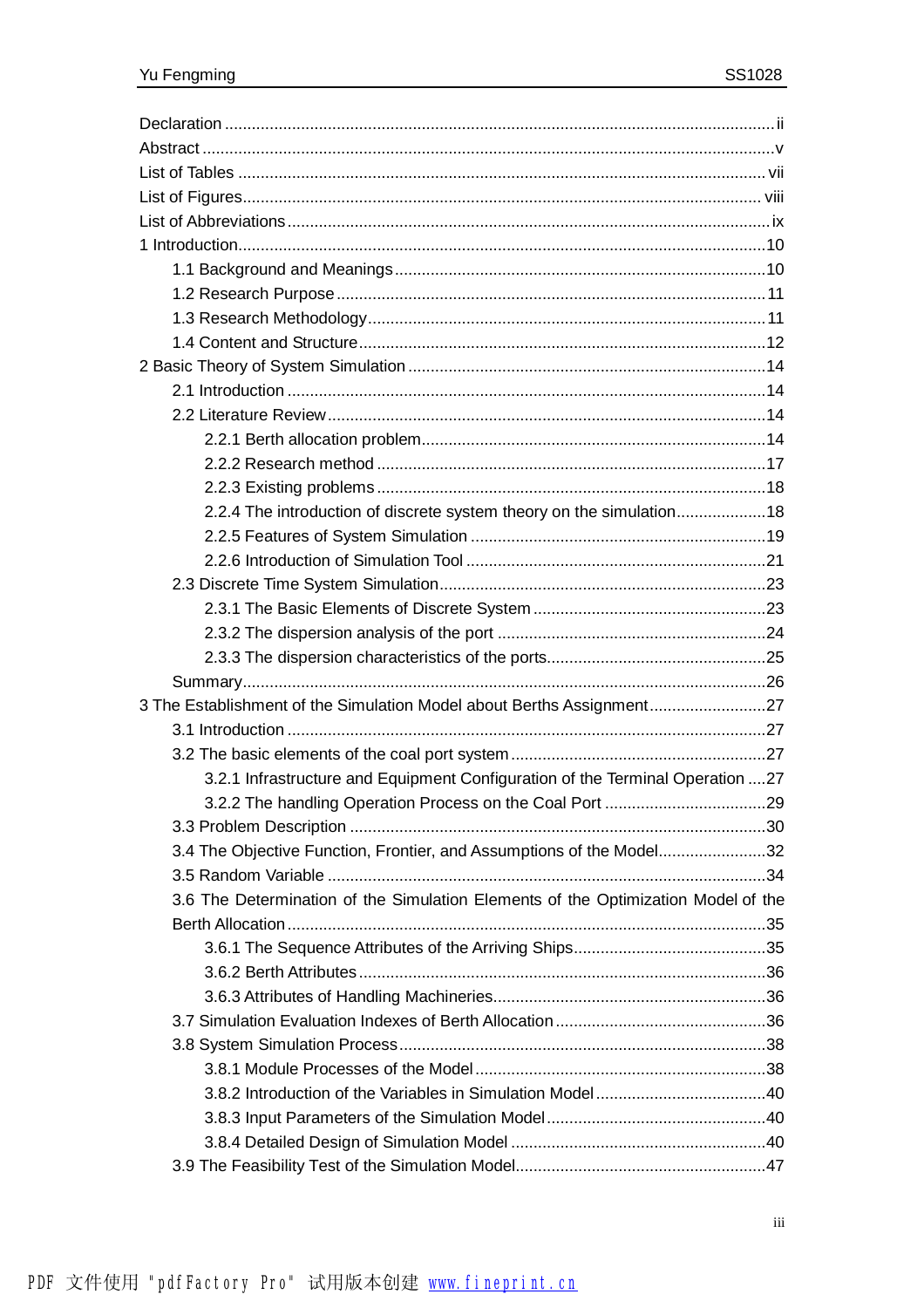| 3.9.2 Basic Problems in the Feasibility Test of Simulation Model48  |  |
|---------------------------------------------------------------------|--|
|                                                                     |  |
| 4 The Simulation and Data Analysis of Coal Berths in Qingdao Port50 |  |
|                                                                     |  |
|                                                                     |  |
|                                                                     |  |
|                                                                     |  |
|                                                                     |  |
|                                                                     |  |
|                                                                     |  |
|                                                                     |  |
|                                                                     |  |
|                                                                     |  |
|                                                                     |  |
|                                                                     |  |
|                                                                     |  |
|                                                                     |  |
|                                                                     |  |
|                                                                     |  |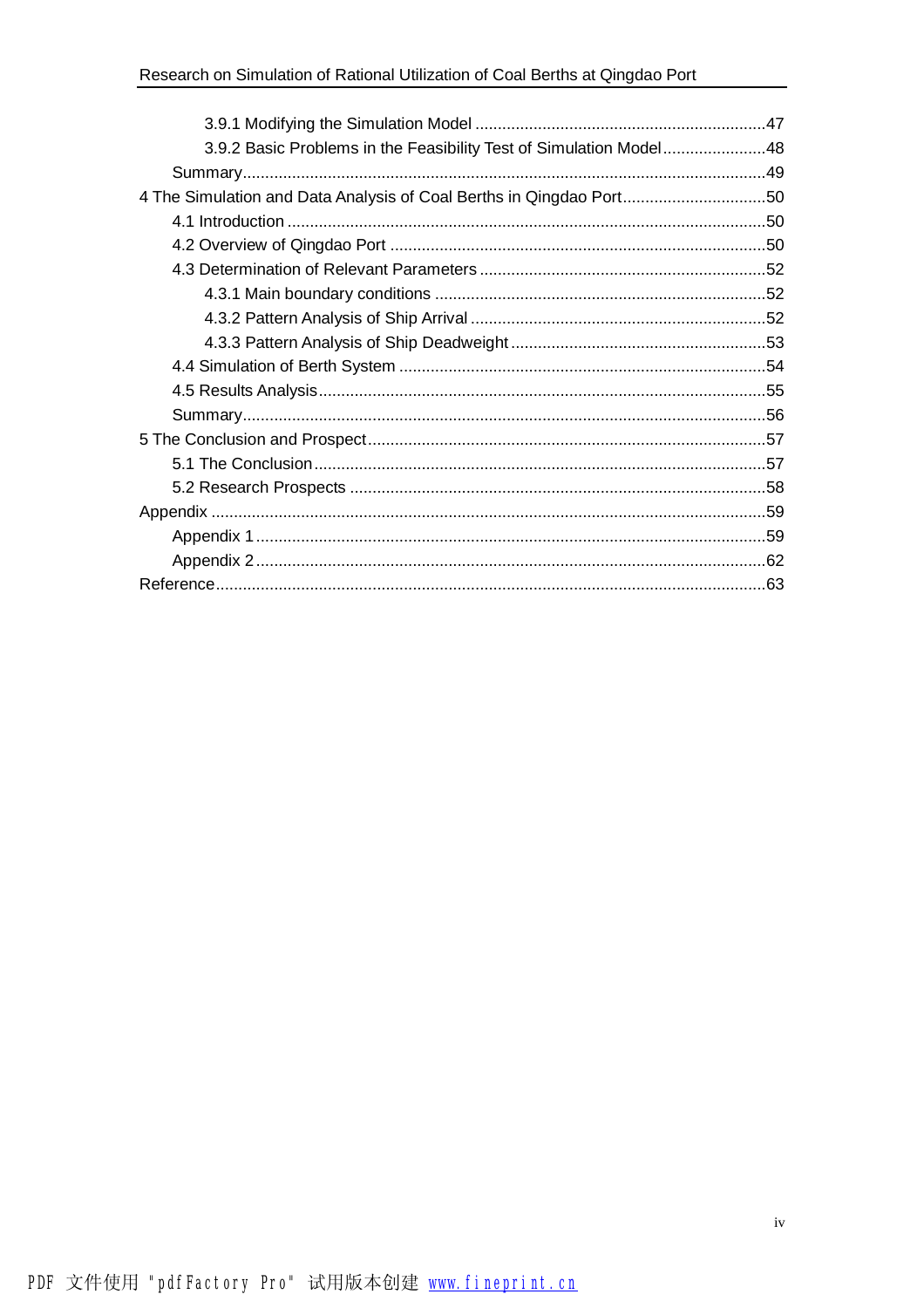#### **Abstract**

#### Title of Research paper: **Research on Simulation of Rational Utilization of Coal Berths at Qingdao Port**

Degree: **MSC**

With the development of modern logistics concept, as the key node of supply chain coal ports not only face the fierce competition among ports, but also take a part in the competition among supply chains of coal transportation industry. Especially under global environment of fuel shortage, coal port is an important resource the supply of which lags behind the demand; therefore, the coal port is always the bottle-neck of coal transportation. Therefore, proposing a systematic method for evaluation of coal port capability is benefit to find the bottle-neck of logistics capability of the coal port, it also helps to improve the coal port logistics capability and encourage the rapid growth of coal logistics industry.

 Coal port system is a very complex system. The formation of its capability has many aspects of restrictive factors, which should be analyzed in systematic and integral view. Based on a systematic and integral view, with the simulation software of ARENA the dissertation made a thorough study on the concept and the influencing factors of coal port berth system and established a simulation plate —— form for evaluation of coal port berth occupancy. This dissertation extended the research area of simulation and evaluation of coal port logistics capability, it mainly includes the follows:

 Firstly, the dissertation systematically described the theory foundation and basic simulation theory of coal port logistics system; it also analyzed the composition and evaluation index of berth system. Coal port capability is defined as the comprehensive processing capabilities of logistics hardware resources under the production plan and scheduling management, it can also be considered to be the comprehensive capability of the visible factors of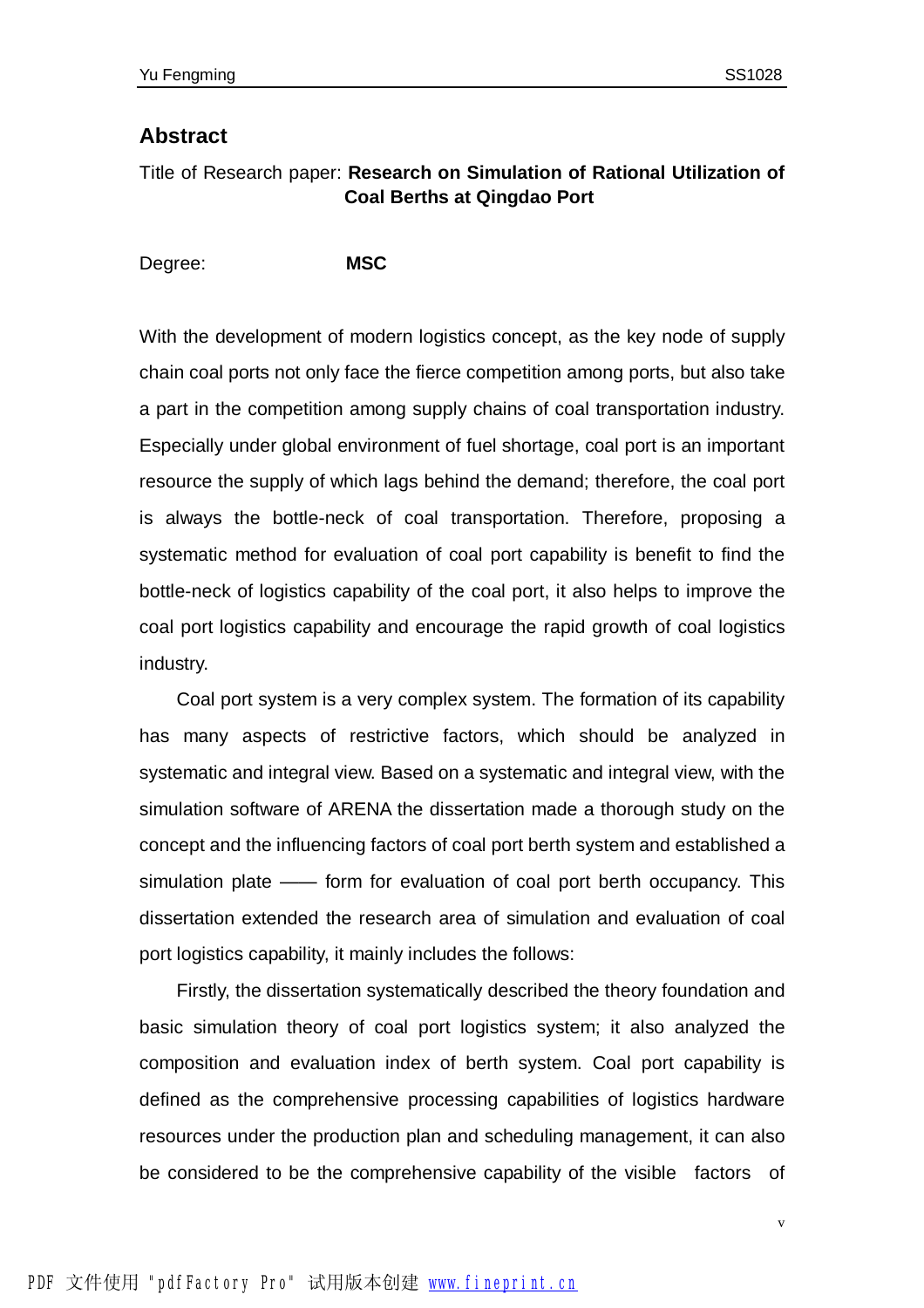coal port logistics system including ships, trains, belt, shipping-machine, car-dumps, etc which is influenced by the invisible elements including ship scheduling, train scheduling, yard stacking strategies, service strategies, handling-device-state information, production scheduling strategy, personal management, etc.

Secondly, combined the characteristics of coal port logistics system, the dissertation put forward the application method and steps of the simulation and evaluation of logistics capability of coal port system. It described the basic thinking and method of building simulation model including the modeling method of conceptual model (conceptual model includes the hierarchical model, object model, dynamic model), and basic thinking of building the simulation model of coal port logistics system with the new software of Witness.

Lastly this dissertation took the Qianwan port of Qingdao coal port for application example to apply the method of the simulation and evaluation which has been put forward in the dissertation.

Through the simulation and evaluation of coal port berth allocation, it has found out the bottle-neck restricting coal port and provides reference for the development of the modern coal port industry.

 This research work concerned in this dissertation will benefit the design and management of coal port.

**Key words:** Berth Occupancy, Simulation and Evaluation, ARENA, coal port,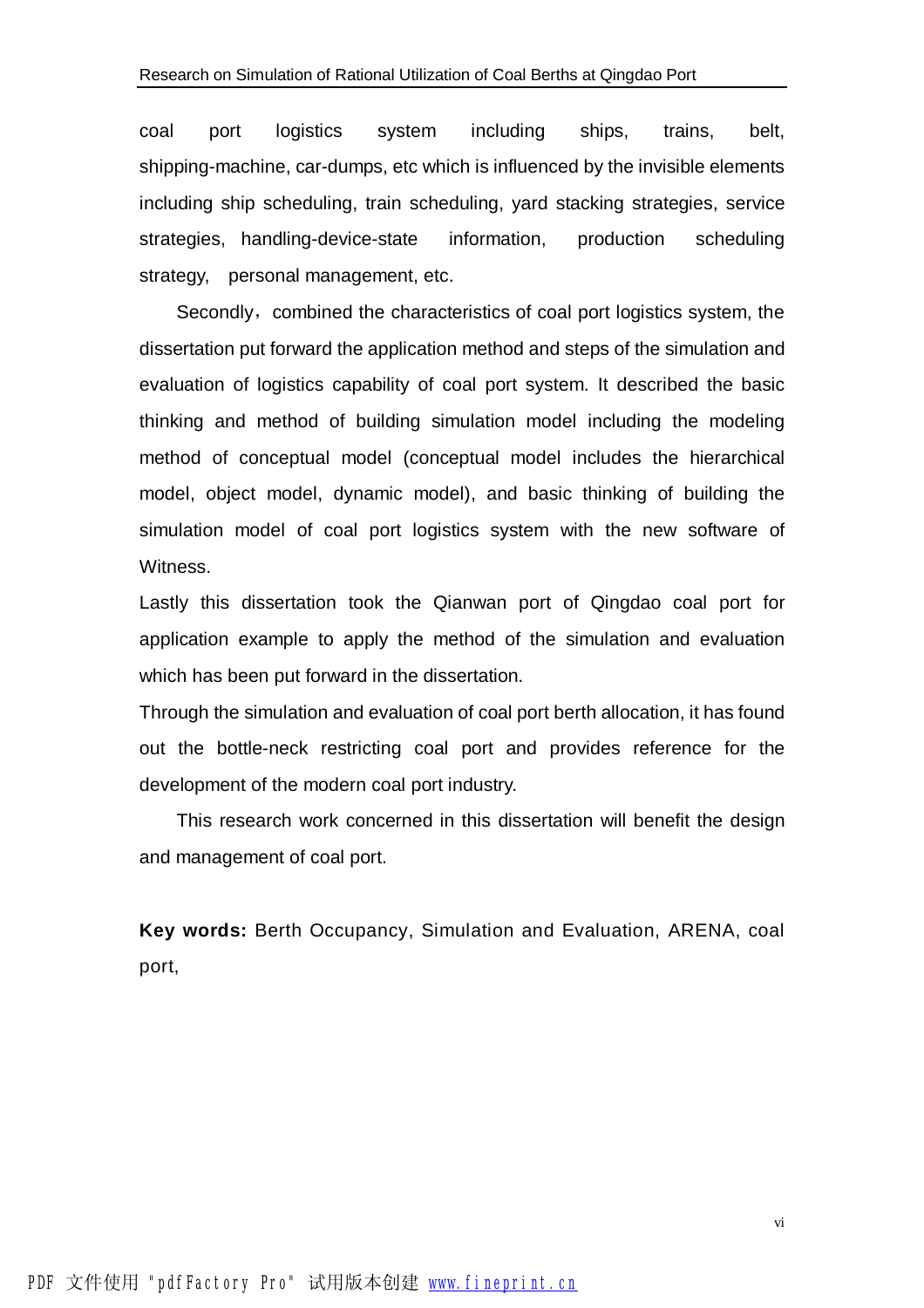## **List of Tables**

| Table 4-1 The results of number of handling berths and number of waiting ships54 |  |
|----------------------------------------------------------------------------------|--|
| Table 4-2 The results of number of handling berths and average waiting time55    |  |
| Table 4-3 The results of number of handling berths and berth occupancy55         |  |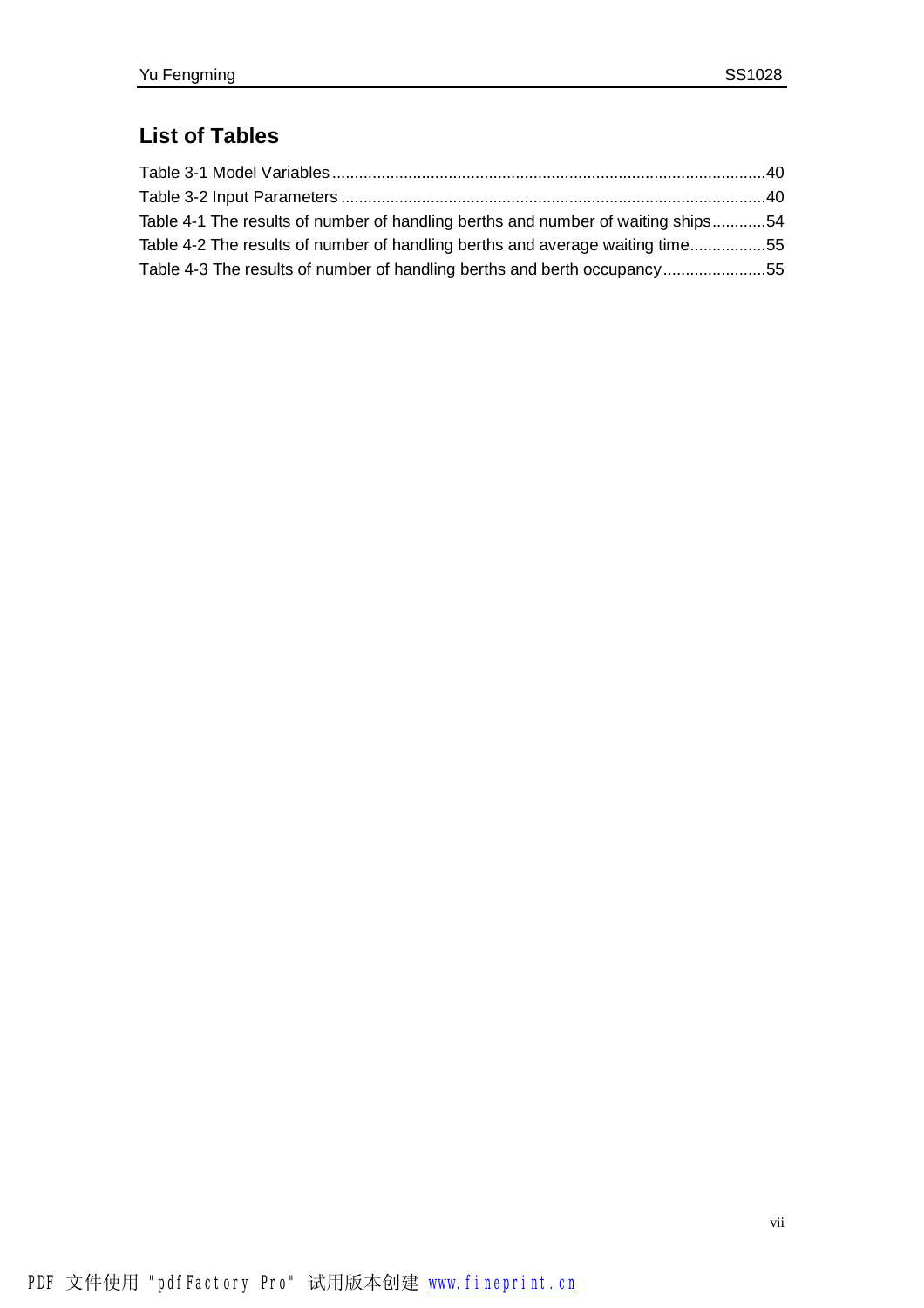## **List of Figures**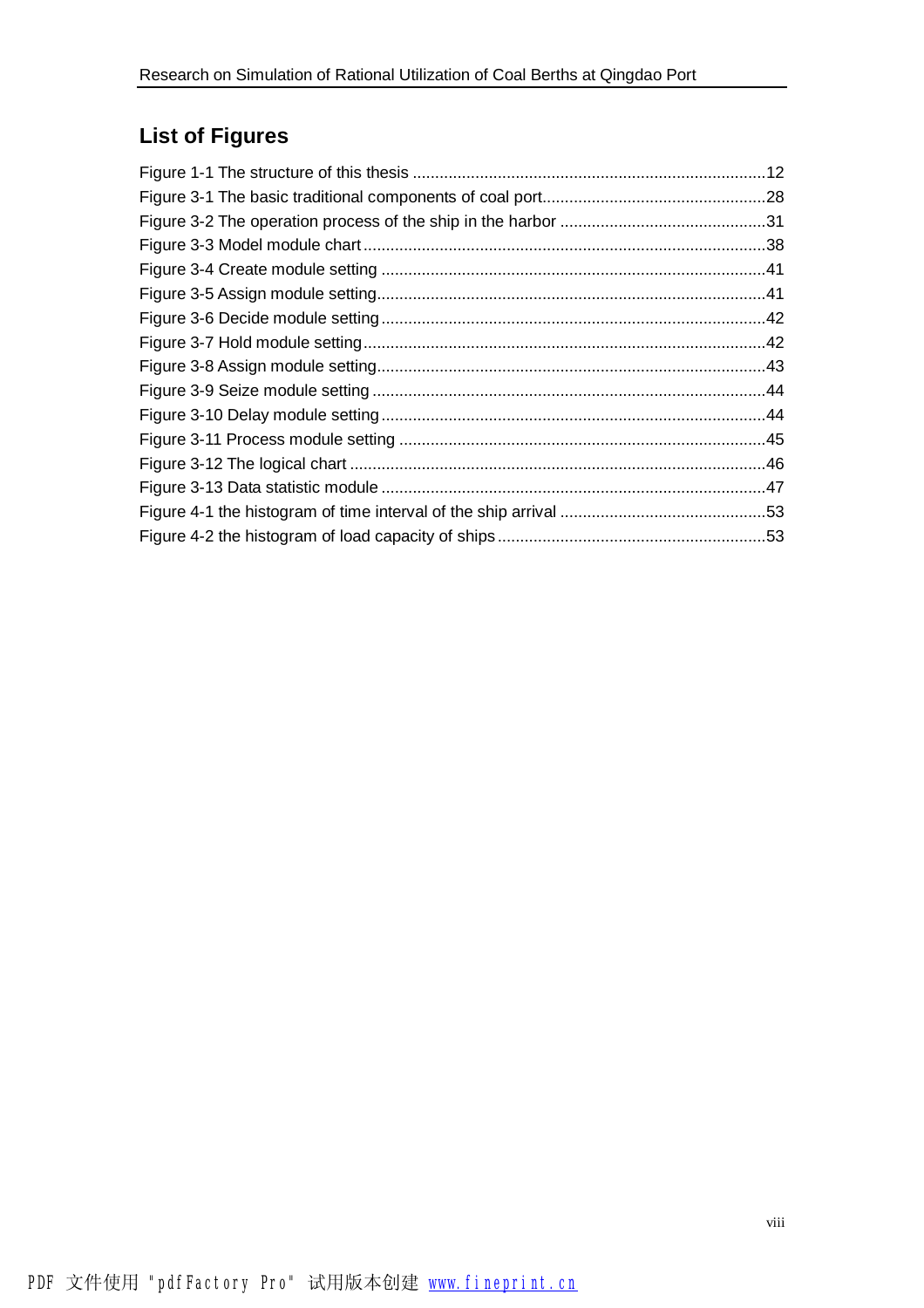## **List of Abbreviations**

- FCFS First-Come-First-Served
- SBAP Static Berth Allocation Problem
- DBAP Dynamic berth allocation problem
- DEDS Discrete event dynamic systems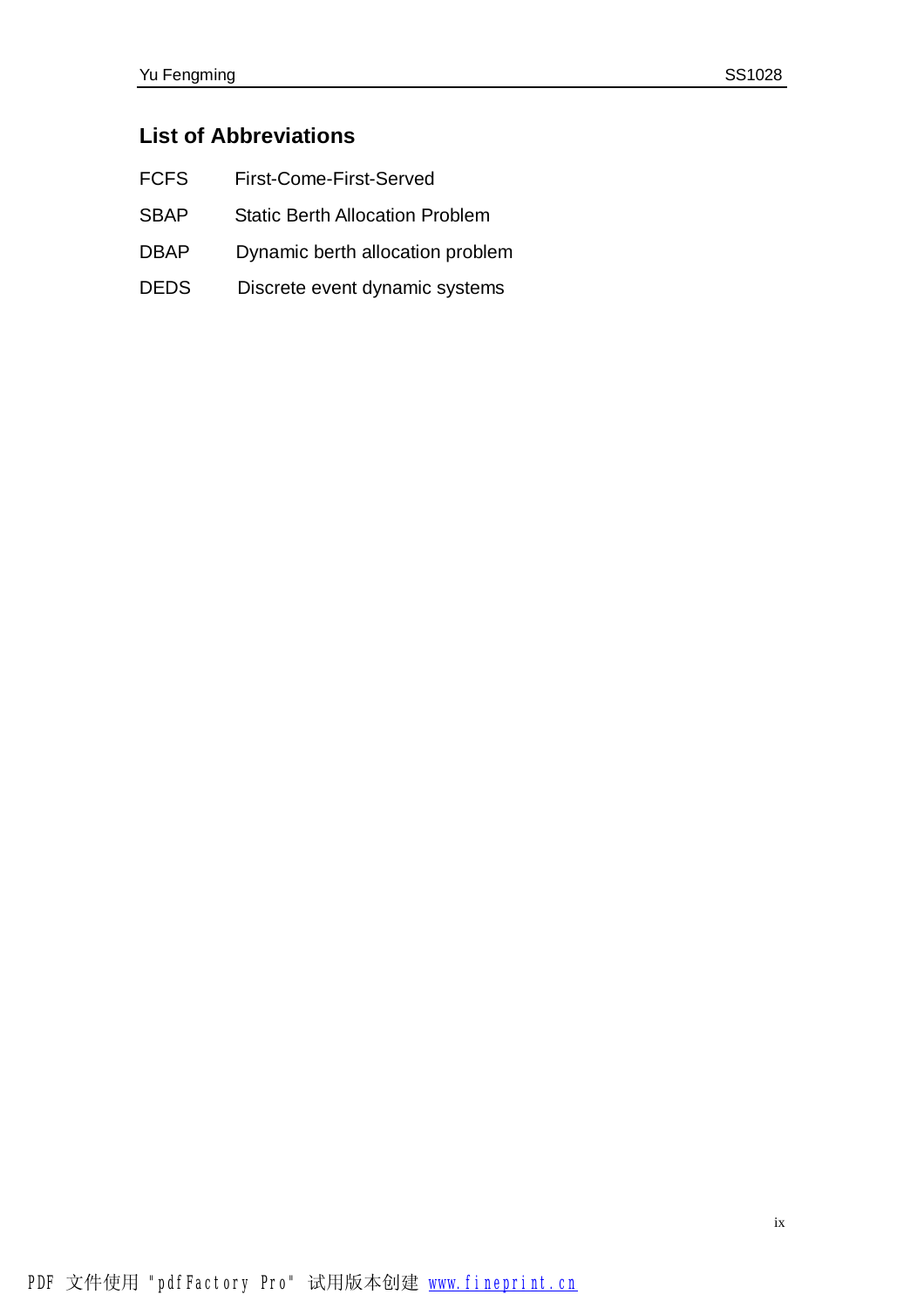#### **1 Introduction**

#### **1.1 Background and Meanings**

As the gradual development of economy and the increase trade between countries and regions, shipping industry has an unprecedented development. However, in practice the problems and contradictions emerge attendantly, such as the increase of phenomenon of the vessels waiting for berth, the port size both in new construction and renovation and expansion, and how to improve the port's services efficiency and service levels through scientific management and organization under existing equipment conditions. All of these raised higher requirements of research in port systems. This article is put forward under such a situation.

Port system is complex and their terminals are the center of port operations. Main scale of a port is embodied in the number of berths. Berth system is an important integral part of the port system as well as the core links of transportation, which is necessary to have systematic study. Berth systems involve many contents, which is difficult to use mathematical formulas to describe and solve. Systematic studies on the berth system have gone from a static analysis and calculation to the dynamic simulation. Now the accuracy of the calculation has increase and the theoretical study has gone more and more thorough. Berth system is a discrete, stochastic system. Practice has proved that simulation and optimization methods are more and more applied to the study of discrete and stochastic systems.

In China, the monopoly position of large coal ports in the northern part stays relatively stable. But with the development of modern logistics, now coal ports, as an important node in the supply chain, face not only the fierce competition between ports, but also the competition in the whole supply chain. The goals for the coal port construction are not only the "world's largest and most powerful", but rather a sustainable and fast development.

The throughput of coal port has connection with a number of factors, including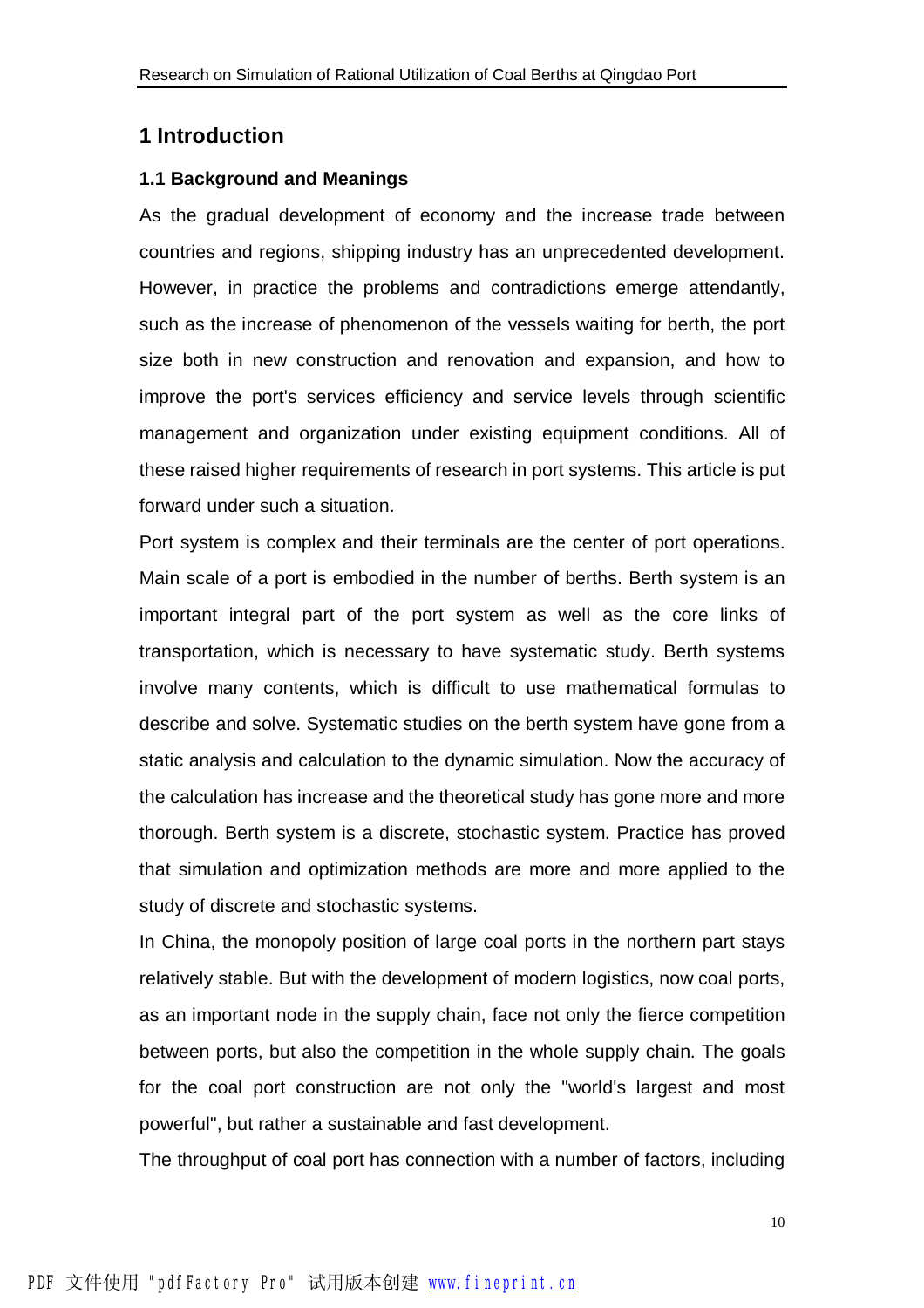ship size, transportation capacity, the number and time intervals ships arrival and other factors. Therefore, the actual capacity of the coal port has far from the original design. Through simulation study of the coal berths allocation, I can more in-depth, timely and effective analysis and optimize of the efficiency of the coal port, optimize the port resources and enhance the turnover of the port in order to establish a foundation to build a modern coal port.

#### **1.2 Research Purpose**

Through modeling and simulation analysis of the coal terminal berths system, this thesis hopes to achieve the following objectives:

(1)Through the systematic analysis of coal berths, simulation software will be applied to establish the simulation framework of berth allocation in order to guide the simulation programming of berths allocation.

(2)By application to establish a system simulation framework for the preparation of coal berths system simulation model and analysis of the program, the author is going to achieve the following two goals:

①Simulate and analysis of coal terminal in Qingdao port by application of the program, and analysis the pattern of the number and time intervals ships arrival.

②Evaluate berth evaluation index and analysis the existing arrangement of berth to identify problems and to modify, in order to optimize the berths allocation.

In this thesis, the author is trying to introduce Object-Oriented Analysis and simulation theory to optimize berth uses the Qingdao coal port. It can be said that studying on the coal berths simulation model has important theoretical significance and practical application value.

#### **1.3 Research Methodology**

Simulation is the imitation of some real thing, state of affairs, or process. Simulation can be used to show the eventual real effects of alternative conditions and courses of action. Key issues in simulation include acquisition of valid source information about the relevant selection of key characteristics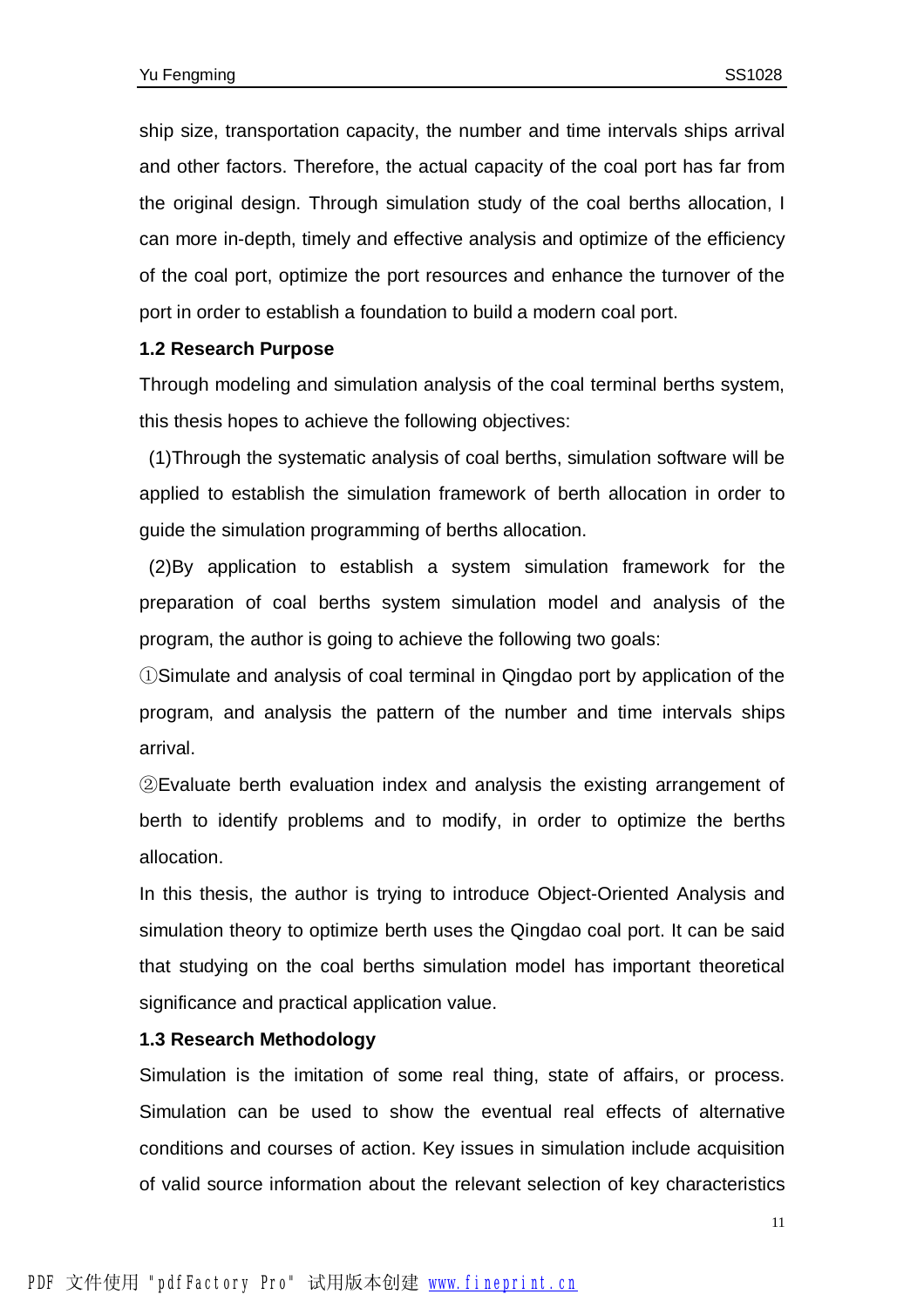and behaviors, the use of simplifying approximations and assumptions within the simulation, and fidelity and validity of the simulation outcomes.

The theory of simulation will be used in Chapter 2 to interpret which software to choose. Analysis of the evaluation index will be used in Chapter 3. In Chapter 4 and 5 the simulation model will be established and the data will be analyzed.

#### **1.4 Content and Structure**

Basing on a lot of literature of computer simulation on the design of coal port and the application of port management, this paper is going to make a number of principal researches as following:

(1) The systematic analysis for coal port. The author discussed the characteristics of coal port operation and the system constitutes, and analyzed the process of import and export and handling process model.

(2) Modeling of berths system of coal port. Combining queuing theory and computer modeling technique and using cycle queuing network theory, author made research on design of coal port berth system and allocation of machinery and equipment of the port, and set up corresponding computer simulation models.

(3) Berth system simulation of coal port. By the application of ARENA software, author carried on the simulation of the whole operation of coal port and the implementation of digital computer simulations.

(4) System planning. In the system planning, the author has completed the following key areas: ①In the case of certain distribution of ship arrival and cargo density of the ship (that is certain throughput of the port) to confirm the port scale for development (that is mainly the determination of the number of berths); ②Under the certain umber of berths, the study of reasonable allocation of mechanical equipment.

The structure of this thesis is as below:

*Figure 1-1 The structure of this thesis*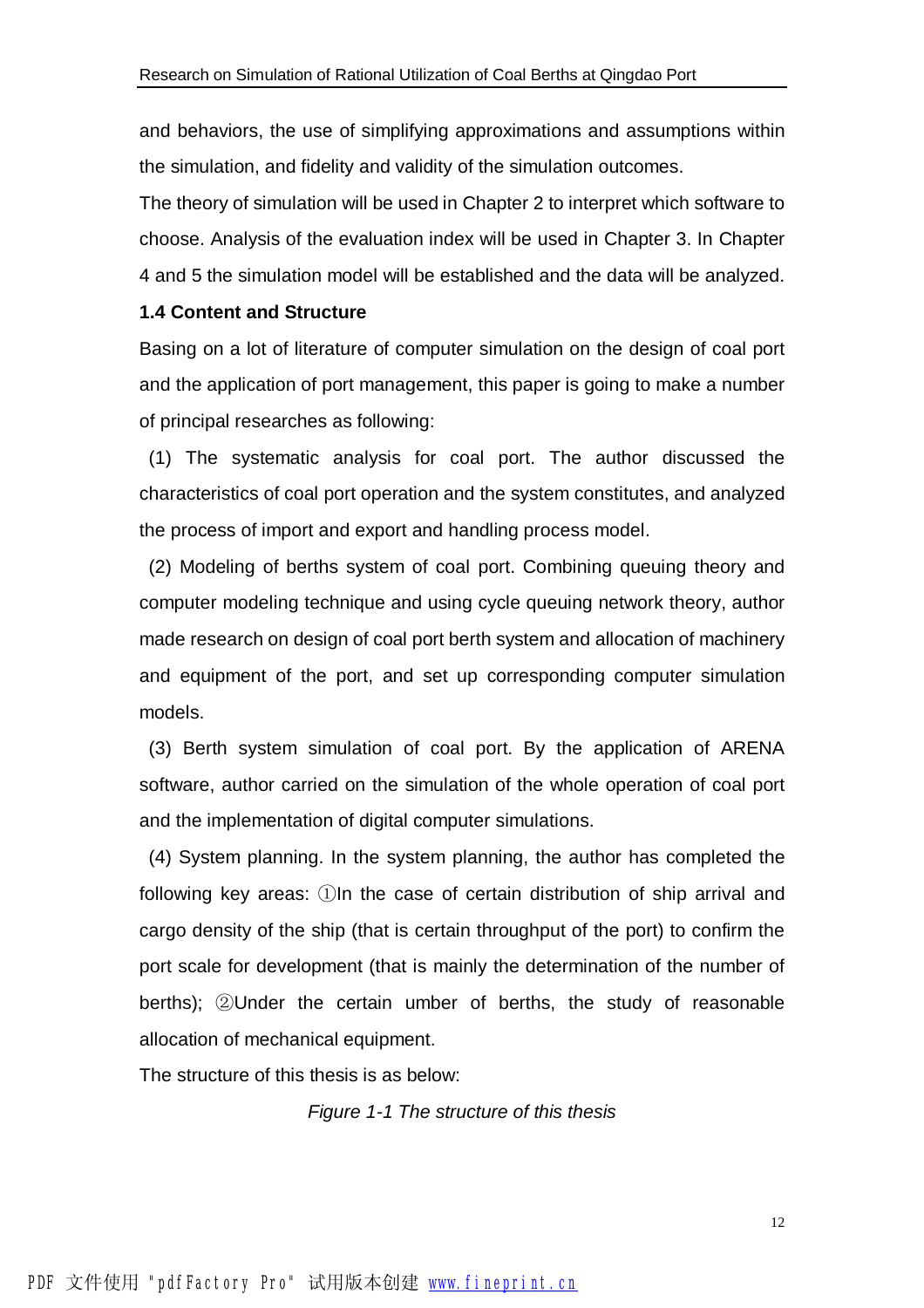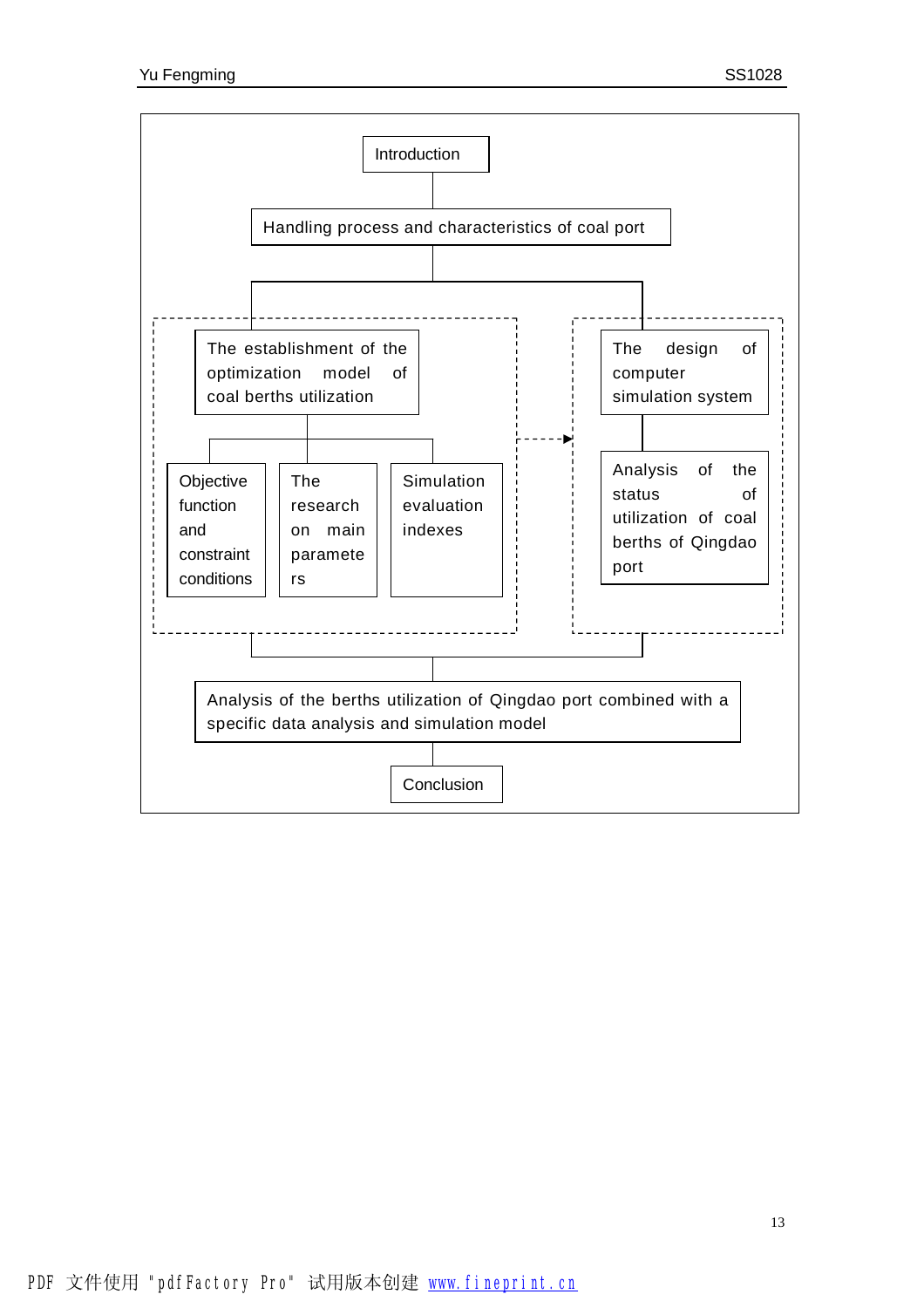### **2 Basic Theory of System Simulation**

#### **2.1 Introduction**

In this chapter, first the author will talk about the literature review of this thesis, and a brief introduction of the system and system simulation, the introduction of the ARENA software, and the most important one, the dispersion characteristics of the port system.

#### **2.2 Literature Review**

#### **2.2.1 Berth allocation problem**

With the rapid development of the shipping industry, berth allocation problem has aroused widespread concern and research.

Some foreign scholars have carried out large number of studies on the berth allocation problem, and also they raised a lot of theories and models. The considerable progress has been made, which began to apply to the actual terminal operations. From the view of description of the berth allocation problem, the existing theoretical research can be divided into two broad categories: discrete berth allocation and the continuous berth allocation.

(1) Overview on discrete berth allocation problem

E. D. Edmond and Maggs R.P. (1978)**[1]** first adopt queuing theory models to solve the port berth allocation and cargo handling problems. To improve berth utilization ratio of HIT terminal in Hong Kong as the goal, Lai, K.K.and Shih, K. (1992)**[2]** introduces the heuristic algorithms to solve the berth allocation. However, they use a First-Come-First-Served (FCFS) allocation strategy to allocate berths in terms of the right-to-port container. Brown, G. G. et al. (1994, 1997)<sup>[3][4]</sup> have studied static berth allocation in naval ports. They create the allocation model adopting mixed-integer programming and heuristic algorithms respectively, aiming for the maximum sum of benefits for ships while in port. Berth allocation in naval ports has substantial differences from berth planning in commercial ports. Based on the assumption that the ships arrived at port are the same, Chan, W. T. and Imai, A. (1996)**[5]** use heuristic algorithms to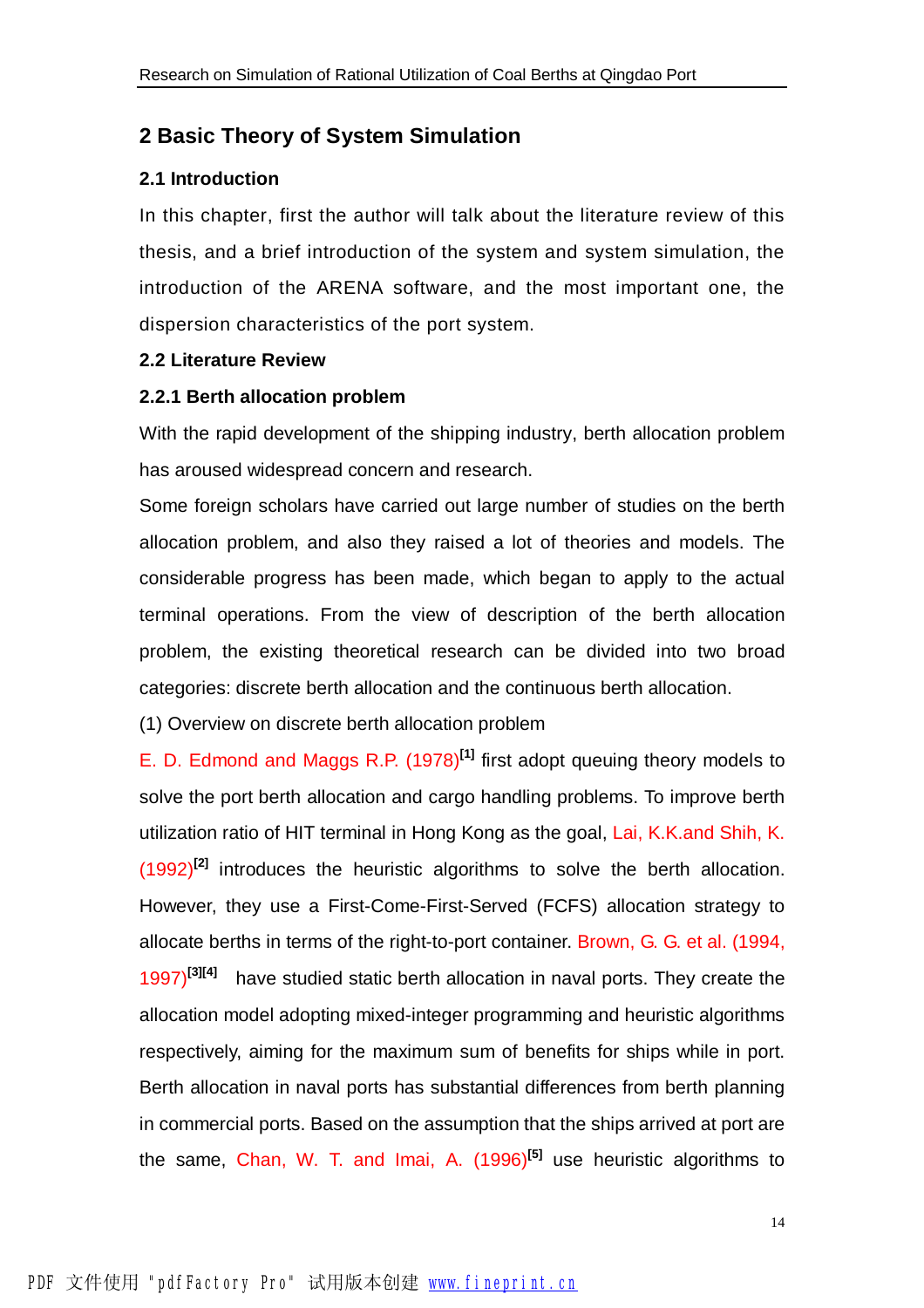undertake a study on berth allocation. Imai, A et al. (1997) **[6]** have proposed static allocation model of container terminal berth. Their study assumes a static situation, where ships to be served for a planning horizon have all arrived at the port before the berth allocation planning process. They studied this Static Berth Allocation Problem (SBAP) to find a non-inferior solution while maximizing the berth performance and minimizing the dissatisfaction with the order of service. Based on the SBAP model of a container terminal, Imai, A et al. (2001)**[7]** proposed dynamic berth allocation problem (DBAP) model for the multi-water depth configuration. They established a DBAP model targeting the minimum time of the ships in port, adopting Lagrangian relaxation. Legato, P et al. (2001)**[8]** divided the coming ships into different levels to carry out berth allocation. What's more, they established simulation model to solve the problem. Kim, H. K et al (2003)**[9]** use mixed-integer model to describe the berth allocation problem. They apply the Simulated Annealing (SA) to seek the approximate optimal solution of the model, suggesting two heuristic algorithms based on the duration-of-stay of containers and the sub-gradient optimization. In order to solve the problems like large-scale container ships and limited length of quay, Imai, A et al. (2007)**[10]** create saw-toothed coastline model of berth allocation to meet the requirement of berthing large container vessels, thereby enhancing berth utilization. Kim and Moon (2003)**[11]** propose the establishment of a mixed-integer model to describe the berth allocation problem, and using simulated annealing obtained sub-optimal solution.

(2) Overview on continuous berth allocation problem

While in the above mentioned articles, the entire terminal space is divided into several berths and the allocation is planned based on the divided berth space. Under continuous berth allocation approach, ships are allowed to be served wherever the empty spaces are available to physically accommodate the ships.

Lim, A. (1998)**[12]** first used the concept of continuous rather than discrete berth allocation, and transformed berth allocation problem into two-dimensional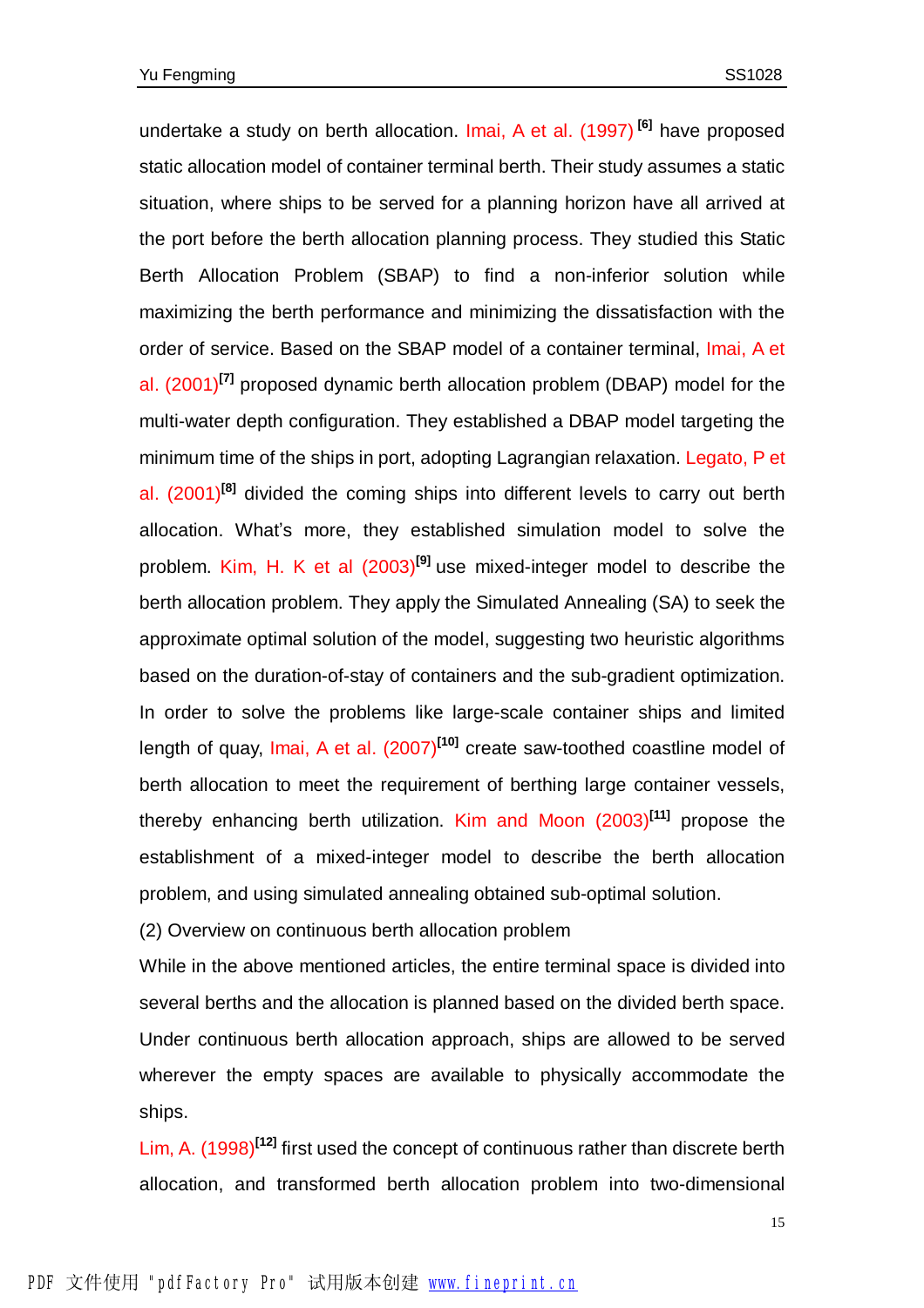packing problem with capacity restriction. He addressed a problem with the objective of minimizing the maximum amount of quay space used at any time with the assumption that once a ship is berthed, it will not be moved to any other place along the quay before it departs. He also assumes that every ship is berthed as soon as it arrives at the port. However, he did not consider the issues including loading conditions of the ships and customer satisfaction. On the other hand, Li et al. (1998)**[13]** solve the continuous berth allocation problem both for with and without the ship's movement restriction. Their objective is to minimize the total work time of the schedule. Guan et al. (2002)**[14]** developed a heuristic for this kind of problem with the objective that minimizes the total weighted completion time of ship services. They studied the berths arrangement along a straight line, and assume that each work require the same continuous berth.

In recent years, China has just begun to undertake studies on the berth allocation, mainly around the container terminal, and most studies are the expansion or application of foreign existing researches.

Zhang, Y. T. (2005)**[15]** , based on the concept of discrete berth allocation, established a dynamic berth allocation model with the objective that minimize the total time of ships in port. He used the basic genetic algorithm and the virtual software to simulate berth allocation process. Han, X. L and Ding,Y. Z. (2006)**[16]** , using backtracking algorithm, established a integer programming model both considering resource of berths and Quay cranes with the objective that minimize the Generalized time. Cai, Y., Zhang, Y. W. (2006)**[17]** point at the issues around container terminal berth allocation and Quay scheduling, establishing simulation optimization model to minimize the overall time of ships in port. This method uses genetic algorithm to generate and evaluate berth allocation, and through simulation models gains a distribution plan of berth and Quay cranes. On the other hand, Zhang, Y., Wang, S. M. (2007)**[18]** established the dynamic allocation model based on continuous coastline. Considering the

16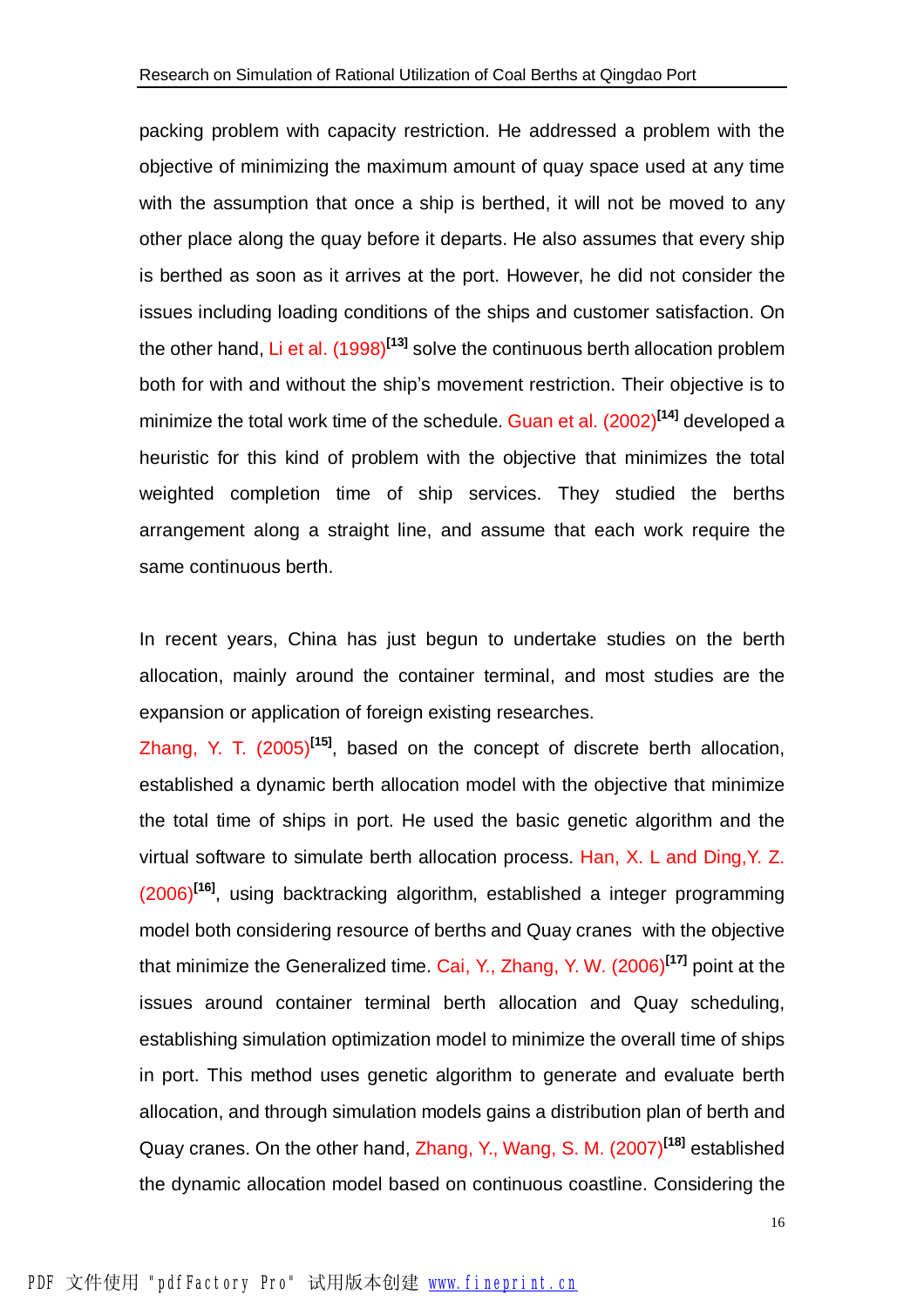impact that distribution of shore cranes affects the time of container handling process, they set up algorithms to determine the allocation of shore cranes and container handling time according to the rules. Through simulation method, they compared and analyzed dynamic discrete berths scheduling.

To sum up, we can see that the research on the berth allocation focused on container terminal. It has following three research directions:

①Compared with discrete berth allocation problem, continuous berth got more attention after being proposed.

②The allocation of berths and Quay cranes combined together to get both optimization.

③The berth allocation models of the above belong to the general model. With the gradual improvement, the researches will be refined classification.

#### **2.2.2 Research method**

Based on the theory of discrete event modeling system, Miao, M. et al (2006)**[19]** use one kind of simulation software, ARENA, to model and simulate container port handling process. They obtained the optimal loading and unloading process system by analyzing the simulation results. Wang, Y. H. et al (2007)**[20]** , taking advantage of the visual simulation software, ARENA and the Arena 3Dplayer, establish simulation model of berth operating system. The model has the animation effects and interactive features, which can demonstrate the service process and interact with users. While Zhao, W. et al (2009)**[21]** , using another kind of simulation software: WITNESS, carried on simulation on the entire container terminal logistics system, reflecting the terminal loading and unloading process. From the various results of operations they could determine the reliability of the model and the research conclusions, and then provide technical support and services on the actual operation and management of terminals.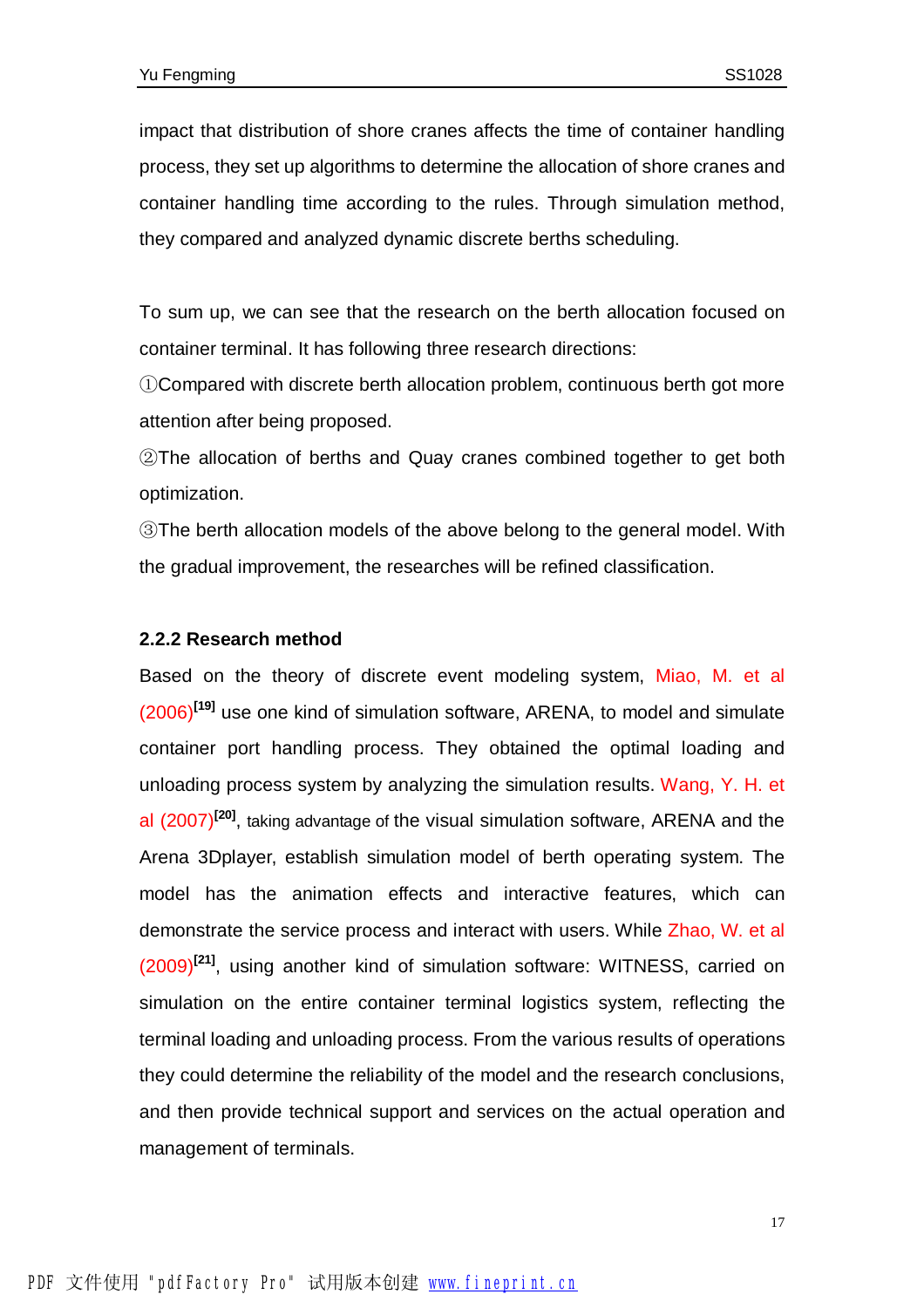#### **2.2.3 Existing problems**

(1) Researchers often compared the results obtained from simulation with empirical data, and constantly modify the simulation model in order to complete the simulation task. Since the majority of simulation programs use the enumeration method, this artificially reduces the feasible region of the optimal solution. But it is also difficult to take system modeling verification, validation and accreditation, which creates difficulties and doubts for the analysis of the models.

(2) The stochastic and complexity of port logistics system creates deviations between the optimization model and the actual situation, which caused disparity in theoretical study and practical application.

(3) Most articles are aimed at optimization and simulation of container terminal. Current researches focus on yard operation problem, crane scheduling problem, container stocking, ships arriving, transportation and other material flows.

Simulation model can be used to evaluate the berth allocation problem; however, as a test and validation tool, it can only evaluate a given design, not provide more assistant decision making function. Recently, simulation optimization method is proposed to overcome these limitations. Combining the simulation analysis and the optimal decision-making mechanism, the simulation optimization method cannot only enhance intelligent decision making of the simulation, but also build the complex system model easily that is more difficult by traditional optimization methods. In this paper, simulation optimization method for berth allocation problem in coal terminals is proposed. Meanwhile, methods to improve the computation efficiency of simulation optimization are designed. There are the difficulties but also the innovations in this research.

#### **2.2.4 The introduction of discrete system theory on the simulation**

Simulation is one kind of process that setting up a simulation models which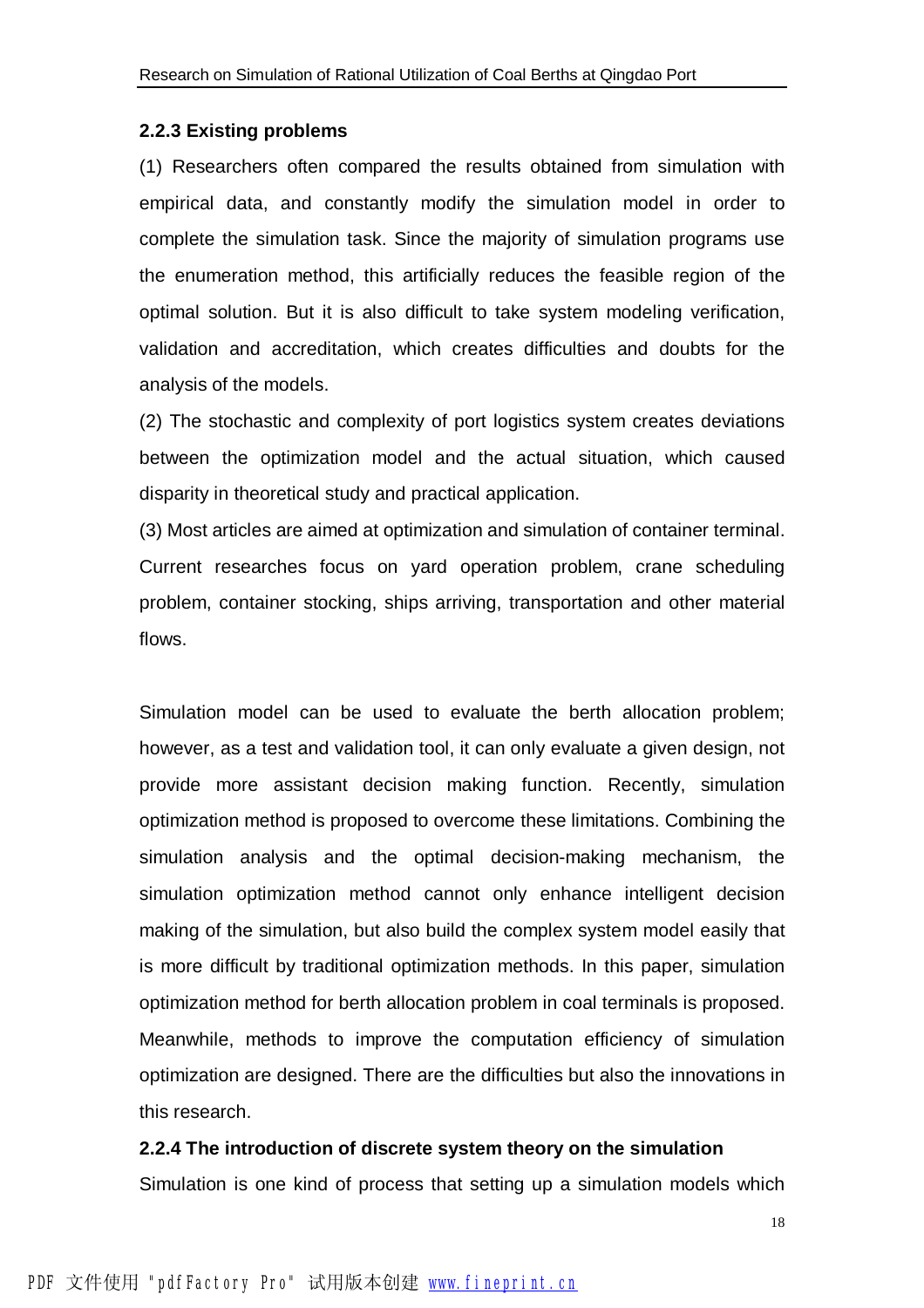can be operating on a computer and conducting experiments through reasonable abstract of the system which has been researched on.

Simulation is the imitation of some real thing, state of affairs, or process. The act of simulating something generally entails representing certain key characteristics or behaviors of a selected physical or abstract system. Simulation can be used to show the eventual real effects of alternative conditions and courses of action.

Key issues in simulation include acquisition of valid source information about the relevant selection of key characteristics and behaviors, the use of simplifying approximations and assumptions within the simulation, and fidelity and validity of the simulation outcomes **[22]** .

Essentially, one system is constituted by three factors, that is, the system, simulation models and trials. System is the principles of the question and the purpose of systems analysis. The trial is a means of solving the problem to get the result, while simulation model is the bridge connecting system and trials. A simulation model, which can be identified and running on computer, must be established if author wants to use computer to accomplish her simulation. Through analyzing the system, first the author should set up simulation model which describing behavioral regularities of the system, and then convert the model to a computer simulation program. Simulation process is the process to get the solution of simulation models. By simulation analysis can accurately hold the inherent laws of the systems. During n the simulation process, the following two areas are very important: one is to establish accurately simulation models and other is to get the right result.

The time in discrete events system is continuously changing, while the system status will be stimulated by random events, which will be changed in a certain time point.

#### **2.2.5 Features of System Simulation**

System simulation is not one kind of optimization<sup>[23]</sup>. Using the method of simulation to reflect objective reality correctly and veritably, which is an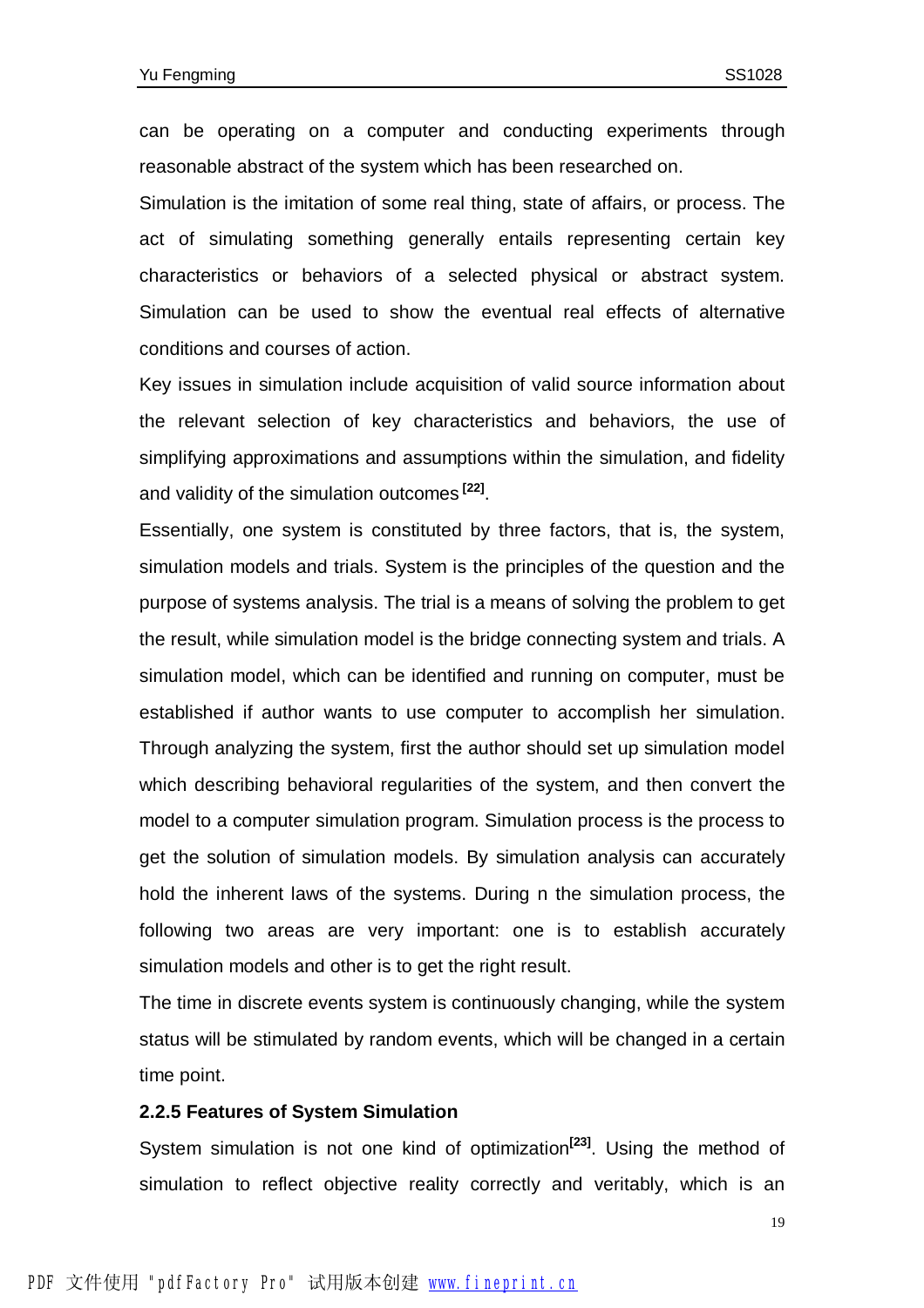effective method to analysis and research, the advantages of simulation system can be represented in the following aspects:

(1) The expansibility of time. System simulations can complete the simulation on the practical operation of the system in certain time. The actual operation of system may be long but simulation can complete the process for a short time to get the results. Also the actual operating process may be very short, by simulation will enlarge the actual period of time, and the every detail change of system state could be investigated.

(2) Repeatability. System simulation is one kind of abstract of relationship between logical, quantity and even space in actual process. As a scientific experiment, the system simulation can be repeated many times, reproduce the actual operation of systems and the relationship between various parts in the system, and also get the accurate simulation results under the same conditions of simulation.

(3) Predictability. Designing simulation models reasonably, author can explore the system operation in different conditions and the degree of influence of the various factors by changing the parameter values or other simulating conditions. By changing the conditions of simulation, the author also can make optimizing plan through simulation process and final decisions.

(4) Economically. Through the system simulations, the author can carry on pre-judgment on the system which has not put into actual production to know its feasibility, reliability and whether it can achieve the desired results, and reduce the risks in the actual implementation.

(5) Advancement. System simulations can achieve the hypothesis which can hardly be achieved in practice or restricted by actual conditions. Such as in port operation, the hypothesis of the different conditions of the vessels arrival cannot be tested and verified by the restrictions of the actual operational requirement, which only can be received by the methods of simulation testing.

Cause these characteristics make system simulation a wide application.

20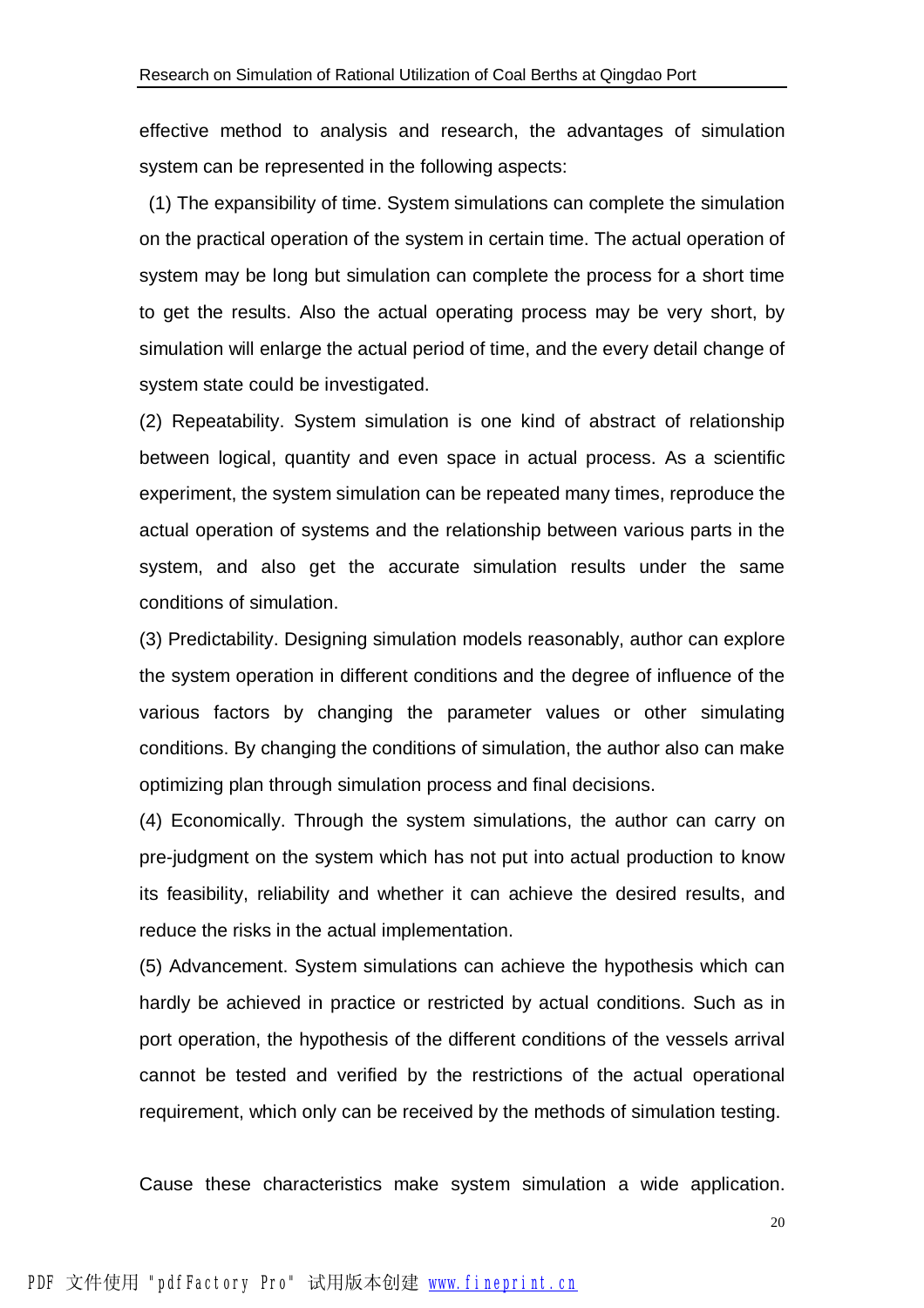System simulation, as a kind of scientific experiments and a powerful tool which lead people realize the objective world, has been widely used in production and research fields.

#### **2.2.6 Introduction of Simulation Tool**

Arena is one of the leading simulation tools in the world, with the characteristics like modeling methodology of flow chart, hierarchical model, widespread pattern of graphics, full simulation support and so on.

Customized simulation languages, such as GPSS, SIMSCRIPT, SLAM with the advantages of flexible modeling, cost a lot of time to study specific programming. Owing to certain grammatical rules, programme is complex and difficult to make mistakes. General process languages, such as VISUAL BASIC, C/C++, FORTRAN, are especially the same situation. Meanwhile, in recent years the general emulator is a good solution to change the complexity of the special simulation language and common language by using intuitive and typical operating such as graphical user interface, menus and dialog boxes which is mouse droved. It is simple and easy to use. During simulation, the programmer only needs to choose some elements to construct a simulation model, as such simulated modules, link them together, and run the simulation model. The visual images animation in the system will change with the model running. But at the same time, for the purpose of achieving the usable goal, the simulator goes from one extreme to the other to lose its modeling flexibility. Arena is a kind of software which has visual integration simulation environment. It integrated the advantages of general procedures language, simulation special language and emulator, and applied the system structure which is object-oriented and hierarchical. It combines the advantages of modeling ease and flexibility.

On the one hand, Arena provides the templates which can be choosing and alternate. These templates composed of animated simulation models and analysis modules, which can be used to build the model of a wide range.

To use and organize easily, modules have been classified into different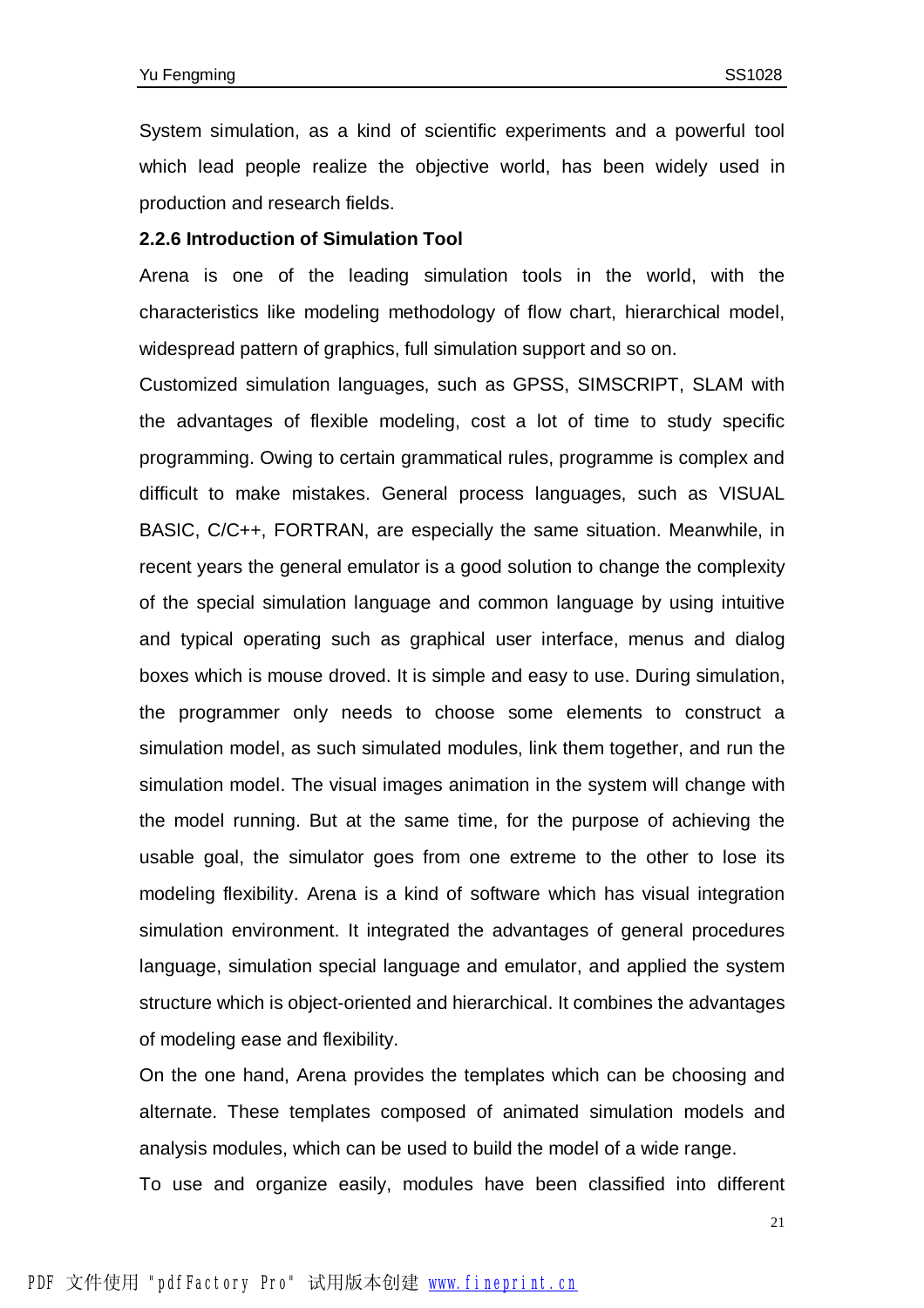classes of templates. Thus, through switching template, the programmer can get completely different modeling structure and ability. And also a model could be built by missing these different modules.

On the other hand, Arena keeps modeling flexible through complete system. The hierarchical structure in modeling of Arena is from bottom to the top with the rising modeling level. In the bottom, the available process such as VISUAL BASIC,C/C++、FORTRAN to build a model, is often used to meet special requirements of the complexity of the decision-making rules and external data choosing. Block and elements panel are composed by SIMAN modules, which can operate more flexible modeling. The general modules are the most commonly used during the modeling process. Arena modules are composed by general modules, support modules and transport modules. The standard version of Arena software consists of SIMAN modules, Arena modules and the general program of process template language. Modules of application solutions are some common templates created by System Modeling Company, such as modules used for advanced manufacturing, process reengineering, program control center and other industries. The application modules can be created by users fit for their own companies. Now users have set up modules including auto manufacturing industry, snack bar, forest inventory control and others. The professional edition of Arena consists of the standard edition and the modules created by the users.

During the construction process, all the required modules and codes could be acquired from above templates. What's more, regardless of the positions of the modules in the system, there is uniform visual user interface provided by Arena software. It is for easy use and flexibility of modeling.

Arena applied the method of process mapping, which means to establish a particular system when researching the entity flow in the system. Arena model is composed by the graphics which expressing processes. Through these processes entity could implement movement in the system.

In plain terms, establishing model in Arena software is that describing process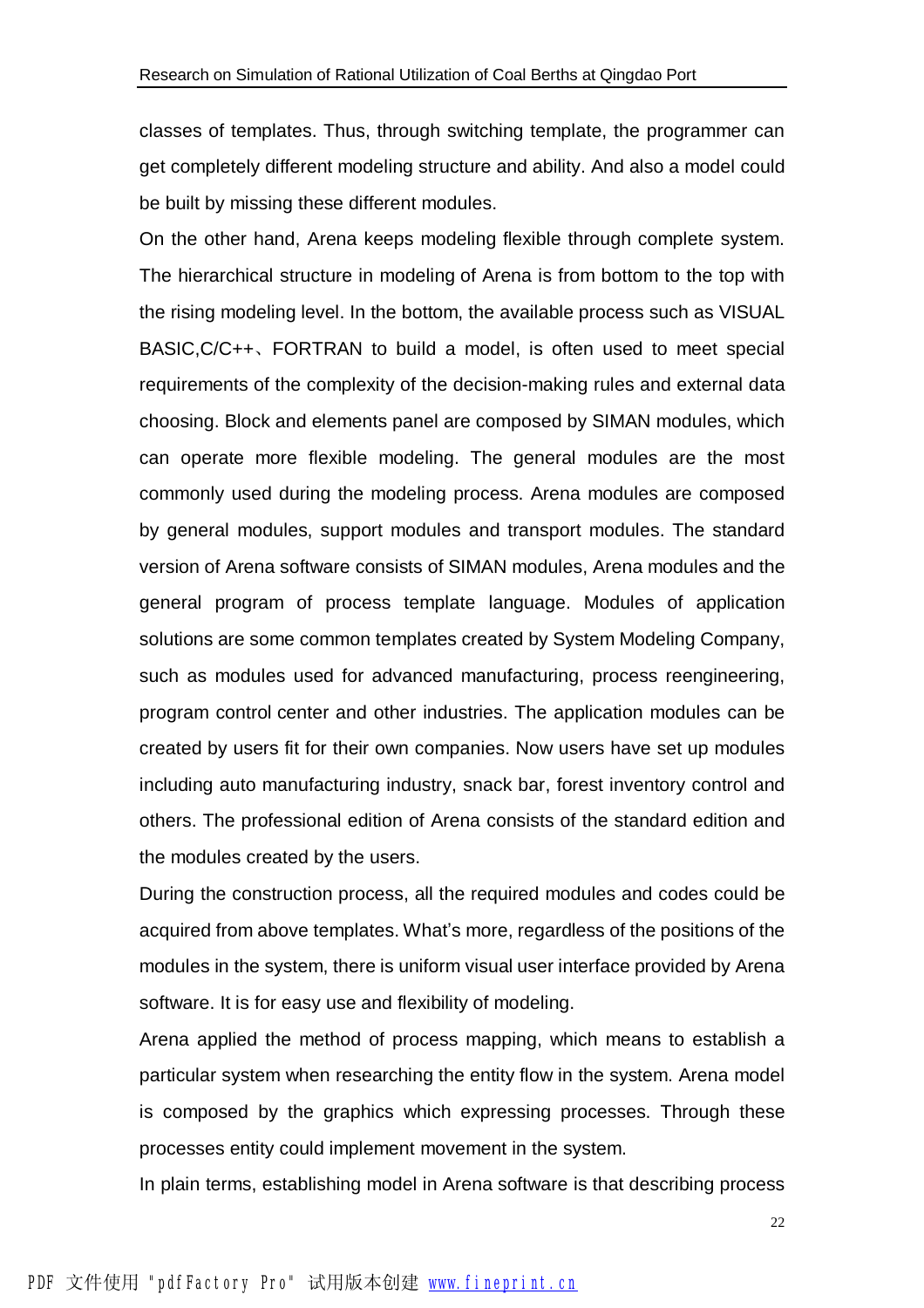by putting modules and linking them together in order to achieve the entity flow. This kind of model include unless one source module which bring entity into system and one or more receiver modules which lead entity leave the system.

#### **2.3 Discrete Time System Simulation**

#### **2.3.1 The Basic Elements of Discrete System**

The rules that the changes of physical quantities over time cannot be described by continuous functions, only can get the value at the discrete moment. This kind of system is known as discrete system.

Usually elements are called for the most basic institutions which composed a discrete system simulation model. After generalization and classification, the basic elements of discrete system simulation include entities, properties, events and activities, and time, etc. Entity is the basic elements described the system. Entities in discrete system can be divided into two categories: temporary entities and permanent entities.

Temporary entities are the one that only exist in a system for a period of time. Such entities come from outside of the system, pass through the system and finally leave. For instant, ship arrival is one kind of temporary entity, which reached the system follow certain rules and then departed from the system after loading and unloading. While permanent entities are the one that permanently reside in the system, such as berths and loading and unloading machines in the berth system. Permanent entities are the necessities to keep the system activities. Attributes are the characterization of the entities through the aspects such as species, quantity, states and so on.

Incidents would cause changes of system status, such as ship arriving and leaving, the beginning and end of the handing process in the berth system.

Activities in the discrete events system are usually used to show the process between two events which can be distinguished. It indicates the swift of the system status. For example, an activity is generated from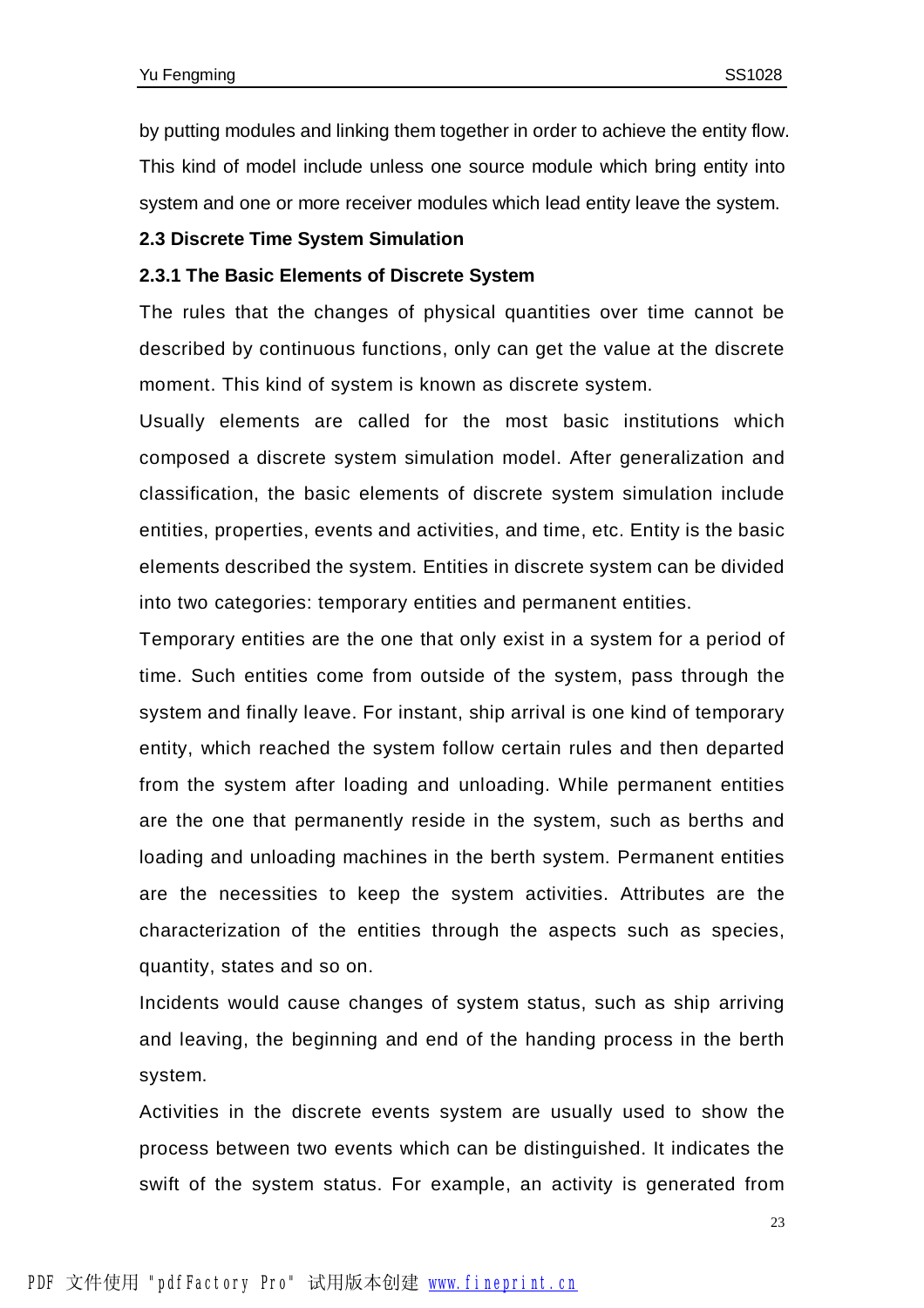ships arriving to berthing, which makes the system status (the queue of wait berth) changing. Another activity is generated from ships getting berthing to leaving, which makes the queue of wait berth reducing by one ship and/or makes the service counters (berths) from busy to vacancy. Process is composed of several sequencing events and activities, which is used to describe the logical and sequential relationship between the events. For example, a process is generated from a ship reaching the port, after waiting on a queue and accepting service, to leaving the port.

#### **2.3.2 The dispersion analysis of the port**

Coal port system with closed yard is one kind of discrete event dynamic systems (DEDS) which has the characteristics of multicomponent, multilayered and more uncertainty. Port production operation system is composed of shipping operating system, terminal operating system, stocking system and cargo distribution and transportation system. These four systems can be viewed as the subsystems of the port production operation system. The ingredients of the handling process system include docks, anchorage grounds, handling equipments, stevedores, cargoes, and information. In these systems, several discrete events, not continuous variables, the play a decisive role in the system behavior process; cargo handling system complied the Man-made rules rather than the physic laws. Discrete events means the events or activities occurred in discrete points in DEDS. The moment on this occasion lies on the deepening process of the system. Vessels reached the port and vessels departure are some typical discrete events. In the DEDS of the terminal system, the occurrence of a discrete event drives the change of the system status, and also stimulates new discrete events according to the operating rules in the system in order to form the evolutionary processes of the system status.

For example, the event of train arrival will lead the changes of tipplers status and strike various handling and transportation machineries working, while the operation of the equipments will change the status of yard and approach belt.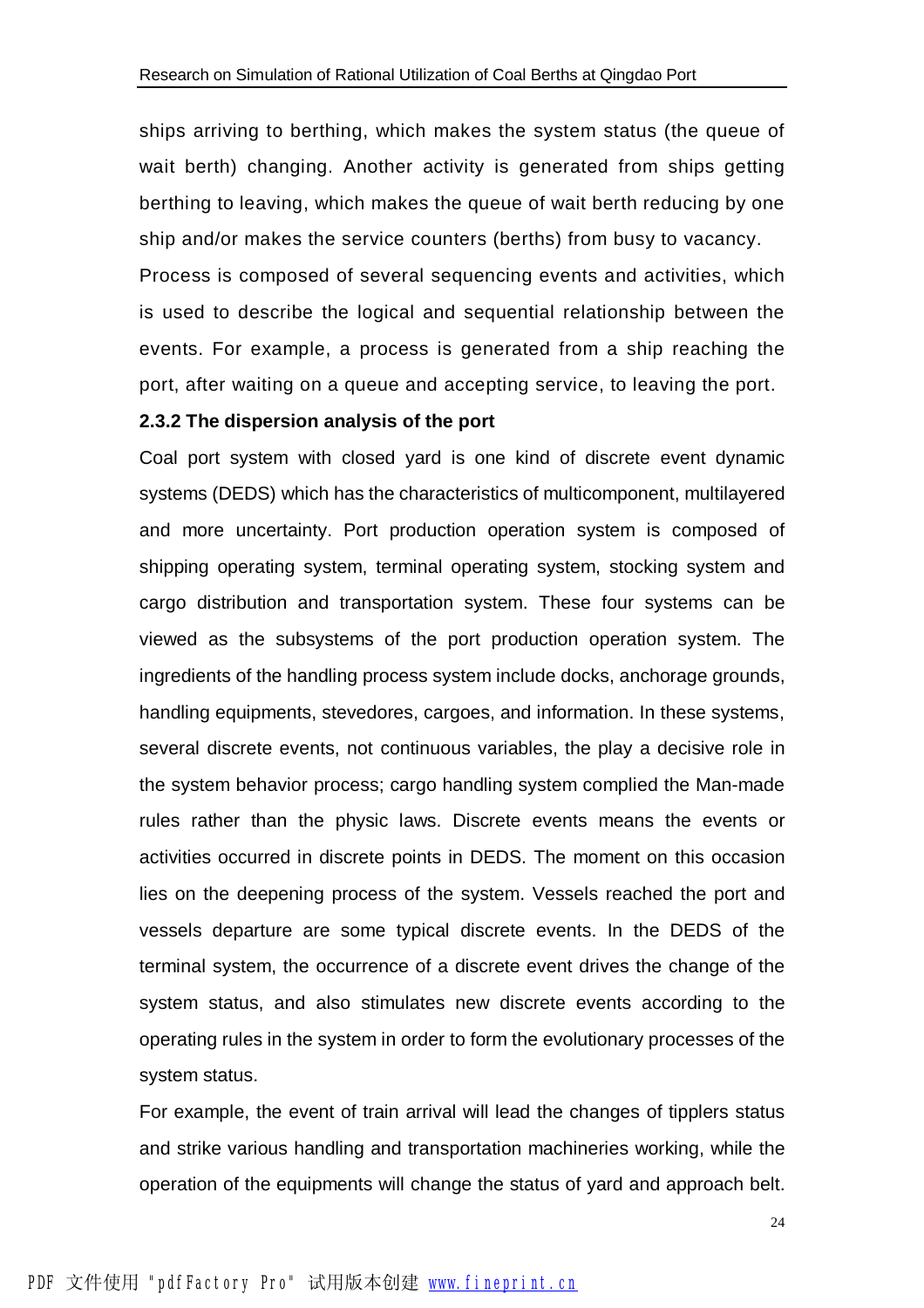On the other hand, the changes of yard status maybe bring the changes of ships berthing and the status of appearance belt, consequently further change the yard status. Right now the yard status may be influence the status of trains waiting in a queue and the approach belt. Events delivery and counterchanging persistently express the dynamic actions of the entire terminal logistics system. However, events changes are not inevitable, which based on the deepening level of the system behaviors and status necessarily. Obviously, in the evolution process of the dock status, the changing point of the status will show an asynchronous, and the evolution of system is up to the complex interaction between different discrete events.

#### **2.3.3 The dispersion characteristics of the ports**

The DEDS model of the coal port must base on the dispersion characteristics, including the following factors**[24]**:

(1) The discontinuous essence of the discrete events. The physical condition of the docks has inherent dispersion characteristics, such as the arrival of the trains and ships, and the working conditions of the roll-rooms. Of course, by adopting the method of successive approximation, successful analysis can be worked out under some circumstances, but could not avoid the discrete essence of the questions in any case.

(2) The continuous essence of most performance measurements. Despite of the discrete essence of the DEDS model of the coal port, the great majority of performance measurements in the analysis are regulated by the continuous variable, such as the terminal capacity, Vehicle waiting time, average stocking time of yard and so on. According to the definition, "time" is also a continuous variable.

(3) The fundamentality of the Probability. In the port logistic system, uncertainty elements (such as the disturbances, the arrival time and the malfunction of the equipments) are usually actual existence. Therefore, the modeling aiming at port system often has to gather a lot of data in order to make a probabilistic modeling.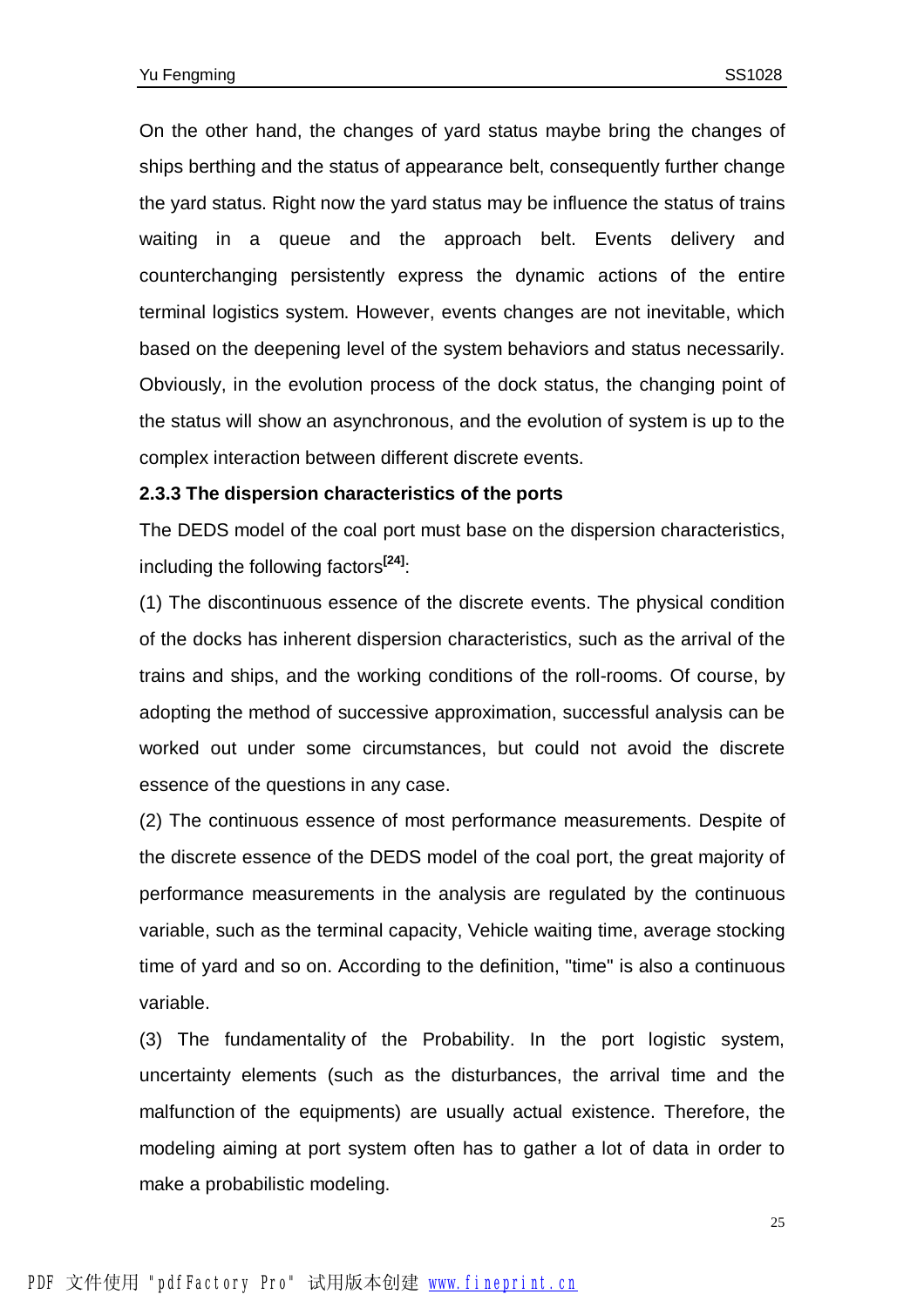(4) Multilayer. Coal port logistics system is a system with the characteristics of multicomponent and multilayered, which obviously exists gradability.

(5) Concurrency. Concurrency means that several events happen in the same time. It is mainly caused by the essence of DEDS and the complex relationship between the events.

In order to reach higher level on the dynamic controls of the terminal DEDS, a model must be established and adopted which is able to lead out the trends of the DEDS and the excessive processes of the coal port. Therefore, compare with the continuous variables dynamic system, the modeling and analysis of DEDS have much difference no matter on the integrity or on the unity.

On the modeling and analysis of the coal port, the author must fully consider the inherent dispersion characteristic of the above system, which makes more accurately response of the port reality. And that is the difficulties of modeling and analysis in DEDS.

#### **Summary**

In this chapter, the basic theory of system simulation has been briefly introduced. Port segmentation is a complex system which is also a discrete random queuing system, using the simulation analysis to solve port system is a kind of effective method.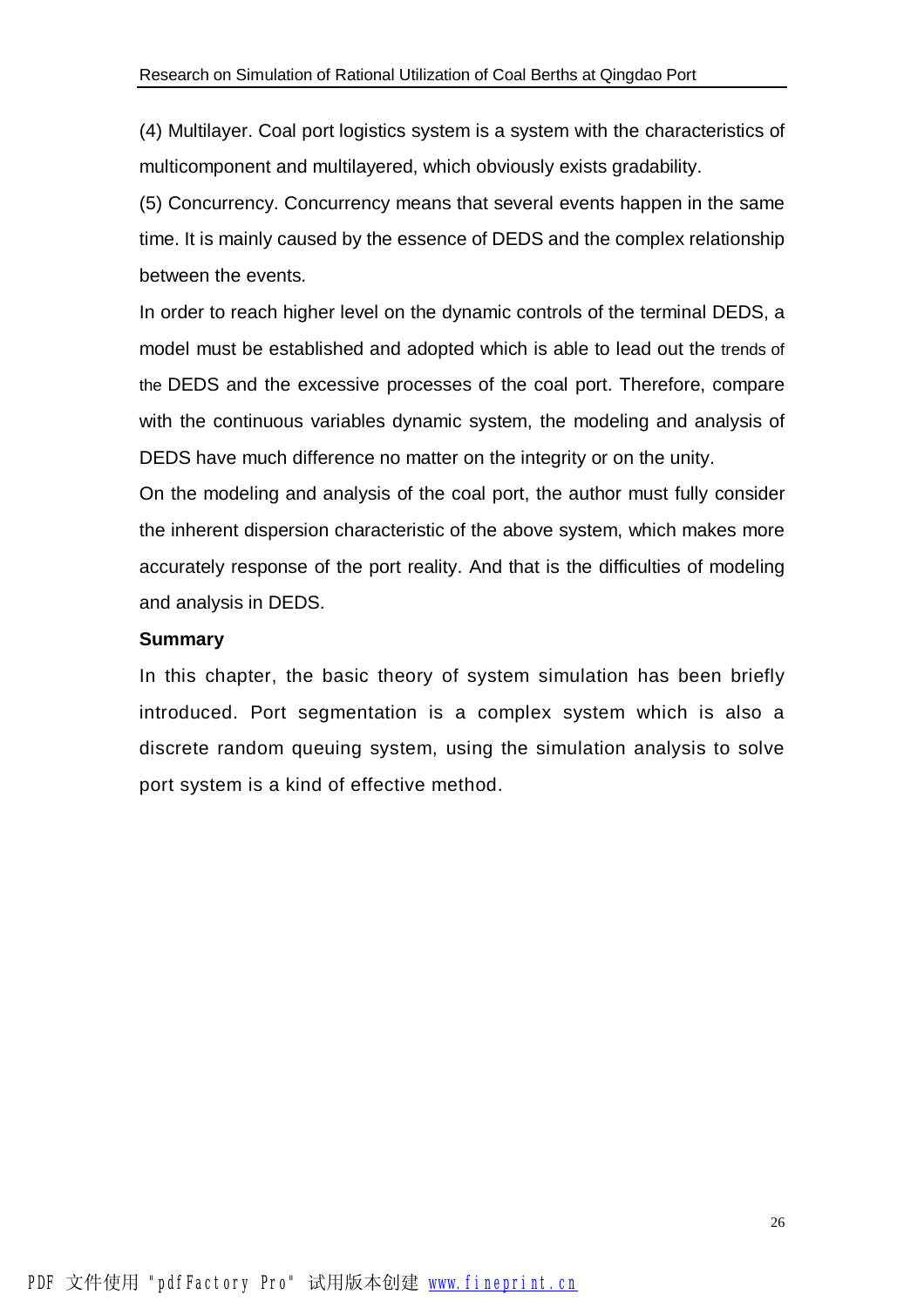## **3 The Establishment of the Simulation Model about Berths Assignment**

#### **3.1 Introduction**

Around the berth allocation problem, a lot of researches have been done by both domestic and foreign scholars, including Imai et al who have carried on systemic researches on the optimization of berth allocation, put forward the Static Berth Allocation Problem (SBAP) of the discrete berths and Dynamic Berth Allocation Problem (DBAP), and also the optimization of the consecutive berth allocation problem and the different solutions.

The aim of simulation is that actualizing the nature of activities or systems under the not existing situation in the actual system. Through the above research of the handling process of the berth system and the statistical analysis of the relevant data, theoretical basis was provided for the development of the simulation model of the berth system.

In this chapter, a simulation model will be established under the ARENA simulation platform, which lays the foundation for the final experiment of simulation model experiment and the data analysis.

#### **3.2 The basic elements of the coal port system**

## **3.2.1 Infrastructure and Equipment Configuration of the Terminal Operation**

The handling process in the coal port plays a determinate part on the allocation of handling machinery in the port logistics system, the process organizations of handling, the labor quota and labor productivity**[25]** . The integrated assessment of the economic benefits in the terminal is also based on the operating effects of the coal port production process.

Modern coal port is a complicated system. Different types of the dock have big differences not only in basic infrastructures and equipment configuration but also in the combined technological level of operating process. Therefore, the logistics capacities of the coal port system are varied. The traditional coal port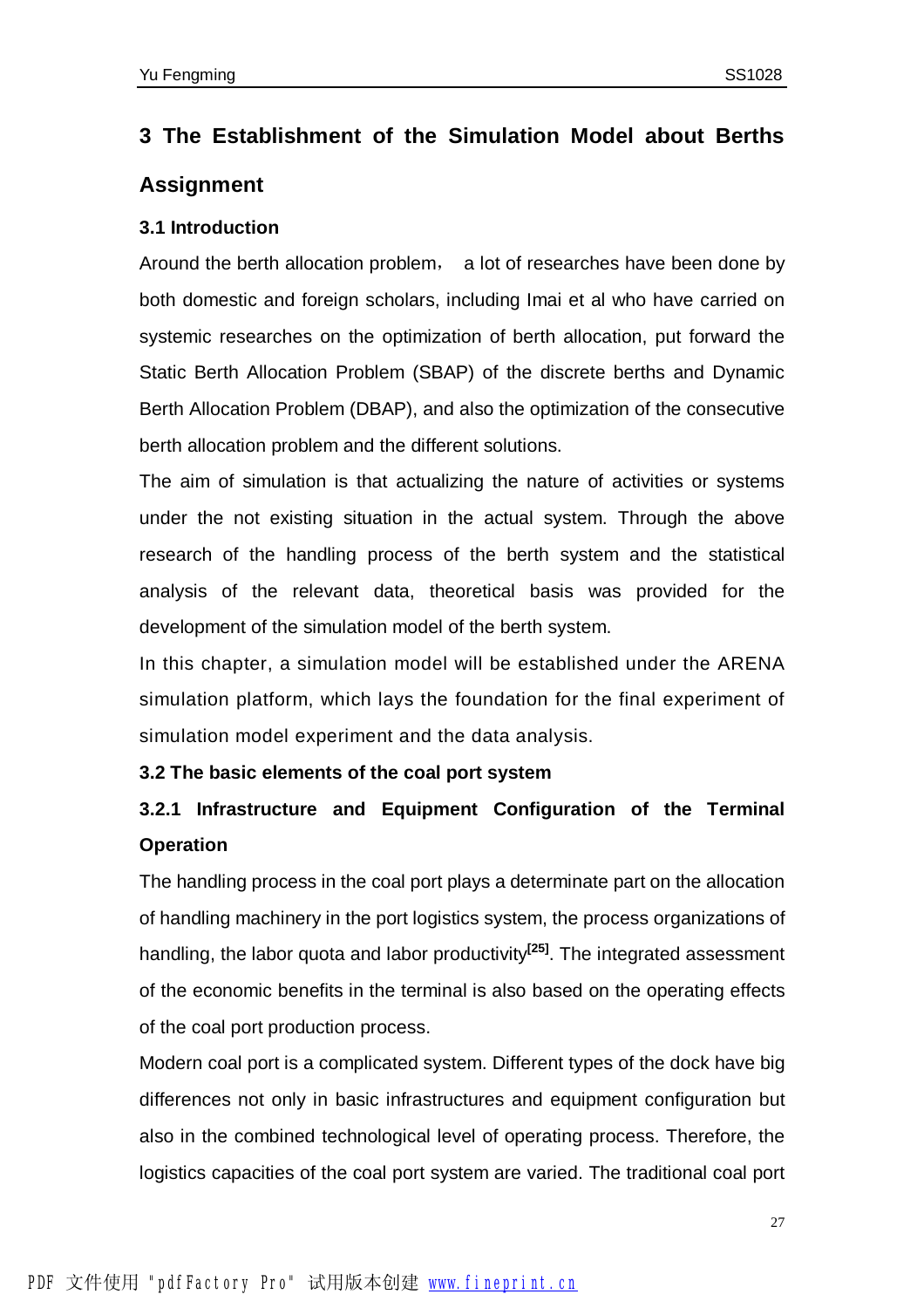use open yard to stock store coal (as Figure 3-1). Such conventional design has perfect technology and relatively few initial investments**[26]** .



*Figure 3-1 The basic traditional components of coal port* 

Berth is the term used in ports and harbors to define a specific location where a vessel may be berthed, usually for the purposes of loading and unloading. Most berths will be alongside a quay or a jetty (large ports) or pontoons (small harbors and marinas). Berths are either general or specific to the types of vessel that use them in the process. The size of the berths varies from 5-10m for a small boat in a marina to over 400m for the largest tankers.

Apron is a part of terminal area that from the quay line alongside the pier to the yard.

Coal yard, the area where stock coal, is the hub of the whole coal port. When export, the coal have been transported to the yard in advance by trains through the approach yard system in order to wait for the ship arrival. While import, the coal have been transported from the ships to the yard by transportation equipments in order to wait cargo distribution to every customer.

Rail transportation system, mainly used for coal evacuation and collection for inland, is an important component of the coal port transportation system.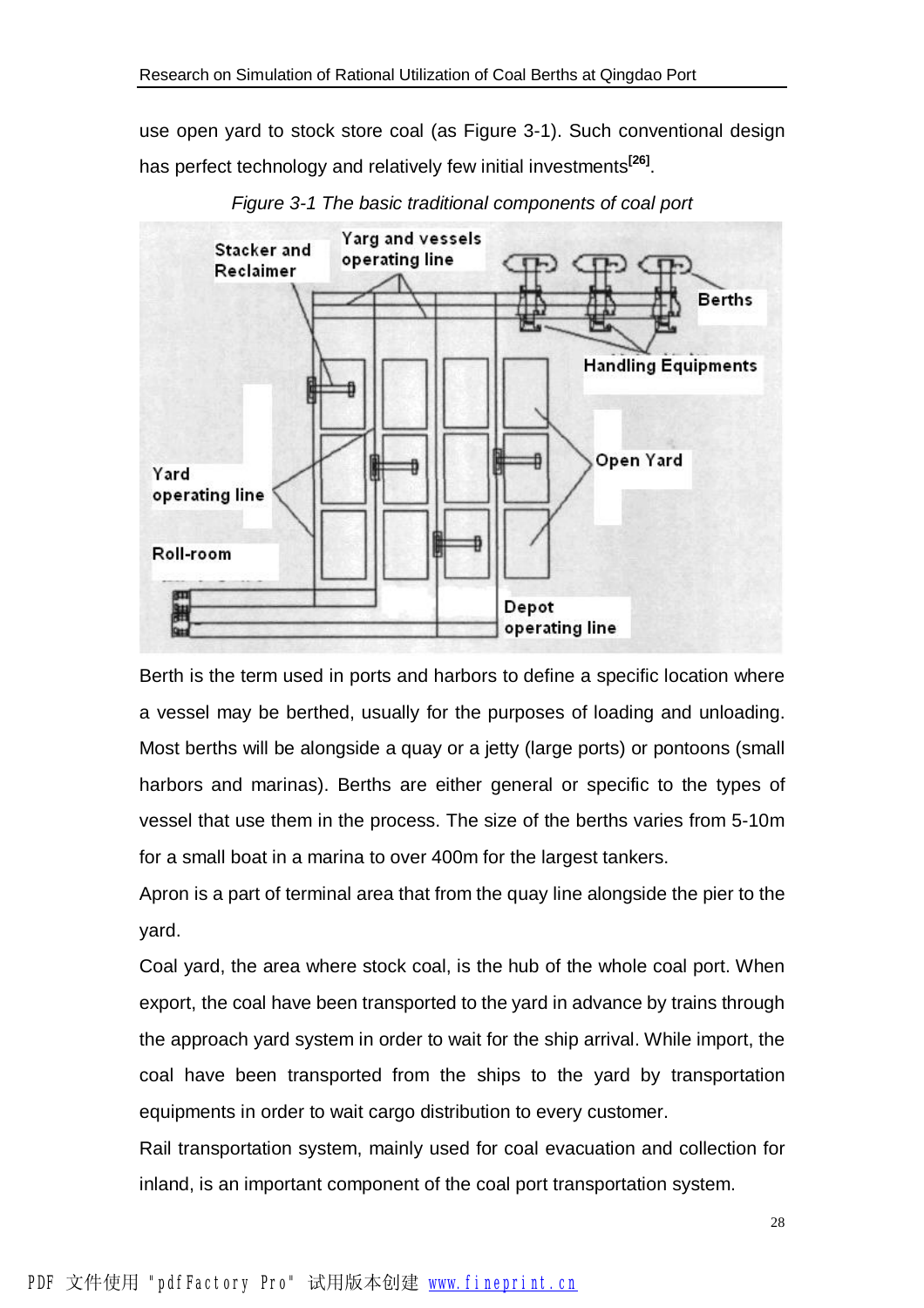Transfer tower is an important device which link with belt conveyer corridor transportation in the coal export. Within the tower, coal has been transported to the tower top in a certain speed by belt conveyer, and then partial ship to the tower bottom.

Roll-room can take on handling arriving trains, and tipping two or three cars every operation.

The main handling equipments in the coal port include stacker and reclaimer, tippler, belt conveyer, ship loading cranes and so on.

#### **3.2.2 The handling Operation Process on the Coal Port**

The main function of a coal port is to transfer and storage coal, which mainly based on the implementation of the unit functions (such as the trains, belt conveyer, ships in transfer unit, the yard in the storage units) and the actual situation of the port. The different needs of trade lead different logistics functions of the coal port. So according to the different beginnings and endings of the coal in the logistic activities of the coal port, the operating process mainly consists of three parts: yard-vehicle operation, yard-ship operation and direct loading operation<sup>[27]</sup>.

(1) Yard-vehicle operation

The operation process is the coal transportation process between vehicles and the yard, including approach unloading process and appearance loading process. These two sub-processes share the same transportation equipment, therefore it is important to coordinate the assignment of the operations through rational management in order to improve the throughout of the whole port.

(2) Yard-ship operation

The operation process is the coal material handling process between ships and the yard, including appearance shipment process and approach loading process. These two processes also occupy the same equipment, if there cannot be effective coordination between loading and unloading processes, the capacity of the port will be affected.

(3) Direct loading operation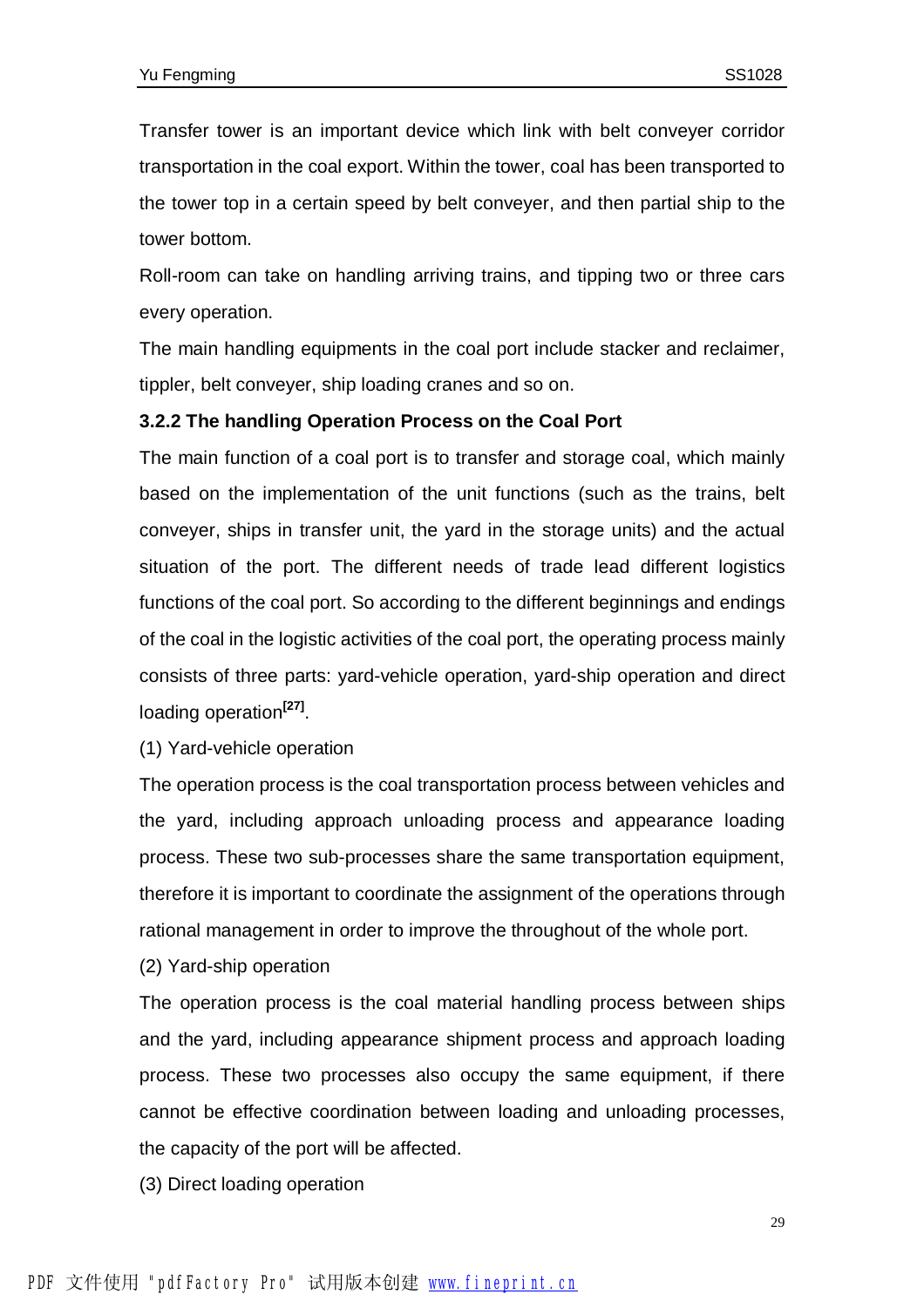Through effective management, the yard-train operation and yard-ship operation could meet the smooth operation of the whole coal port. To further enhance the rapid reaction capability of the port and reduce the costs, direct loading operation usually will be increased. The advantage of this process is that no need to stock coal in the yard and saving the stockpiling costs. But it takes the resources of both loading and unloading, superadded the different work efficiency of the handling equipments, the efficiency bottleneck of the machineries will easily be produce, which result in the low working efficiency of the whole port.

The process of direct loading operation includes ship-ship direct loading operation and ship-vehicle direct loading operation. The former one means that when the cargoes have been unloaded then transported directly to another berth for shipment trough conveyer equipment, and not need access to and get out the yard. This is also called the loading and unloading ship process.

The process of ship-vehicle direct loading operation can be divided into two parts. When export, belt conveyor links with the shipping line, letting coal material transport directly to the frontier ships after tippler, which need not go through the yard. This is called the export ship-vehicle direct loading process. While import, coal could be directly unloaded from the ship and loaded into the truck by transmitting machineries, without going through the yard.

#### **3.3 Problem Description**

The optimized configuration of berth system means that through the reasonable allocation to ship berthing for the arriving ships and choose appropriate berthing sequence, the efficiency of port operations could be improved, consequently attracting more ship calling the port. In the last chapter, a detailed introduction has been done on the characteristics and process of the berth system, which laid a foundation for establishing an effective mathematical model**[28]** .

Usually after or before a vessel arriving in the harbor, according to relevant

30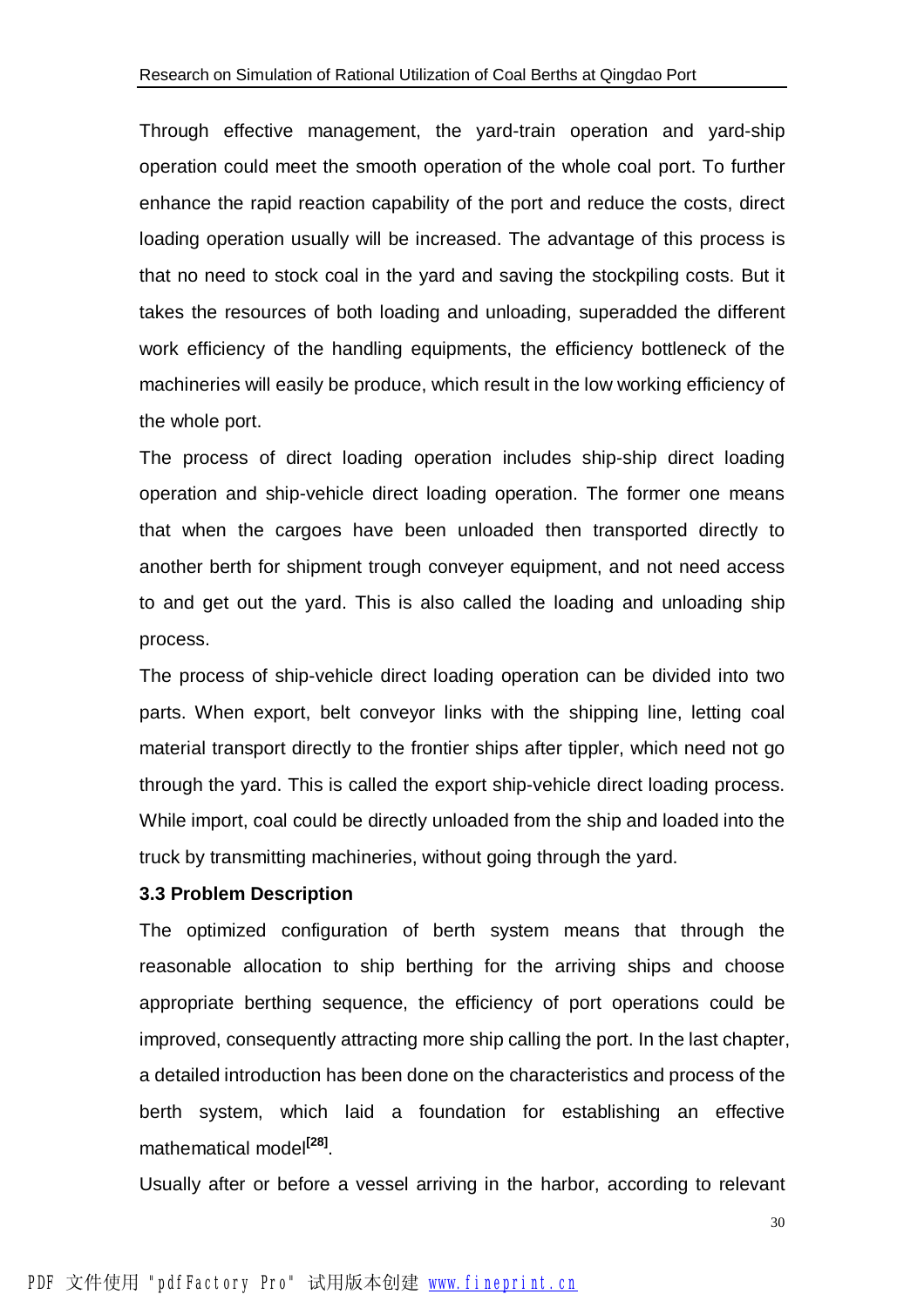information and optimizing strategy the terminal manager will allocate the berth to every ship and several handling equipments serviced for the berthing ship. Figure 3-2 presents the flowing chart/flowing chart of process from ships arrival, getting berthing, handling, to departure finally.





The main simulation aims in this thesis are to determine the reasonable amount of the berths of the coal port under the environment of certain throughput. Therefore, author only need make statistics of the berth occupancy and the time Ships waiting in queue to determine the reasonable number of berths in the circumstance of certain throughput according to the simplified model. Thus, the simulation model has been simplified as follows: without consideration the utilization of the yard and the allocation of the handling machineries near the berth and in the yard, regarding the combination of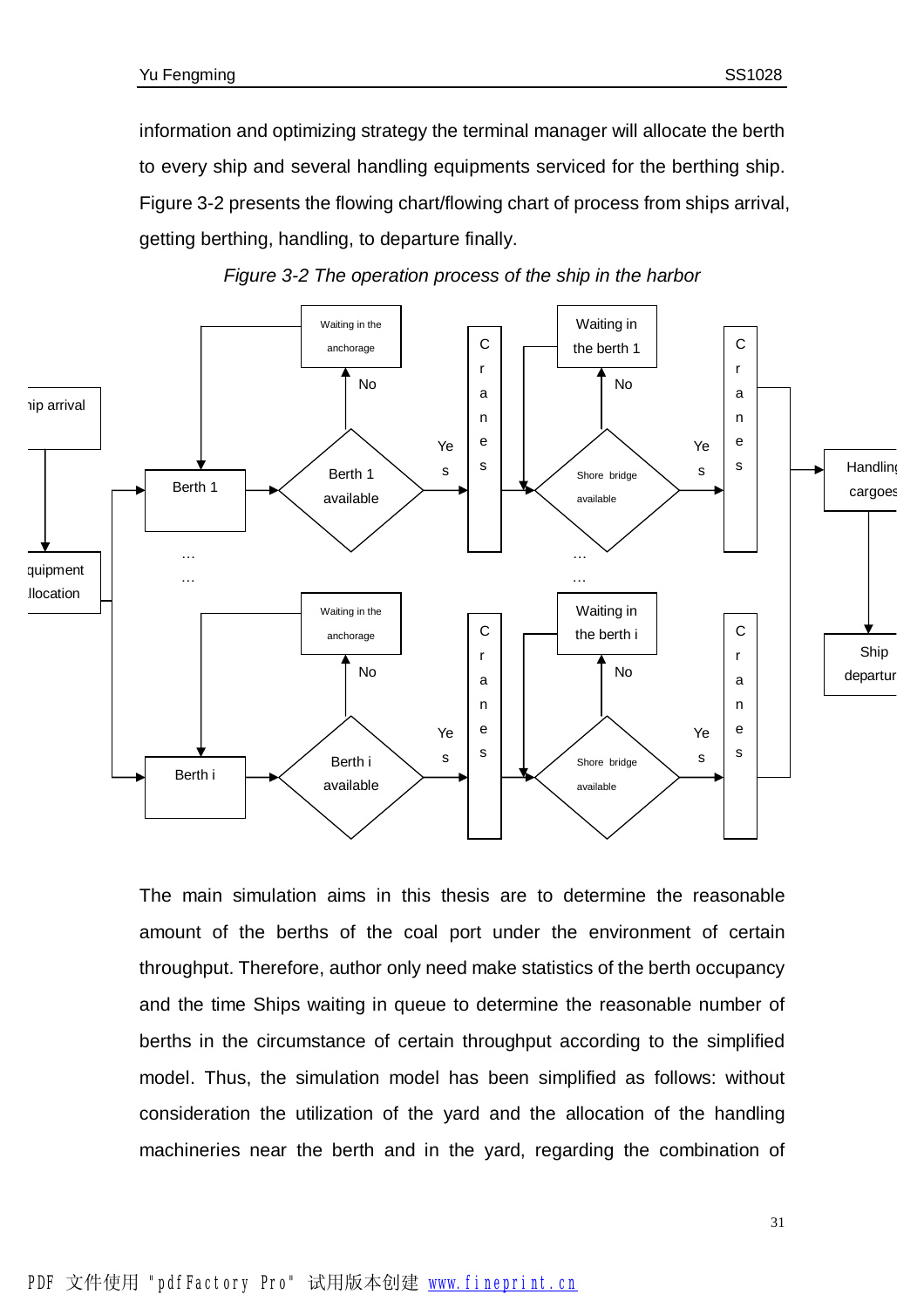handling machineries and yard as an ideal condition. The description of this berth system is as below: the ships enter into the system in accordance with certain rules, and then get into the outer harbor basin; after meeting the conditions, ships enter into interior basin waiting in a queue and calculate the waiting time at this time; according to the berth occupancy, the ships are arranged to get berthing and statistics for the utilization of the berth; after the handling operation, ships leave the berth, and disappear from the system.

#### **3.4 The Objective Function, Frontier, and Assumptions of the Model**

Minimizing the comprehensive cost could use queuing theory to solve. In this thesis, the objective of the model is minimizing the total cost of the whole process of the cargo transportation, and establishing the objective function of minimizing the average cost of each day. The factors need to be considered including: the comprehensive investment of the docks, harbor basin and the handling equipments of each berth, the cost of the port and the expenses for ships daily mooring in the port**[29]** .

According to the conditions which should be satisfied when comprehensive cost is minimized, the author could deduce that the relationships between the changes of queue length for ships waiting and the various cost index and view it as the optimal conditions of the number of berths.

Based on the analysis of the composition of the comprehensive expenses, comprehensive cost consists of two parts: one is the investments of the berths and corresponding facilities, the construction and operation of the equipment; secondly, the time value of the ship in port including loading and unloading time, stay in port, waiting berth time, the piloting time and the impact of the natural conditions to the handling time. All the expenses are expressed by unit cost multiplied by the corresponding value**[30]** .

$$
C_s = C_{ct} + C_{ap} + C_{bs}
$$

*C <sup>s</sup>* : Integral cost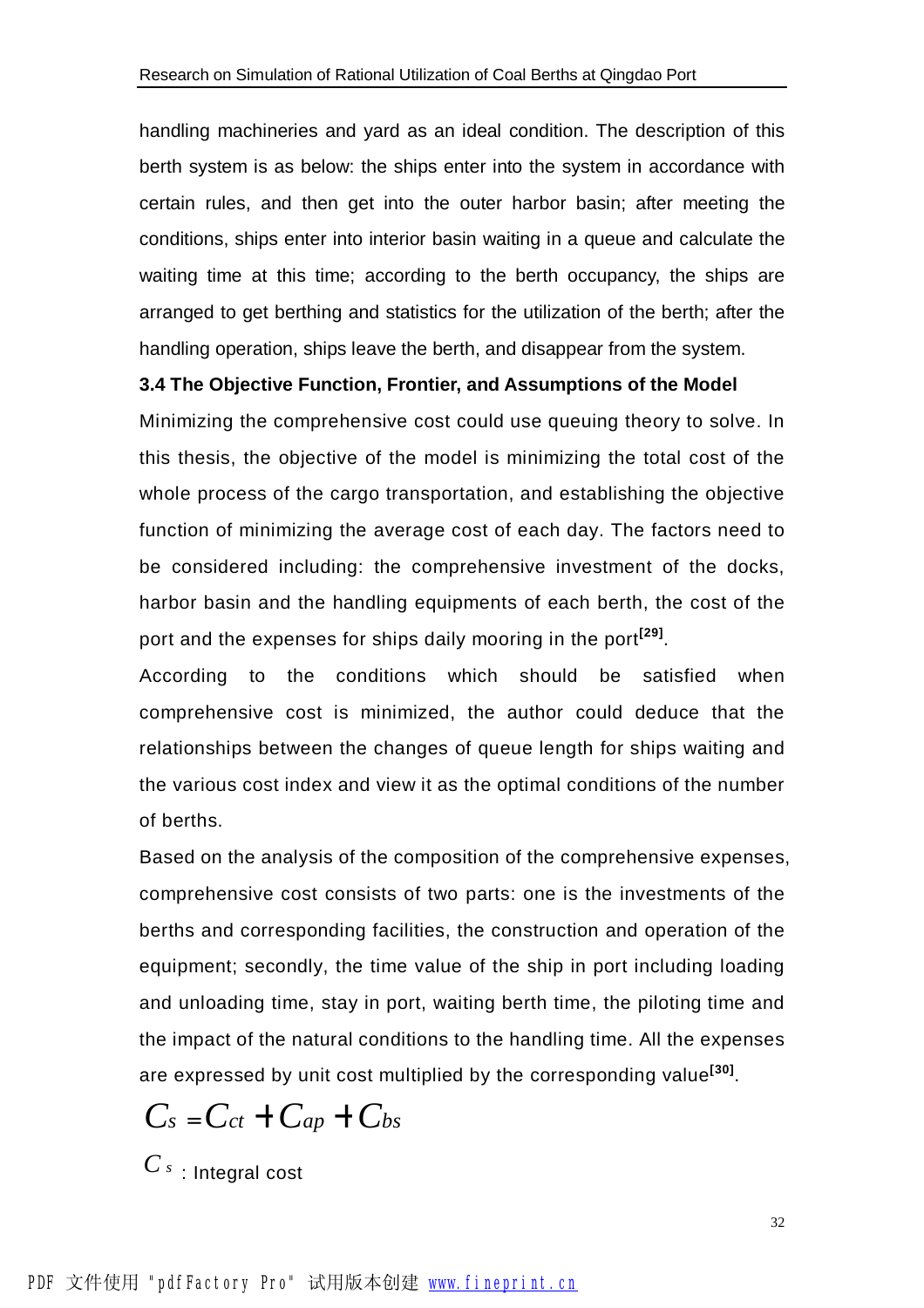$\mathbf{C}$ *ct* : Construction and operation cost of the berths  $\mathcal{C}_{^{ap}}$  : Construction cost of other facilities to attach to the berths *Cbs* : Berth staying at berth time cost  $C_{bs} = C_{wk} + C_{wt} + C_{bd} + C_{bo}$ *<sup>C</sup>wk* : Loading and unloading time cost *<sup>C</sup>wt* : Waiting time cost  $\displaystyle C_{bd}^{}$  : The time cost for ship getting alongside and unberthing *Cbo* : Other time cost

Above all, the simulation model of this thesis is an operating simulation model of the berth system. The simulation purposes include the following aspects. (1) The actual operating process could be reproduced. (2) By simulation study investigates the quantity relationship between input and output data. (3) Certain processes could have potential impact on the actual operation, which is difficult to achieve. By changing conditions, a good conclusion could be worked out in the simulation.

The time in the coal port berth system is divided into processing time, queue time, etc. The simulation model should define model elements distinctly and legibly as follows: the existing resources, flow entities such as vessels or vehicles, processes, the routing control, and service time.

The frontier of the port berths system is the whole process from ships arrival to departure. Many factors should be considered, including port hardware aspect (such as quantity of different types of unloading machineries, configuration of handling equipments, etc), production organization management aspect (which refers to principle of the sequence of the ship arrival and the arrangements of berth allocation), weather factor, pilotage duration and other factors. All of these draw great impacts on the simulation index including the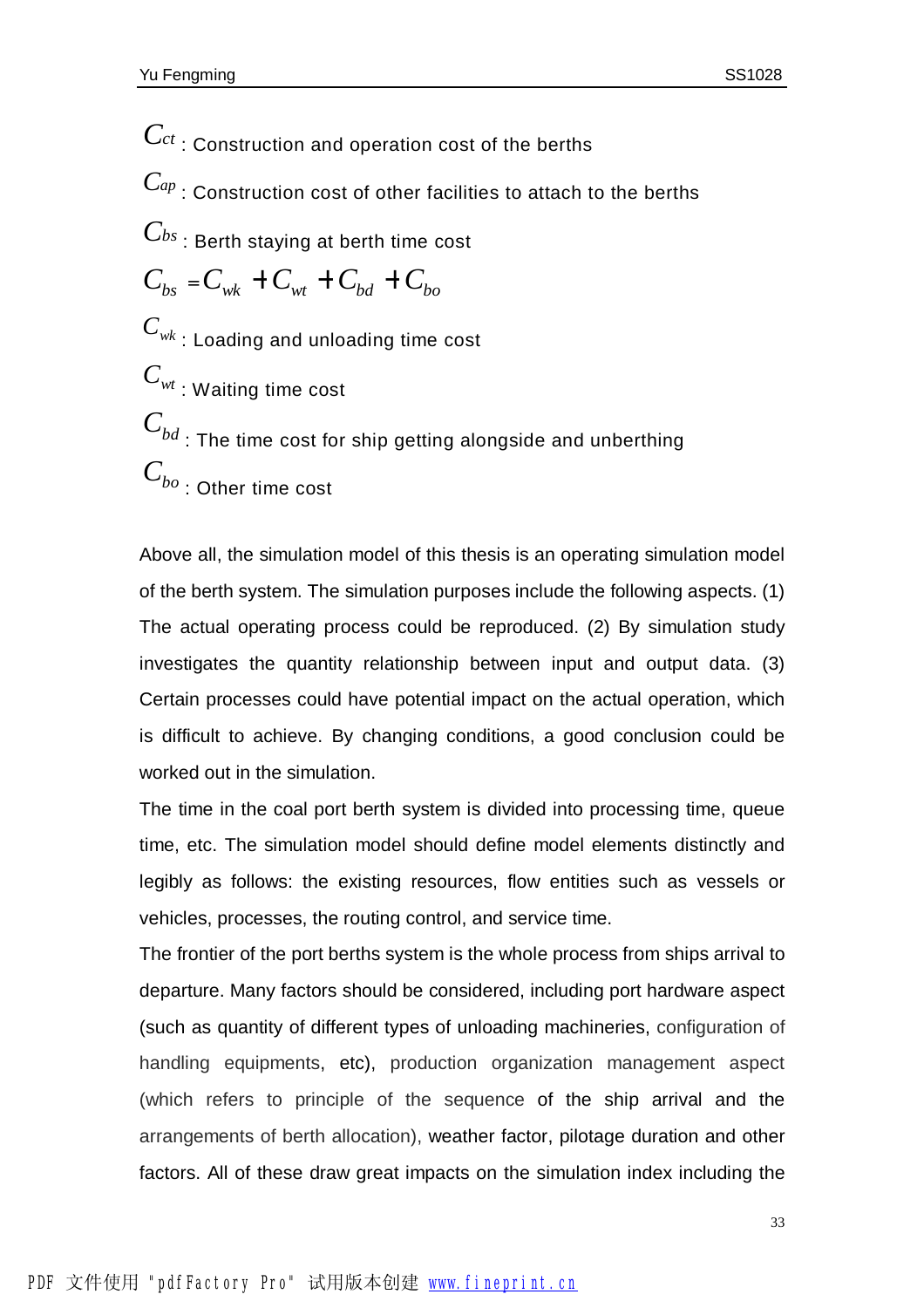cycle stage of ships in port, the relationships between different vessels, the Berth usage and so on<sup>[31]</sup>.

In this simulation model, one type of berths and one type of the ships have been designed.

Considering the position of the berths system in the port system, the normal operation of port system is inseparable with the coordination of other systems. Therefore assumptions have been established ad follows:

(1) The time of vessel loading and unloading has relations with the deadweight capacity and handling machinery efficiency. In other words, assuming that the ship has an ideal load, the handling operation time will not be affected by the factors of port collection and transmission system and the yard system.

(2) The value of berth number does not consider the restraints of length of shoreline. The length of the berths is determined by the summation of the length of the largest tonnage ship and the safety buffer distance.

(3) Every ship must and can only berth for one time, without considering the case of ships shifting after getting berth.

(4) Each berth can only service a ship.

#### **3.5 Random Variable**

Random events and random variable are the indispensible concepts in the discrete events system. In the handling process system of coal port, there are several random variables which obey a certain distribution, including the time Interval of ship arrival, the deadweight, the service time of various machines and equipments and so on**[32]** . In the establishment of a simulation model, these random variables should be produced or obtained by certain method.

This thesis studies on the utilization of coal port. Therefore it is necessary to have an analysis on the form of the turnaround of a ship before establishing the model, and illuminate the objective function involved in the time limits of the ship in port.

In the actual process, the turnaround of a ship is consist by operative lay-time, non-operative lay-time and the time at anchorage caused by physical factor. In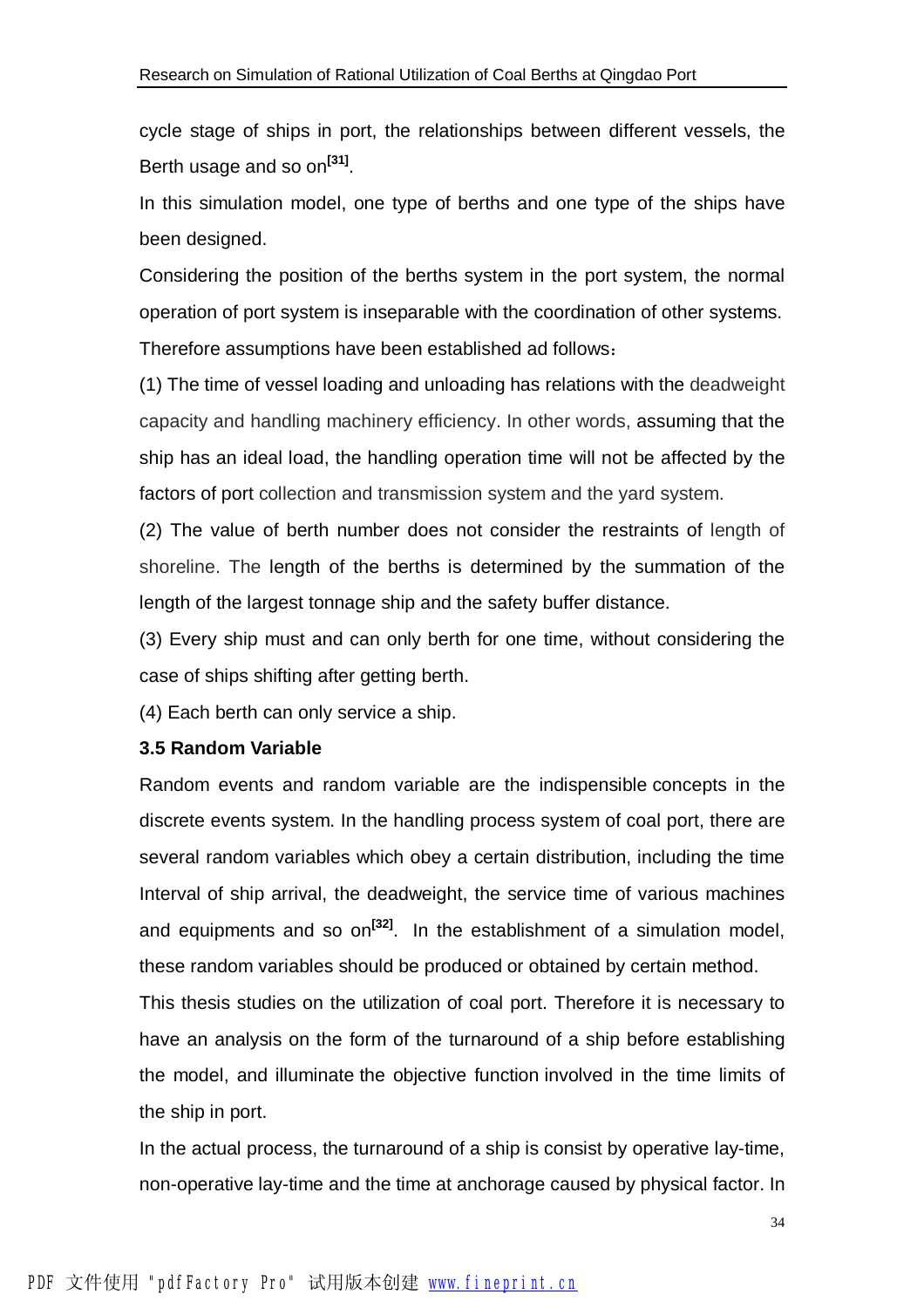this thesis, author only consider the operative lay-time.

Operative lay-time means that the necessary time at anchorage in the transport process, which could be further divided into handling process time, technology time, and the shifting time.

(1) Handling process time

Time for loading and unloading cargo includes the time for preparation and ending of opening cargo hold and closing cargo hatch cover, loading and unloading time and subsidiary operation time.

(2) Technology time

Technical time is consisted of ship going alongside and unberthing, the fleet organizing and disbanding of the towboat transport ships.

(3) Shifting time

Shifting time means that the elapsed time for a ship shift from one berth to another due to the handling plan or the restraints of ports own conditions.

**3.6 The Determination of the Simulation Elements of the Optimization Model of the Berth Allocation** 

#### **3.6.1 The Sequence Attributes of the Arriving Ships**

Actually, the attributes of the ships relevant to the berth system should be considered mainly from the following several aspects: the size and structure of the hull, the deadweight, the actual handling amount (cargo loading capacity and unloading capacity), ship's mooring conditions, the position of the cargo palletizing on the ship, etc**[33]** .

But according to the simulation purposes, a reasonable abstraction about the sequence attribute of ship arriving has been made, and has been described as following two aspects: ship types (divided by tonnage) and the interval distribution of the arrival time of each type of ship. The arrival time and the interval are described in terms of probability distribution.

In the actual analysis of the port system, it is necessary to make clear mathematical statistics and analysis to the practical data of the interval of ship arrival and also make proceed fitting and inspection. In the following example,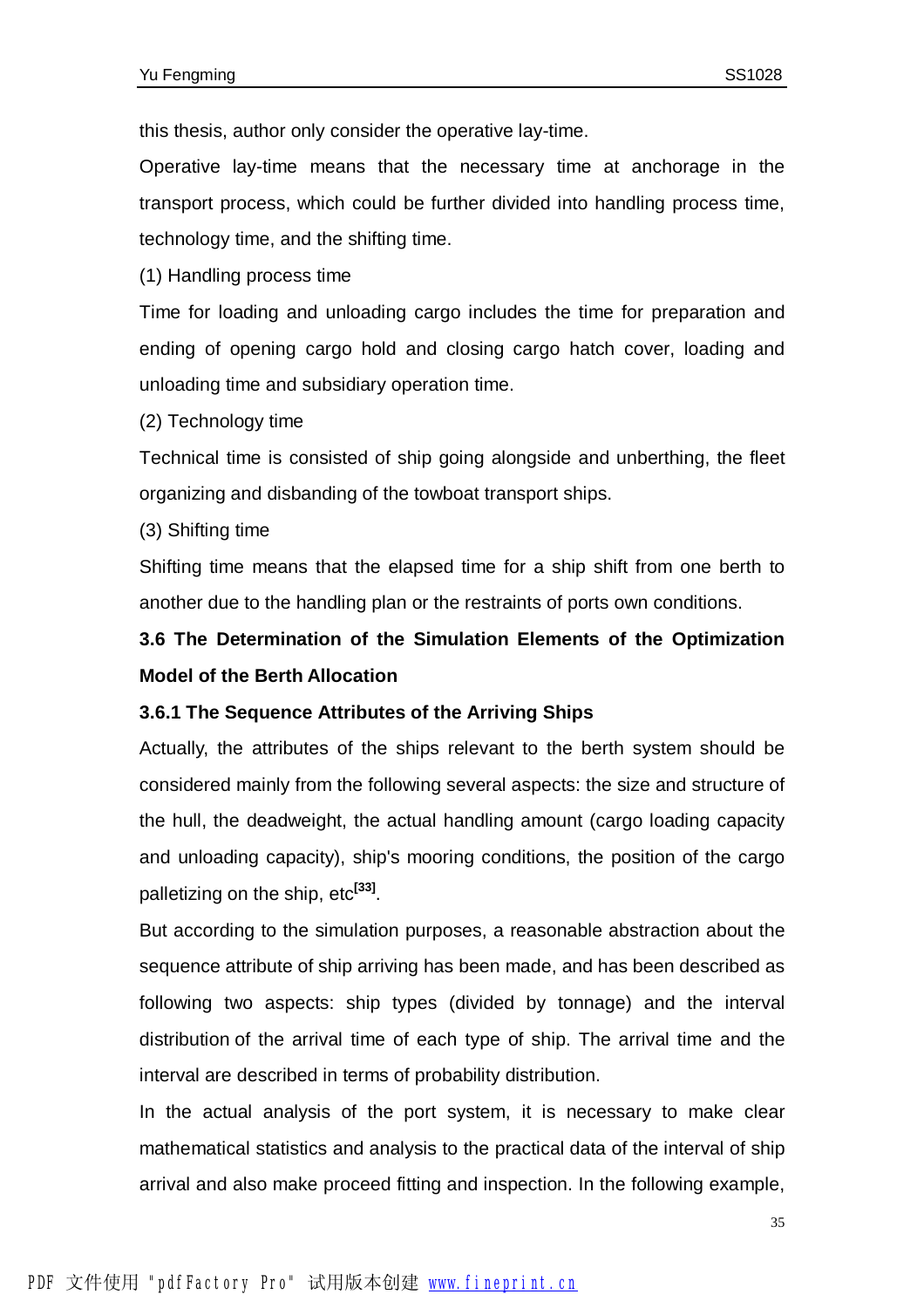the author adopts the actual data of the Qingdao port from October to December in the year 2009 to analysis and simulation.

#### **3.6.2 Berth Attributes**

Description for berth attributes could be divided into berth ability (distinguished by the berth name) and the state parameters of berth (divided into two kinds: leisure and busy).

#### **3.6.3 Attributes of Handling Machineries**

In order to simplify the design process, the handling machineries of the coal terminal have been simplified in this thesis**[34]** . The attributes of handling machineries could be described from two aspects, including mechanical quantity and mechanical efficiency. In this thesis, the number of handling machines of each berth is fixed, while the handling efficiency has different values in order to observe the change of the objective function.

#### **3.7 Simulation Evaluation Indexes of Berth Allocation**

To verify reliability of the model and to evaluate the simulation system through the model running, a unified standard is needed. According to the objective of the simulation model, main performance parameters are defined as follows**[35]**:

(1) Berth occupancy

Berth occupancy is one indicator reflecting the berth usage, which is determined by integrated information about the density of ship arrival, the handling capacity of front loading and unloading system and the scheduling of vessel approach and berthing. It is the indicator which reflects the degree of occupation of the berths**[36]** .

Calculation formula:

Berth occupancy  $(\%)$  = (Berths occupied hours / Calendar berths hours) x100%

The occupied time accords to the fixed number of berths. In the research of this thesis, the calculation berths utilization means the ratio of the time berth occupied to the length of simulation time. If it is too high, it may mean a mechanical handling capacity failure of machineries, or it might be too much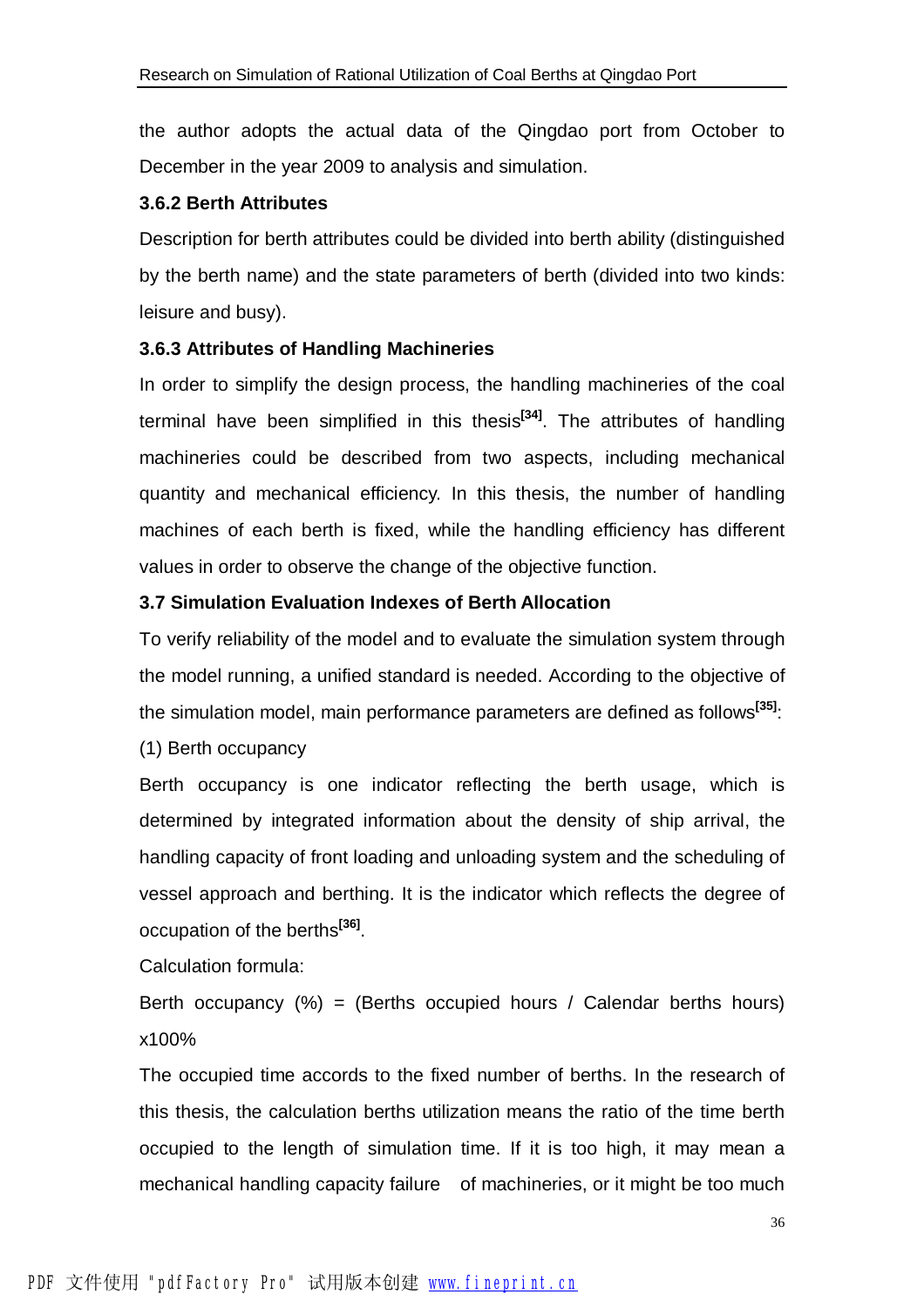vessels or other factors, which need specific analysis.

(2) The average time for waiting berth

If the combination of the grading berth has only one kind, the average time for waiting berth refers to the sum of the waiting berth time of all ships waiting in queue divided by the quantity of the ships.

(3) The average number of ships queuing

The concept of the average number of ships queuing means that the average statistics of the number of ships waiting for service at intervals of certain simulation time.

The average number of ships queuing  $=$  the number of ships waiting / the total number of ships arrival

(4) The time Ships waiting in queue

After the ship arriving, if there is any free berth, the ship could immediately get berthing after all the procedure, and leave the harbor after the service of loading and unloading. While if the berth was busy, the ship should wait in the harbor anchorage, and get berthing in order. Therefore, the time Ships waiting in queue was produced.

(5) Throughout capacity of the berth system

It is divided into two parts: design value and actual value. The previous one is determined by the cargo types and ship types. The improvement of the throughout capacity depends not only on the mechanical quantity and mechanical efficiency, but also on the coordinate operation between every relevant subsystem in the whole logistics chain, including frontier transportation system and stockpiling system. Therefore, the desired effect and the ideal state could be produced.

According to the simulation objective, the author can choose the related parameters to make the statistical data, reflected by the pie chart, histogram or time sequence diagram, which provides basis in the analysis. This thesis will select the above parameters as the basis of berths system of the coal port.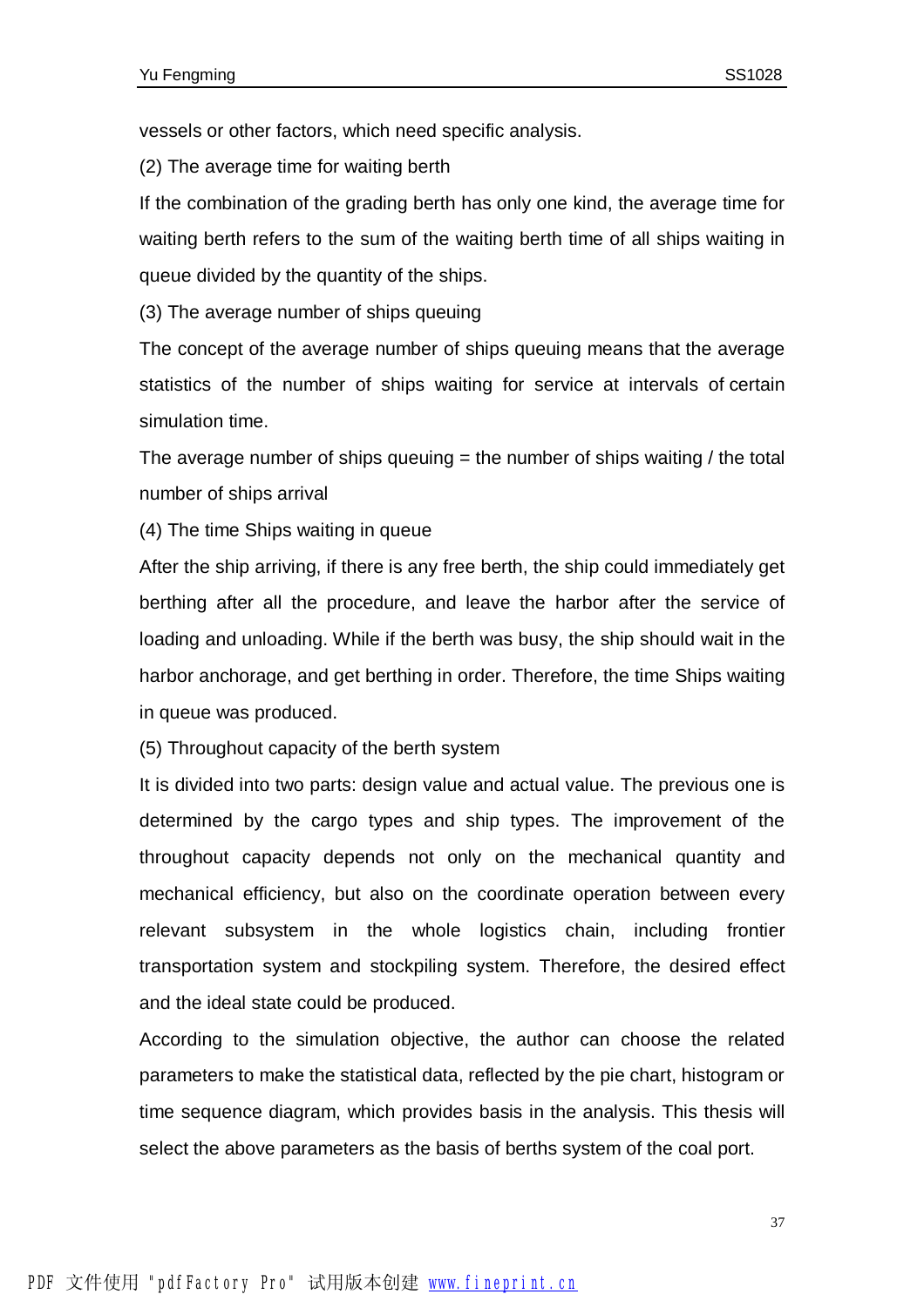#### **3.8 System Simulation Process**

In this thesis, the simulation model is established based on the queuing theory of the discrete event system**[37]** . At the initial state of the simulation model, all of the berths are leisure. That is, at the initial state, there is no ship in the port. At the beginning period of model running, there are only arriving ships without departures. In this way, after a period time of running, the ships in the port could reach the balance state, and the operating parameters of the port are basic stability.

#### **3.8.1 Module Processes of the Model**

Model module chart is shown as figure 3-3.

*Figure 3-3 Model module chart*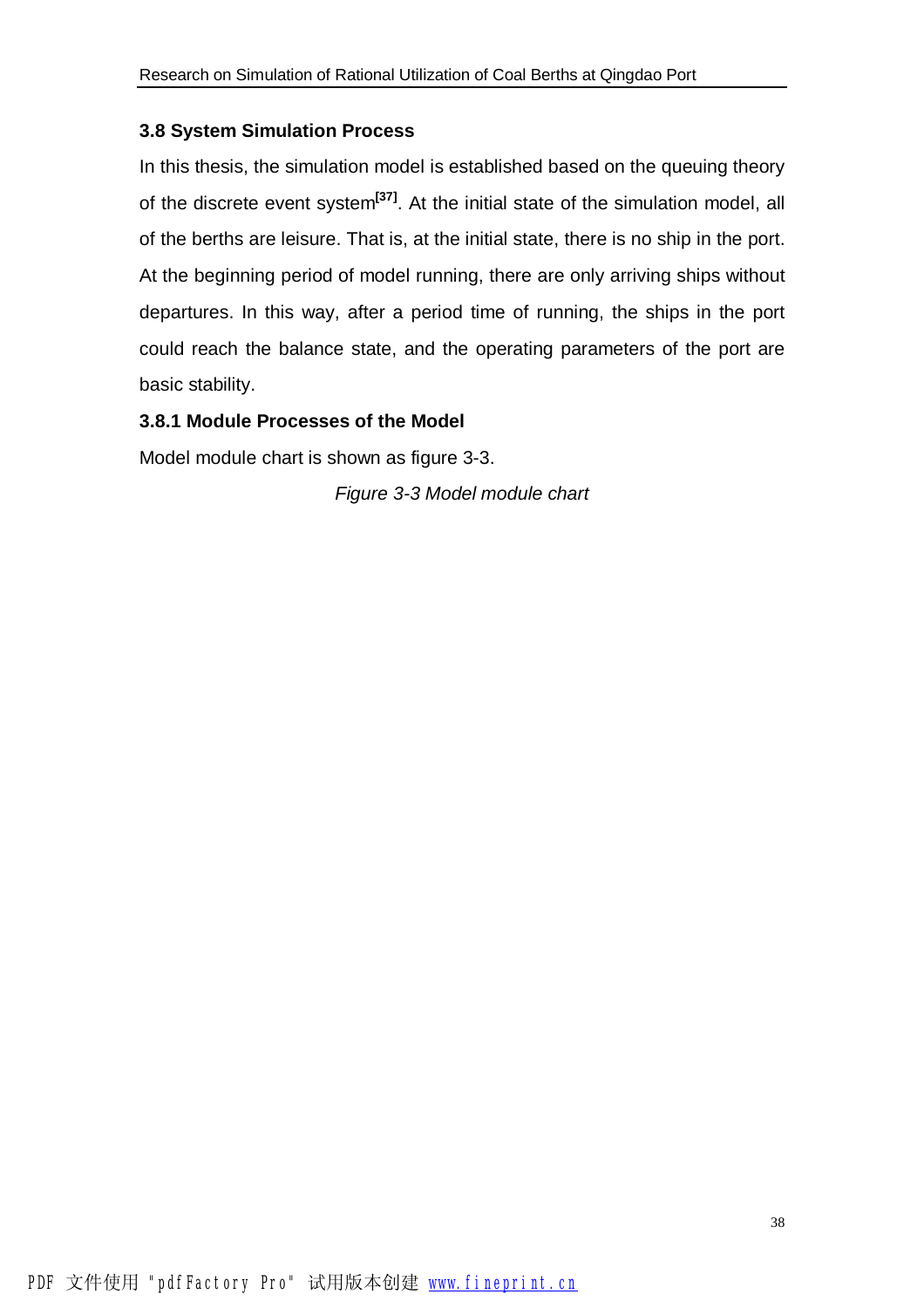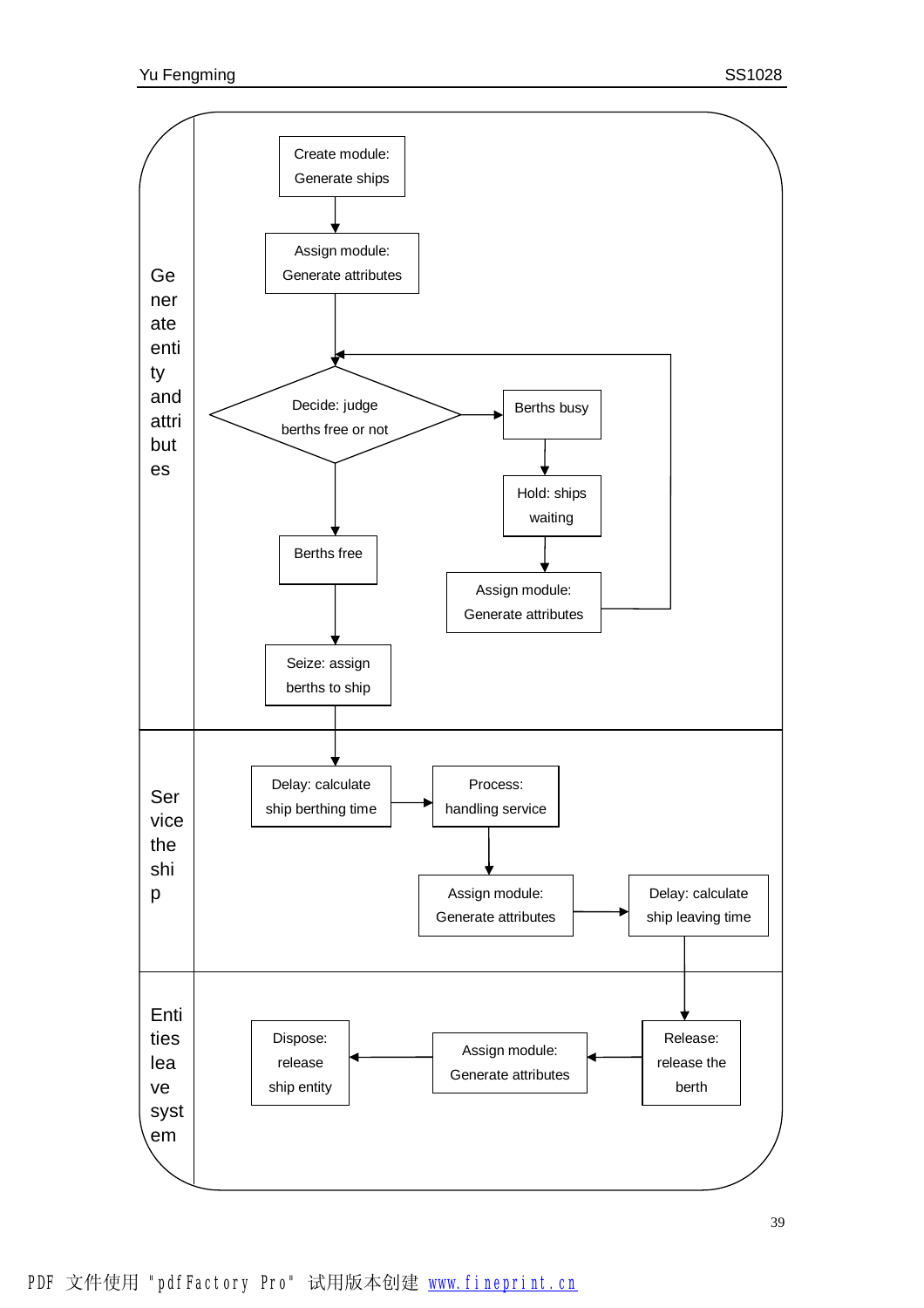#### **3.8.2 Introduction of the Variables in Simulation Model**

| <b>Serial</b> | Variables        | Comments                                    |  |  |  |
|---------------|------------------|---------------------------------------------|--|--|--|
| number        |                  |                                             |  |  |  |
|               | Ship             | The attributes of the entities              |  |  |  |
| 2             | Queue            | Set up the queue for entities               |  |  |  |
| 3             | <b>Berth Num</b> | serial number of berths, used<br>The<br>for |  |  |  |
|               |                  | statistical data module                     |  |  |  |

#### *Table 3-1 Model Variables*

#### **3.8.3 Input Parameters of the Simulation Model**

The initialization parameters of simulation model mainly include the time distribution of the ship arrival, ship deadweight distribution, the distribution of operation speed and services time, etc**[38]** . Specific input parameters are shown as table 4.2:

*Table 3-2 Input Parameters* 

| Serial | Data item                                 | Comments                   |
|--------|-------------------------------------------|----------------------------|
| number |                                           |                            |
| 1      | Distribution of the ship<br>arrival       | Input in the create module |
| 2      | Ship<br>deadweight<br>distribution        | Setup in the assign module |
| 3      | Machine<br>handling<br>efficiency         | Setup in the assign module |
| 4      | Time for ship alongside<br>and unberthing | Setup in the assign module |
| 5      | Berth number                              | Setup in the set module    |

#### **3.8.4 Detailed Design of Simulation Model**

Simulation model is divided into three service modules, respectively (1) Generate entities and attributes, (2) Service the ships, (3) Entities leave system, end.

(1)Generate entities and attributes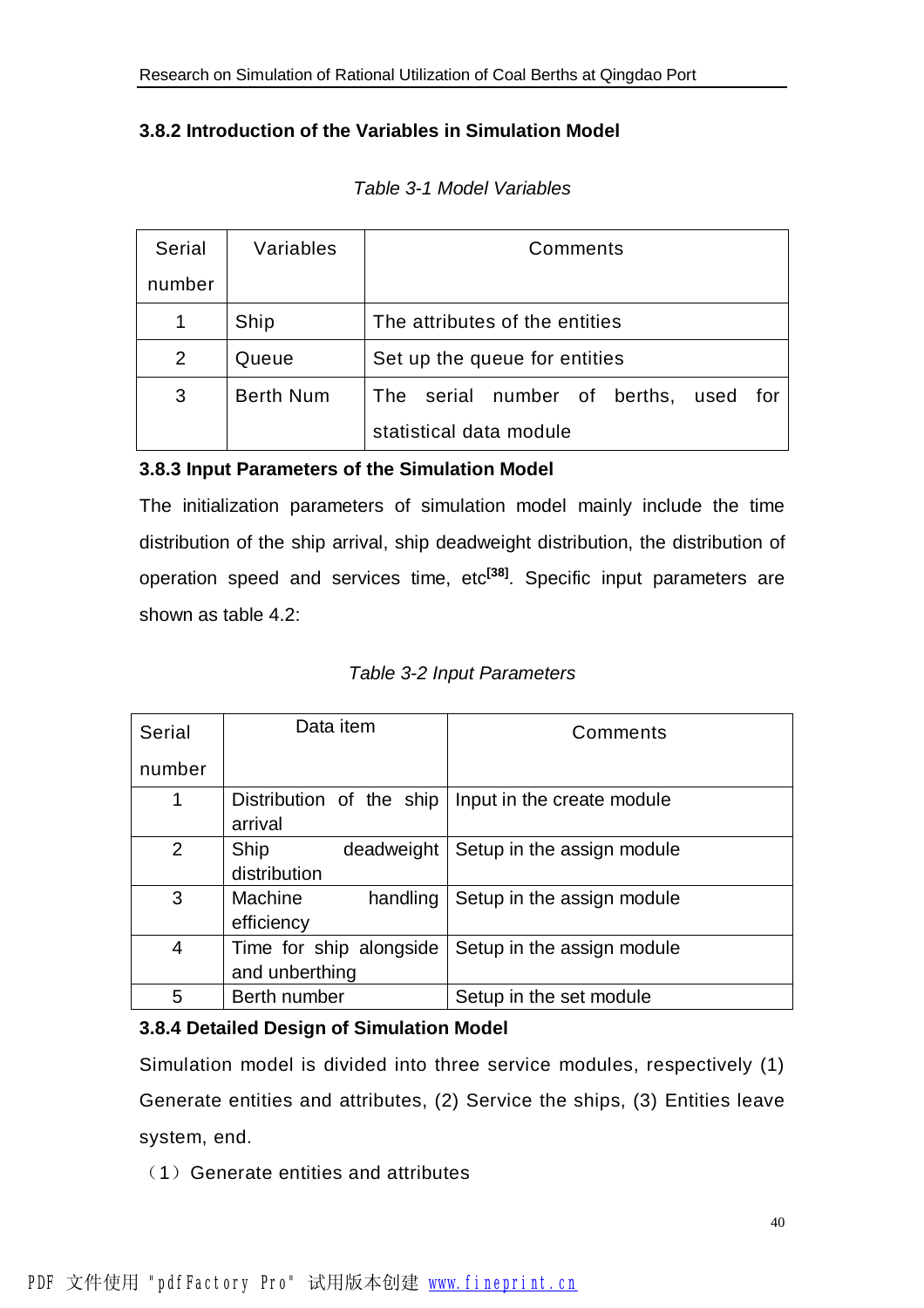The logical module and Settings of parameters of this part are as follows: ①Create module: generate the arriving ships, the distribution is decided by the actual data, the unit is hour.

| 96,67        | Name:                                        |                  | Entity                                                   |
|--------------|----------------------------------------------|------------------|----------------------------------------------------------|
|              | ship arrival                                 |                  | ship<br>$\overline{\phantom{a}}$<br>$\blacktriangledown$ |
| ship arrival | Time Between Arrivals<br>Type:<br>Expression | Expression<br> 1 | Units:<br>$\blacktriangledown$<br>Hours                  |
|              | Entities per                                 | Max              | First                                                    |
|              | 1                                            | Infinite         | 0, 0                                                     |

*Figure 3-4 Create module setting* 

② Assign module: distribute attributes to different entities; give a value assignment to the variable "Ship1\_Qty" in the model, whose significance is distribution of the ship deadweight.

*Figure 3-5 Assign module setting*

|                    | Assign                              |    |        | 7x                       |
|--------------------|-------------------------------------|----|--------|--------------------------|
| Assign 1<br>다<br>E | Name:                               |    |        |                          |
| $\blacksquare$     | Assign 1                            |    |        | $\overline{\phantom{a}}$ |
|                    | Assignments:                        |    |        |                          |
| <b>Assignments</b> |                                     |    |        |                          |
| Type:              | Variable                            |    |        |                          |
| Variable           | Ship1_Qty<br>$\left  \cdot \right $ | ▼. |        |                          |
| New Value:         |                                     |    |        |                          |
| 1                  |                                     |    |        |                          |
|                    |                                     | OK | Cancel | Help                     |

③Decide module:The author needs to check the availability of a berth. By defining the variable for berth availability as "Berth1State", the author checks the condition of berth as follows: if a variable "Berth1State"is 0, which means a berth is available, then continue to next stage assign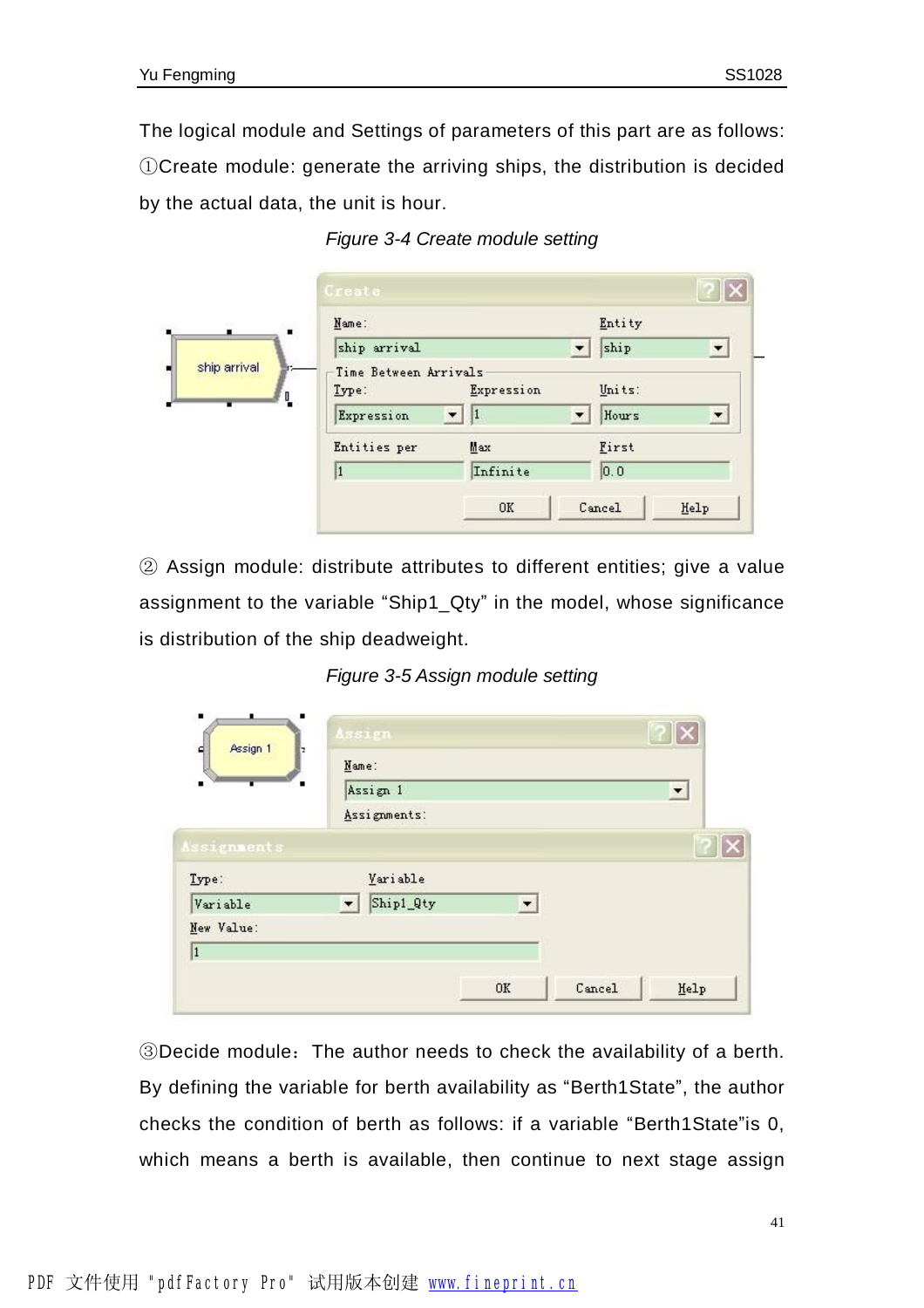module. Otherwise, if a variable "Berth1State"is 1, go on to next stage hold module which is a queue mode.

| Decide<br>٠                   |                                         |                      |                     |                                         |
|-------------------------------|-----------------------------------------|----------------------|---------------------|-----------------------------------------|
| Name:<br>T <sub>net</sub>     |                                         |                      | Type:               |                                         |
| u check berth availability in | check berth availability                |                      | $\vert \cdot \vert$ | $2$ -way by Condit $\blacktriangledown$ |
| If:<br>$\blacksquare$         | Named:                                  |                      |                     | Is:                                     |
| Variable                      | berthistate<br>$\overline{\phantom{a}}$ | $\blacktriangledown$ |                     | $=$                                     |
| Value:                        |                                         |                      |                     |                                         |
| 0                             |                                         |                      |                     |                                         |
|                               |                                         |                      |                     |                                         |
|                               |                                         |                      |                     |                                         |
|                               |                                         | OK                   | Cancel              | $\underline{\texttt{He1p}}$             |

*Figure 3-6 Decide module setting* 

④Hold module:This hold module will hold an entity in a queue to either wait for a signal, wait for a specified condition to become true or be held infinitely.

This module checks the condition of berth with the type of "scan for condition" and holds an entity in the queue until is satisfy the condition such as "Berth1State==0", which means that the berth will be available for the ship which is waiting. In terms of "Queue Type", this Hold module should select "Queue" with the "Queue Name" of "WaitBerth. Queue".

*Figure 3-7 Hold module setting* 

| Scan for Conditi v |
|--------------------|
|                    |
|                    |
|                    |
|                    |
|                    |
|                    |
|                    |
|                    |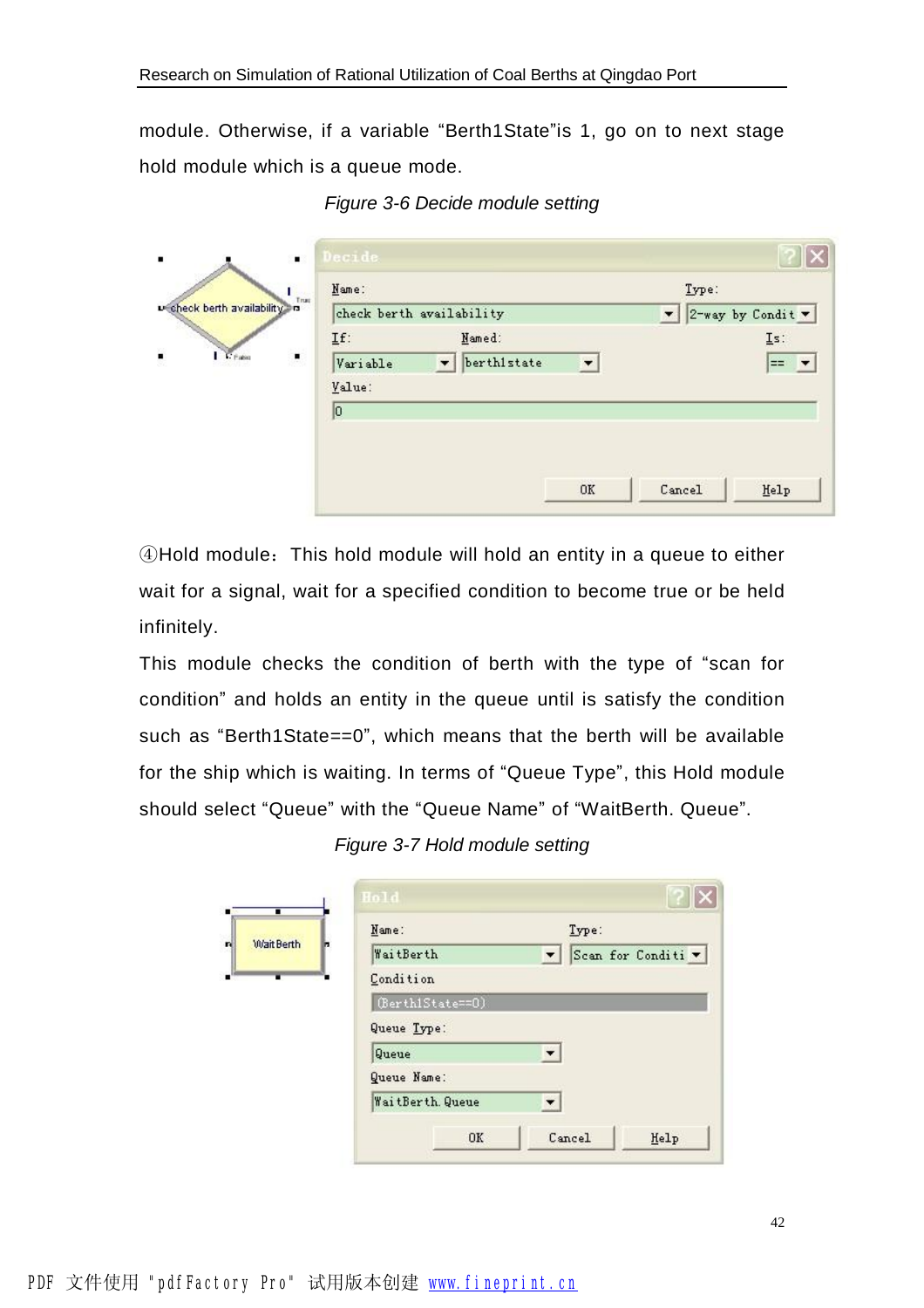⑤Assign module: the author needs to assign some variables, including the total number of ship entering the model, the ship waiting time and the average number of ship waiting in the queue.

The total number of ship arrival define as EntitiesIn(ship).

And the formation of ship waiting time is:

Ship\_Queue\_TAVG = TAVG(WaitBerth.Queue.WaitingTime)

The formation of average number of ship waiting in the queue is as follow: AvgShipWaitNo = DAVG(WaitBerth.Queue.NumberInQueue)

In another Assign module, handling mechanical efficiency rate has been set and defined as Work Rate whose specific values will be decided in the next chapter in the actual simulation in the next chapter, and the unit is Ton/Hour. In addition, there is the ships get alongside and unberth time, which is BerthAccessTime and BerthLeavingTime respectively, and the unit is Hour.





⑥Seize module:This module allocates units of one or more resources to an entity. This may be used to seize units of a particular resource, a member of a resource set, or a resource as defined by an alternative method, such as an attribute or expression.

In this model, one resource of "Berth1" is allocated to an entity of "ship". When an entity "ship" enters this module, it waits in a queue until all specified resources are available simultaneously.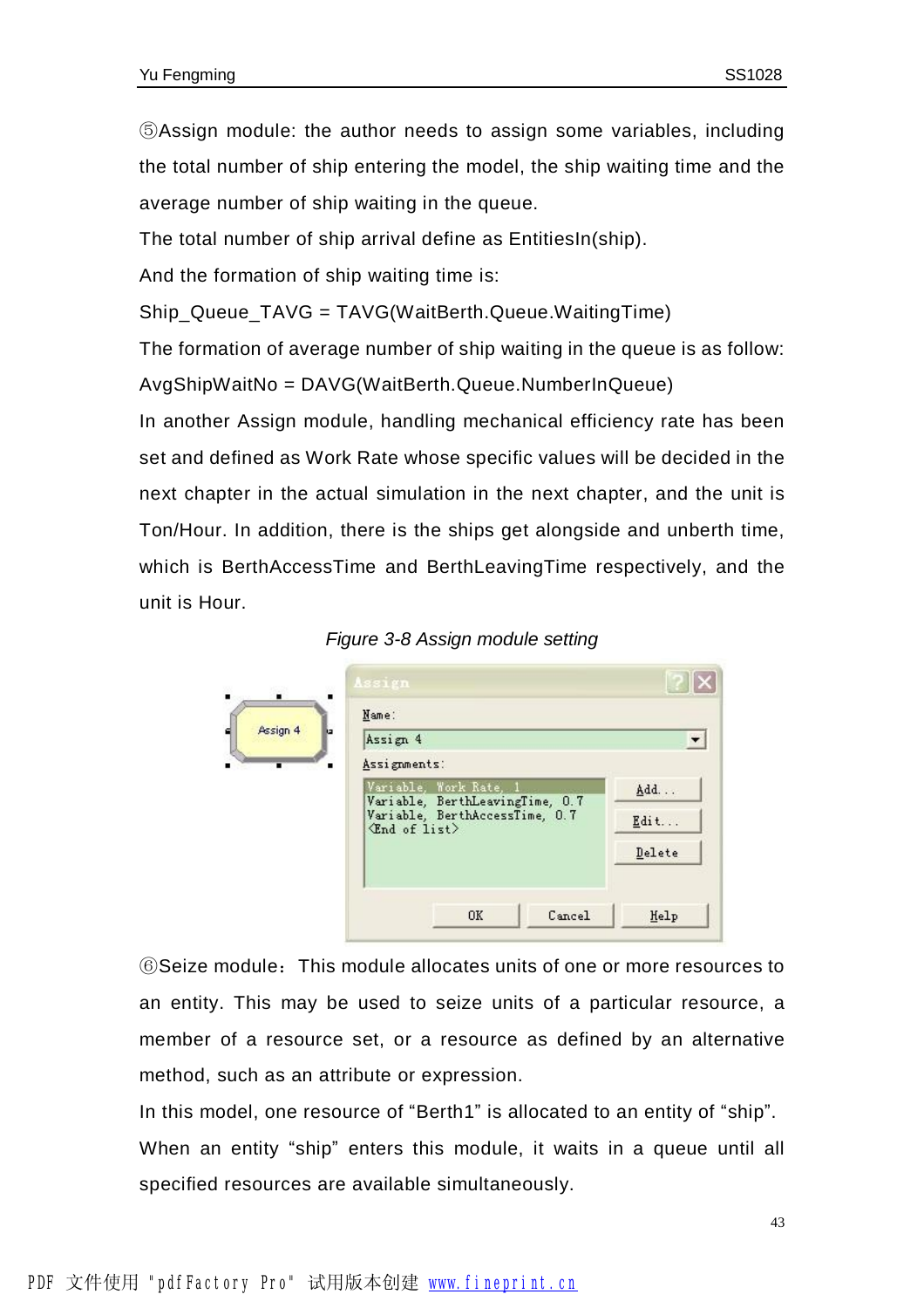Seize module is accompanied by "Queue Type" with a name of "Queue Name": "Seize 1. Queue".

|              | Name:                                                   | Allocation                   | Priorit                               |                |
|--------------|---------------------------------------------------------|------------------------------|---------------------------------------|----------------|
| Seize 1<br>ь | Seize 1                                                 | $\vert \cdot \vert$<br>0ther | Medium(2)<br>$\overline{\phantom{a}}$ | $\overline{ }$ |
|              | Resources:                                              |                              |                                       |                |
| т            | Resource, Berthl, 1,<br>$\langle$ End of list $\rangle$ |                              | Add                                   |                |
|              |                                                         |                              | $Edit$                                |                |
|              |                                                         |                              | Delete                                |                |
|              | Queue Type:                                             | Queue Name:                  |                                       |                |
|              |                                                         | Seize 1. Queue<br>$\vert$    | $\vert \cdot \vert$                   |                |

*Figure 3-9 Seize module setting* 

#### (2) Ships receive services

The logical module and Settings of parameters of this part are as follows:  $\Omega$ Delay module: it delays an entity by a specified amount of time. When an entity arrives at a Delay module, the time delay expression is evaluated and the entity remains in the module for the resulting time period. The time is then allocated to the entity's value added, non-value added, transfer, wait or other time.

Arranging the handling operations, there is a preparation before loading and unloading and the reorganization after handling, which will consumes time. Therefore, there is a definition of a time delay, defined as IdleTimeBefore and IdleTimeAfter respectively.

*Figure 3-10 Delay module setting*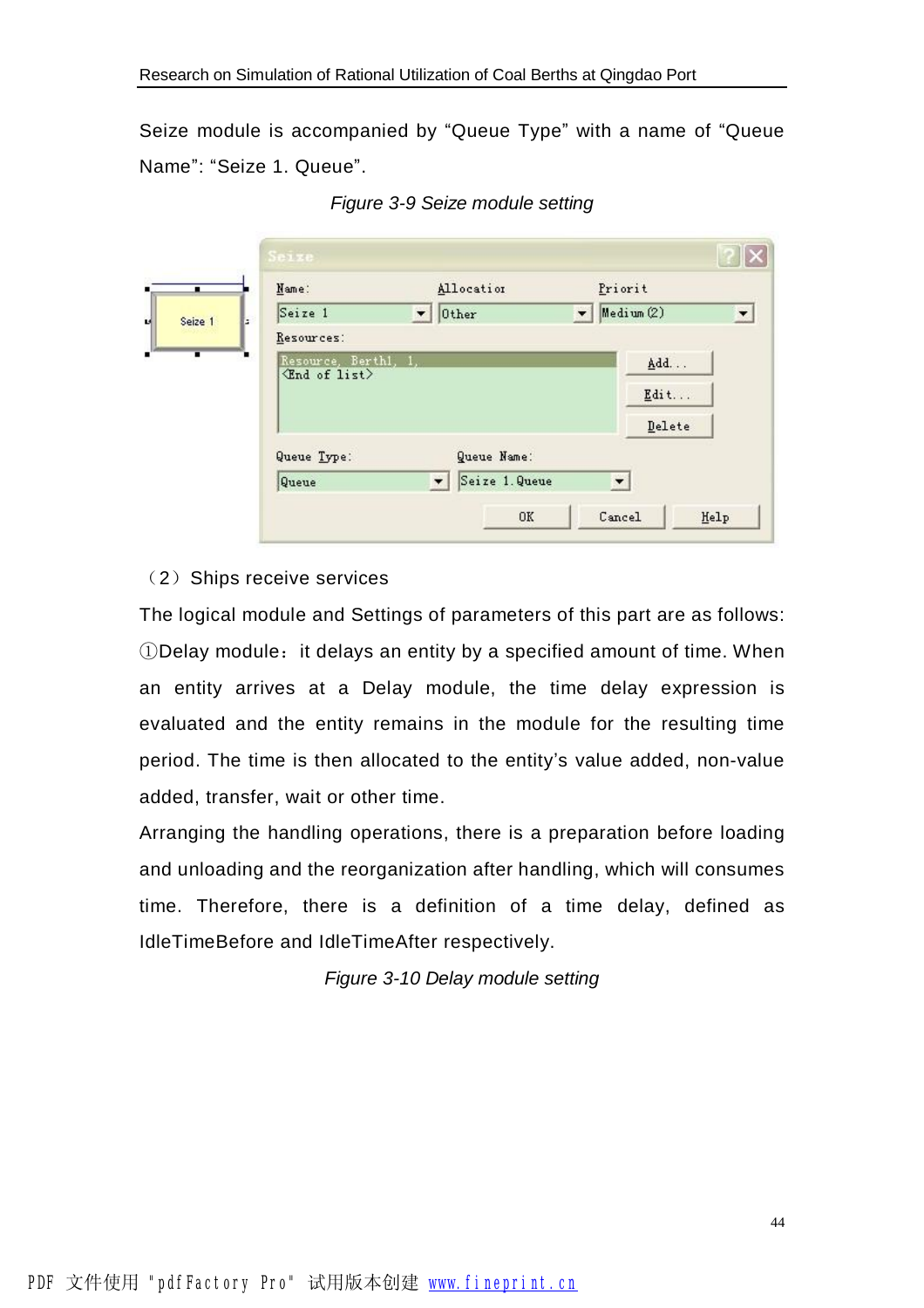| ٠           | Delay                 |    |                                   |      |
|-------------|-----------------------|----|-----------------------------------|------|
| IdleTime1_1 | Name:                 |    | Allocation                        |      |
| т           | IdleTime1_1           |    | $\overline{\phantom{a}}$<br>Other |      |
|             | Delay                 |    | Units:                            |      |
|             | <b>IdleTimeBefore</b> |    | Hours<br>$\overline{\phantom{a}}$ |      |
|             |                       | OK | Cancel                            | Help |

②Process module: is intended as the main processing method in the simulation. Options for seizing and releasing resource constraints are available.

In this module, the handling machineries provide service, and defining the service time. The loading and unloading machineries of each berth is fixed, the berths are defined as a "Set". The detail amount of berths will be set in the actual simulation in the next chapter. Service time is a variable. While the ship deadweight "Ship1\_Qty" and the handling efficiency "Work Rate" are defined in the former Assign module. Therefore, the formation of service time delay is defined as Ship1\_Qty / Work Rate.

| Figure 3-11 Process module setting |  |  |  |
|------------------------------------|--|--|--|
|------------------------------------|--|--|--|

| Name:                         |                                   |                      | Type:       |                           |
|-------------------------------|-----------------------------------|----------------------|-------------|---------------------------|
| ShipProcl_1<br>$\blacksquare$ |                                   | $\blacktriangledown$ | Standard    | ×                         |
| Ship Proc1_1<br>Logic         |                                   |                      |             |                           |
| Action:                       |                                   |                      | Priorit     |                           |
| Seize Delay Release           |                                   | $\blacktriangledown$ | Medium(2)   | E                         |
| Resources:                    |                                   |                      |             |                           |
|                               | Set, Berth, 1, Cyclical,          |                      | Add         |                           |
| <b>End of list&gt;</b>        |                                   |                      |             |                           |
|                               |                                   |                      |             |                           |
|                               |                                   |                      | $E$ dit     |                           |
|                               |                                   |                      | Delete      |                           |
| Delay                         | Units:                            |                      | Allocation  |                           |
|                               | Hours<br>$\overline{\phantom{a}}$ | $\blacktriangledown$ |             |                           |
| Expression<br>Expression      |                                   |                      | Value Added |                           |
| Ship1_Qty / Work Rate         |                                   |                      |             |                           |
| Report Statist:               |                                   |                      |             | ◚<br>$\blacktriangledown$ |
|                               |                                   | OK                   | Cancel      | Help                      |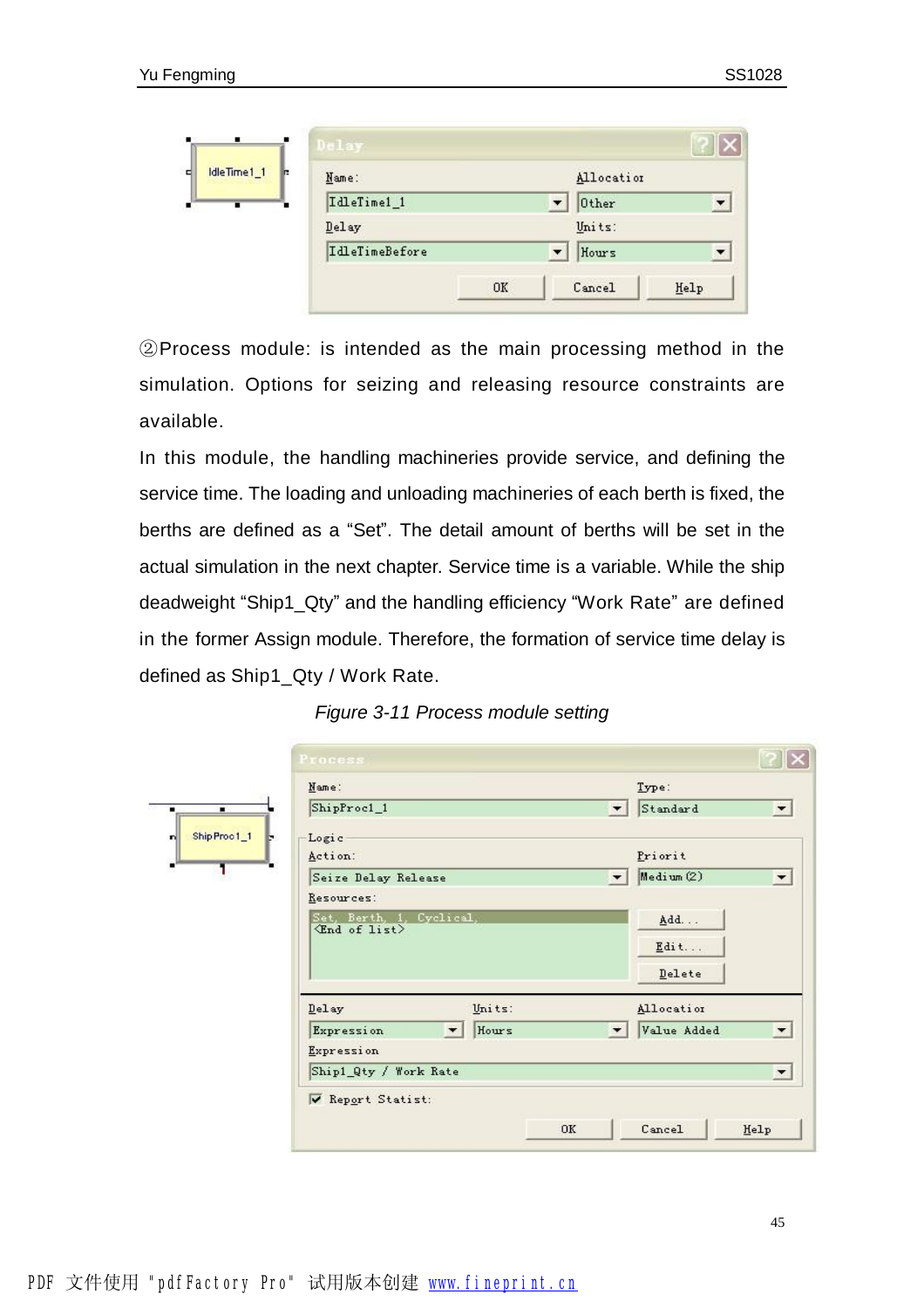#### (3)Entities leave system

The logical module and Settings of parameters of this part are as follows: ① Release module: is used to release units of a resource that an entity previously has seized. When the entity enters the release module, it gives up control of the specified resources. Any entities waiting in queues for those resources will gain control of the resources immediately.

After handling operation, the berth was released.

②Assign module: In this module the indexes which need to consider in the simulation model are set, such as the berth occupancy, whose formulation is as below:

Berth\_Occupancy=(ShipProcVATime1+((IdleTimeBefore+IdleTimeAfter)\* VarShipProc1))/MAX(0.001,(DaysToBaseTime(TNOW)\*24))

Among this formula, the numerator means the busy time within the simulation period of time, while the denominator means the whole time of the simulation.

③Dispose module: is intended as the ending point for entities in a simulation model. Entity statistics may be recorded before the entity is disposed.

In this module, the entity "ship" has leaved the simulation system.

The logical chart of the model is as below:





Finally, in order to output the variables and the evaluation index during or after the system running, some data statistic modules have been defined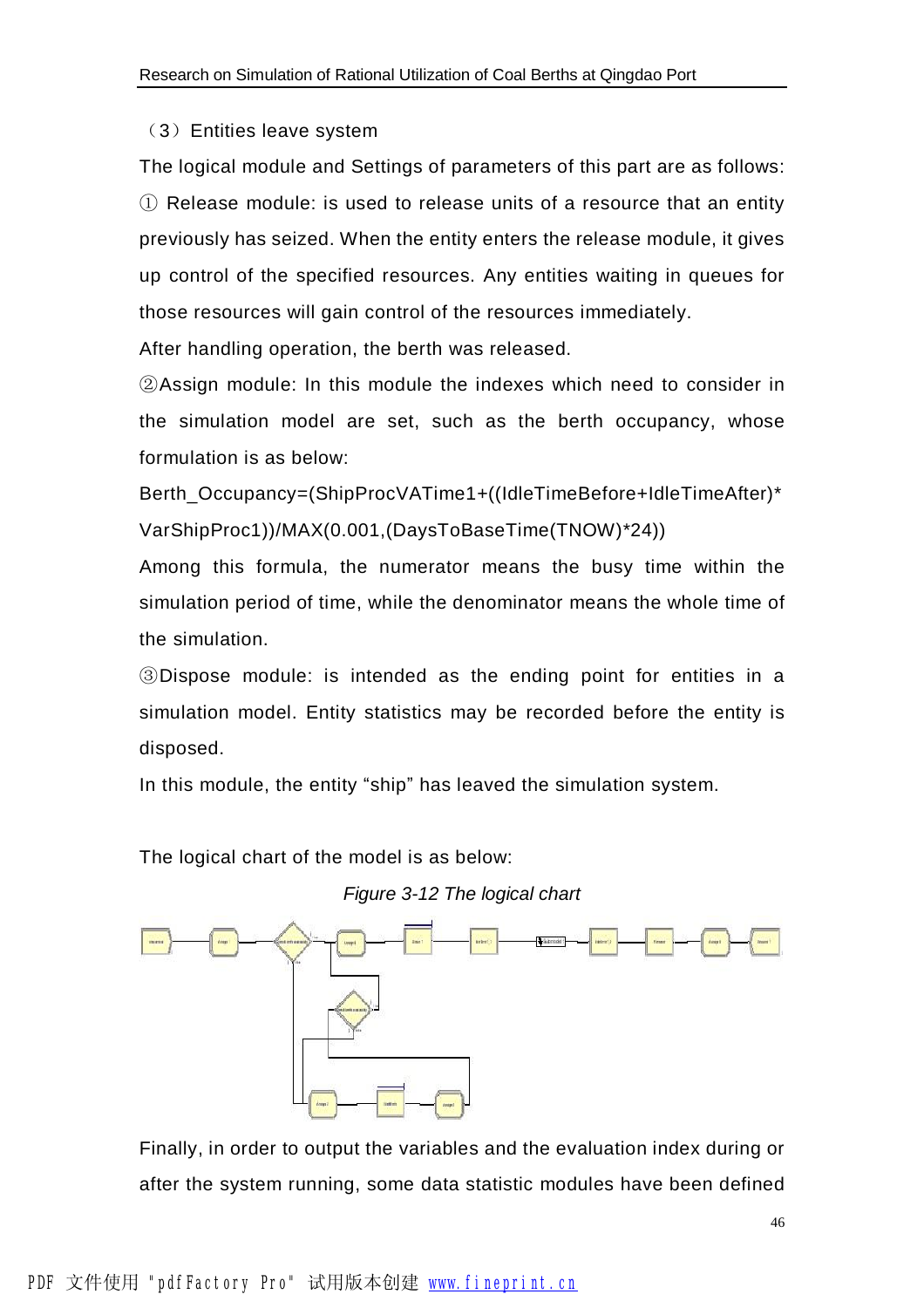in the model, which are specific settings as shown in figure 3-13:

*Figure 3-13 Data statistic module* 



#### **3.9 The Feasibility Test of the Simulation Model**

#### **3.9.1 Modifying the Simulation Model**

After establishing the simulation model, the program and model commissioning should be progressed repeatedly, in order to verify the model accuracy and reliability**[39]** . The main aims of Model testing are to test whether the model correctly reflect the relationship between the operation process in the coal terminal system, and to eliminate the error as possible.

The errors in the simulation model mainly come from the simplification and the hypothesis of the model. Firstly, in order to achieve the establishment of simulation model under certain conditions, simplified simulation model is inevitable. This simplifying could lead to the unsatisfactory accuracy of model to solve the problems which need to be solved. Secondly, due to the complicated system, lacking of data or some fuzzy operating rules, the model usually need to refer to experience or statistical data of other ports, making necessary assumptions for certain operating rules which have larger errors with the actual operation of dock logistics system, leading the differ between the operation mechanism of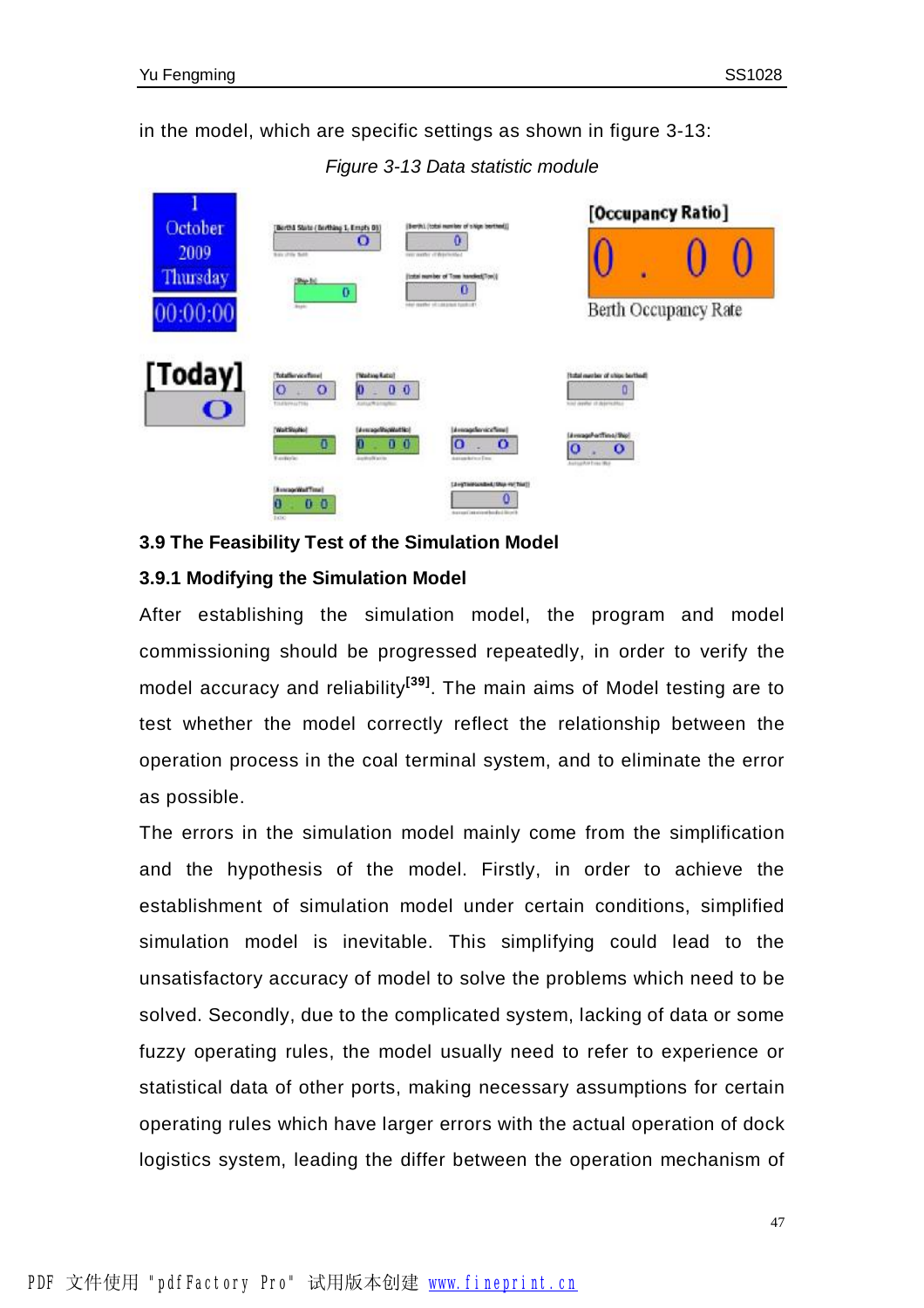the system and the actual situation, which also caused the error of the model in a certain extent.

#### **3.9.2 Basic Problems in the Feasibility Test of Simulation Model**

After finishing the debugging of the Simulation model, the model could be carried on. According to the simulation objectives, the goal for different conditions should be set down, and carry on the simulation experiment. After the initialization of input data, the simulator could start simulation model, begin to simulate the research content. Through the statistical analysis of the output of the performance parameters of the simulation model which have defined previously, the author could obtained some significant conclusions and reach the simulation research purpose, offering reference to the optimization and management for the coal berths system**[40]** .

Whether the simulation model is correct or not determines the simulation results. Thus checking the correctness of the simulation model is one of the important steps for system simulation, which could be considered from the several following aspects:

(1) The correctness of the operation process. The program flow of simulation model should be in conformity with the logical model of the coal berths system. In the simulation model, the completion of a ship plan is a complete major process of the main dynamic entities (ship plans) in the simulation model. It has a great progress, including concentrated transportation of the coal, the ship arriving, loading and unloading ships, ship leaving and distribution and transportation of the coal. During the whole operation, processes can't make even a mistake.

In addition, besides check total flow of the model, processes of each module also should be checked. The testing procedures should be carried on repeatedly; all processes cannot have any mistakes.

(2) The correctness of the basic input data. For example, the handling efficiency of the machinery is correct or not.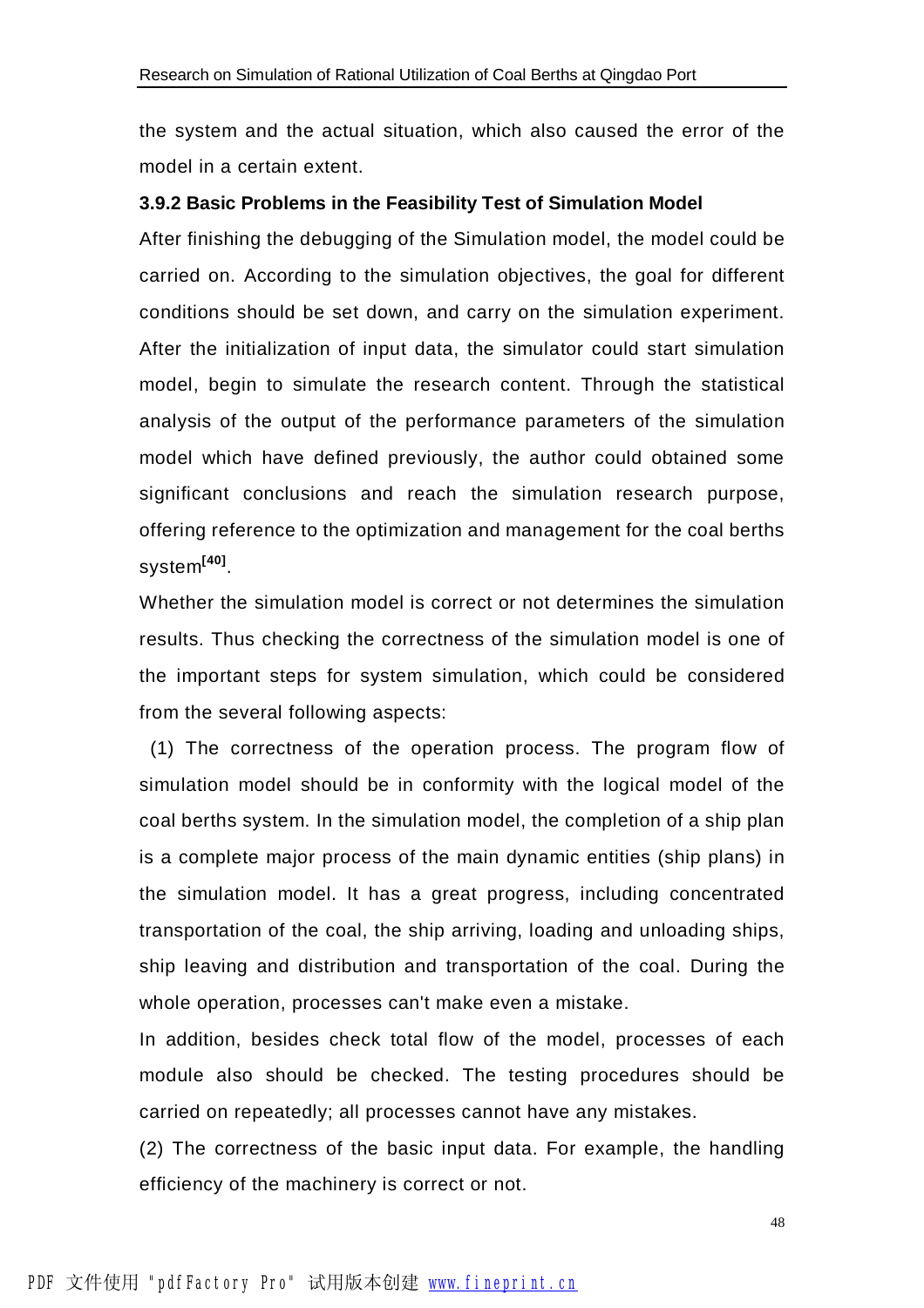(3) The correctness of the distribution type of the variables.

Such as the time intervals of ship arrival, which could be get through the statistics of the historical data, its distribution function could be drawn after data analysis, fitting, hypothesis inspection or other methods.

(4) The inspection of the input and output data. According to the collecting data of actual operation in the same type of coal dock, the author input the relevant parameters into the simulation model, such as shipping sequence and deadweights. Through the simulation, the output of the simulation model could be inspected, such as the data of the shipment time after finishing a certain loaded quantity, If does not conform to the actual, the author should analyze the causes, and then do the corresponding modification.

#### **Summary**

In this chapter, first the main problems in the design of berth system simulation model are introduced in detail, from four aspects. The first one is the operation flow of the coal system; secondly, the boundary conditions and the assumptions of the simulation model; three is the descriptions of several important physical attributes including the ship sequence attribute, the berth attribute and handling mechanical attributes; the last one in the contents of evaluation index of berth system. And then the simulation model of Qingdao coal port has been established on the ARENA simulation platform. According to the characteristics of coal port system simulation, the simulation elements are determined. The author has introduced the development process of the simulation model, providing the foundation for the final simulation analysis and solve engineering problems.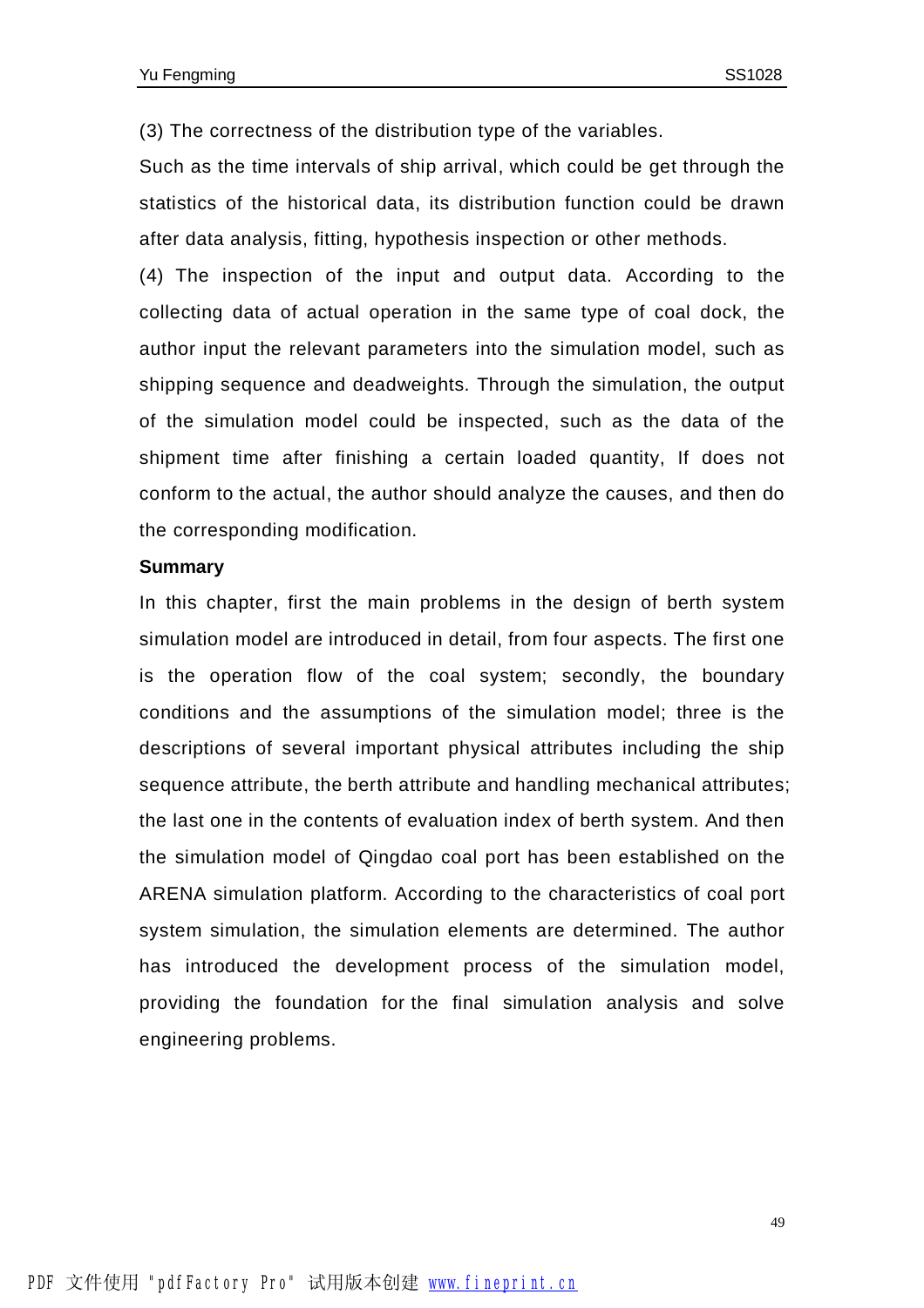## **4 The Simulation and Data Analysis of Coal Berths in Qingdao Port**

#### **4.1 Introduction**

In chapter 4, the simulation model of coal berths system has been established, while the target of simulation model is to get the simulation data, solving practical problems.

In this chapter, firstly, the simulation test parameters and conditions are introduced, through changing the number of berths and mechanical handling efficiency to determine the various solutions. Then the author operate the simulation model, getting large numbers of data and comparative analysis, in order to provides the reasonable suggestions for the engineering problems in the design and management of the dock.

#### **4.2 Overview of Qingdao Port**

Located in the Yellow River basin and on the western Pacific Rim, Port of Qingdao is an important hub of international trade and sea-going transportation. Being a natural deepwater port, free of silt and freezing, the port has established trade relations with over 450 ports in more than 130 countries and areas**[41]** .

Port of Qingdao has three port areas: Old Port Area, Huangdao Oil Port Area and Qianwan New Port. Qingdao port now exist staff 160 million, with 15 terminals and 72 berths. Among them, 6 berths can dock 50,000 DWT ships, 6 berths can dock 100,000 DWT ships, while 2 berths can dock 300,000 DWT ships.

As a port offering comprehensive services, it can handle a variety of general and bulk cargo, and project equipment. Container, coal, iron ore, crude oil and grain are the five major cargo types of the port, and it also handles fertilizer, alumina, cement, sodium carbonate, rubber, wool pulp, cotton, ironware, lumber, and extra-large shipment. In 2008, the port achieved a record volume of 300 million tons, ranking world's No.7, and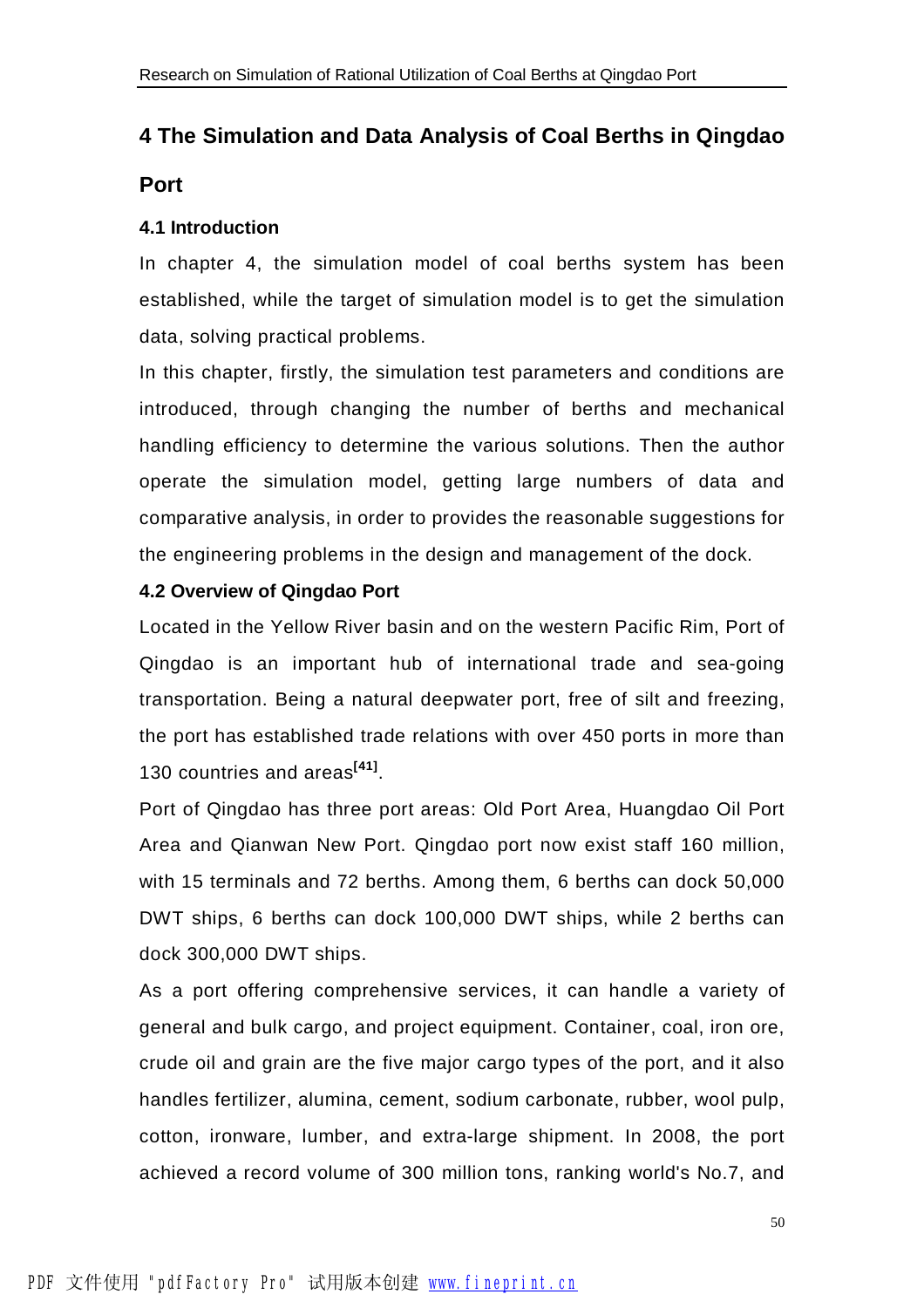it's container volume hit 10.02 million TEU, ranking word's No.10. Port of Qingdao is China's 2nd largest port for foreign trade.

Situated on the eastern end of the new Continental Bridge, Port of Qingdao is the first and largest transshipment port for international boxes, and the top reefer container port.

Besides its large-scale container, crude oil and iron ore facilities, Port of Qingdao is also equipped with a first-class coal terminal and a state-of-the-art grain-handling base, and the largest EDI center in Mainland China.

In 1997, Port of Qingdao became the first port enterprise to be accredited to ISO9002 for cargo and passenger transport.

There are three handling berths in Qingdao coal port as following:

(1) There are 2 special garages with the shipment berth length 566 meters, which depth of water on front edge is over 14.1m, which can satisfy 100000 DWT shipping berthing operation. There are 2 Ship loading cranes with single shipment ability for 4,500 tons/hour. 1 machine used both as stocker and reclaimer, 2 reclaimers, and the total b length of elt conveyor which could reach 9.5 kilometers and high precision automatic metering device, etc. The whole equipment adopts microcomputer control and automation.

(2) One ore berths which has 20 tons discharge, can be used for unloading coal concurrently. The berth length is 420 meters, having 3 bridge-type grab ship unloader which own the maximum lifting capacity of 62 tons, outreach of 44 meters and the discharging capacity is 1200 tons/hour.

There are 2 car dumpers and 2 spiral unloading machine which own the handling capacity of 7600 ton/hour and stockpiling ability of 200 million tons. It could achieve single stack of different types of coal and coal belong to different shippers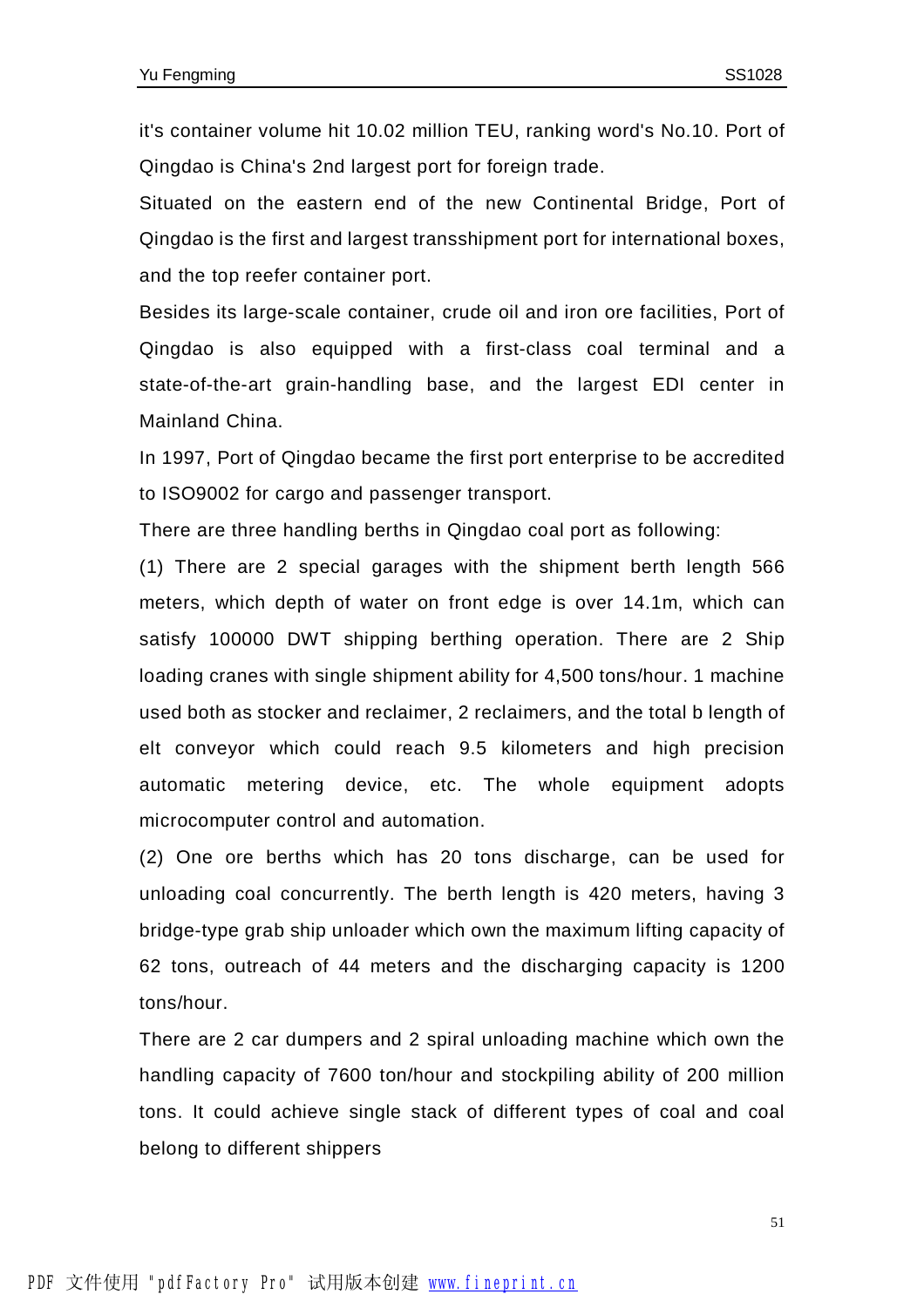#### **4.3 Determination of Relevant Parameters**

#### **4.3.1 Main boundary conditions**

Using the simulation model for simulation experiment, relevant boundary conditions should be decided, for example, the relevant data of ships**[42]** . Main criteria to determine the boundary condition are the throughput of the terminal design, the relevant research data of the ships, etc. This simulation model was established based on actual port operation of Qingdao port from October to December 2009. The main parameters of the inductive are as follows:

(1) Length of simulation time.

Terminal operates for three months, and the basic unit for simulation clock is hour. The performance parameters of the system will achieve a stable state.

(2) Ship input conditions. Time for ship arrival is a random variable, according to the distribution of Qingdao port. The number of ship refers to the design throughput and the corresponding data, while the ship deadweight quantity determined by the distribution regularity of Qingdao port and reference data.

(3) Handling efficiency. The handling capacities of machineries are 2,500 tons/hour, 3,000 tons/hour, 3500 tons/hour, 4,000 tons/hour, 4500 tons/hour, 5000 tons/hour and 5,500 / hour respectively, from low to high.

#### **4.3.2 Pattern Analysis of Ship Arrival**

Due to the influence of various factors, the time interval of ship arrival is a random variable. This variable is an important basis for modeling and analysis of the handling production system. Only based on large quantities of data produced in the dock production process, the author could summarize the statistics through the mathematical statistics method.

Figure 4-1 is the distribution of time interval of the ship arrival in Qingdao port from October to December 2009. The horizontal axis of the histogram is the time interval of the ship arrival, and the vertical axis is the frequency. Based on processing and statistic on the sample data, the average time interval of the ship arrival is 17.1 hour (1026 minutes), and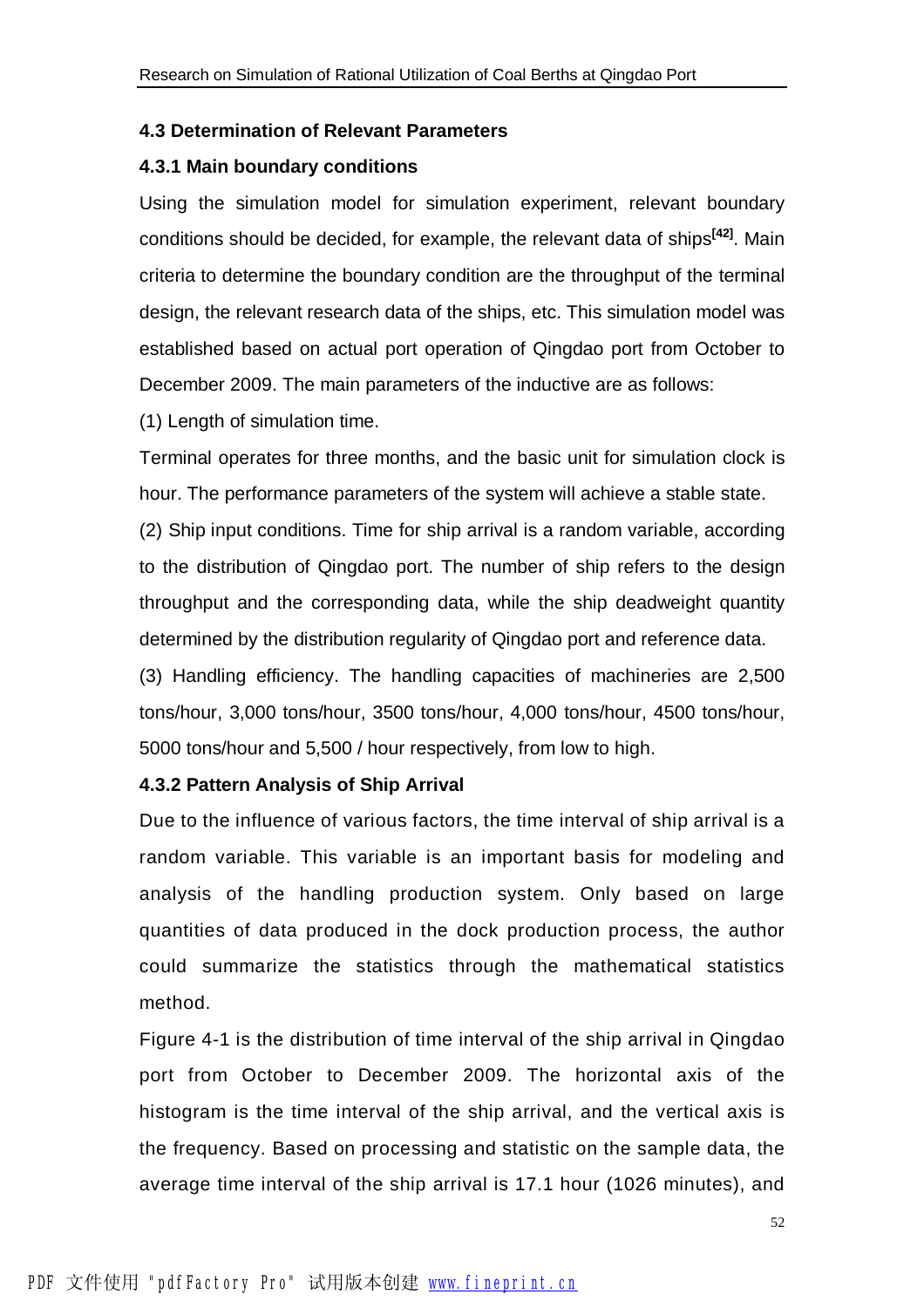the standard deviation is 6.94 hour (416 minutes).



*Figure 4-1 the histogram of time interval of the ship arrival* 

Analyzing by the ARENA Input Analyzer, the function of frequency of the ship arrival is:

3 + 36 \* BETA(2.12, 3.29)。

#### **4.3.3 Pattern Analysis of Ship Deadweight**

When analyzing the model of the coal berths system, the load capacity of each ship is also an important random variable. The different load capacity of ships directly influences the efficiency and service time of the berths, which is necessary to make statistical analysis for load capacity of ships according to the reference data**[43]** .

As the figure 4-2 in below, the horizontal axis of the histogram, which adopting 5000 tons as a division unit, is the frequency of ship number of the corresponding load capacity. The author finally could get the average load capacity of 40401 tons and the standard deviation of 15870 tons.

*Figure 4-2 the histogram of load capacity of ships*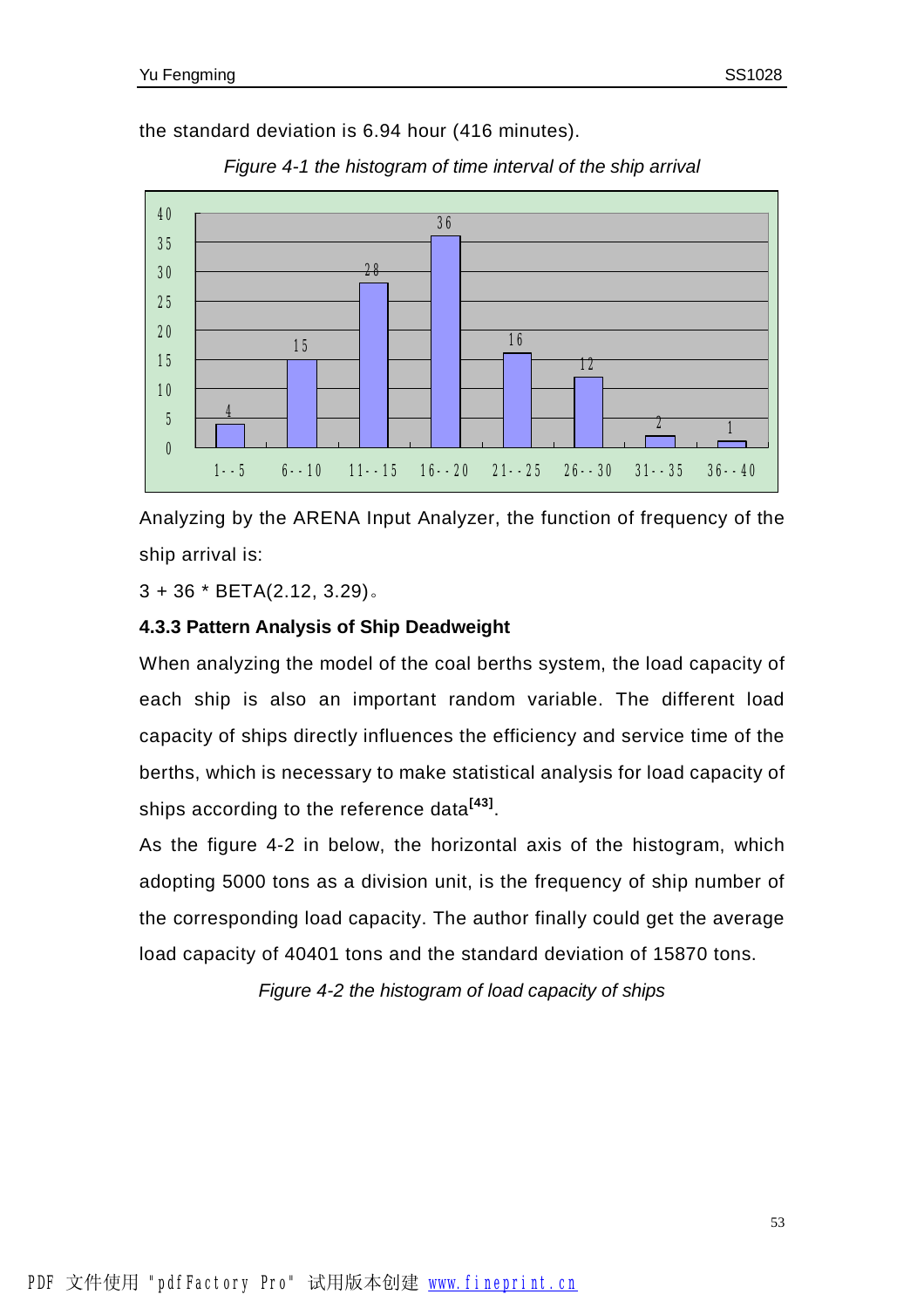

Analyzing by the ARENA Input Analyzer, the function of frequency of load capacity of ships is:

1.06e+004 + 6.45e+004 \* BETA(1.43, 1.67)。

#### **4.4 Simulation of Berth System**

The relevant parameters have been input into the ARENA simulation model which has been established in the fourth chapter, based on time intervals of ship random arrival and the probability distribution of the ship deadweight to produce a series of simulated samples, simulating the coal terminal production process, gradually accumulated samples statistics, carrying on several times of the simulation experiment, through calculation and analysis to find the optimal berths**[44]** .

*Table 4-1 The results of number of handling berths and number of waiting* 

*ships* 

| Waiting | Handling efficiency (Ton / H) |      |      |      |      |      |      |
|---------|-------------------------------|------|------|------|------|------|------|
| ships   | 2500                          | 3000 | 3500 | 4000 | 4500 | 5000 | 5500 |
| No.     |                               |      |      |      |      |      |      |
| 1 berth | 115                           | 95   | 68   | 54   | 41   | 29   | 23   |
| 2 berth | 92                            | 66   | 50   | 34   | 22   | 13   | 6    |
| 3 berth | 78                            | 56   | 44   | 26   | 14   | 6    | 0    |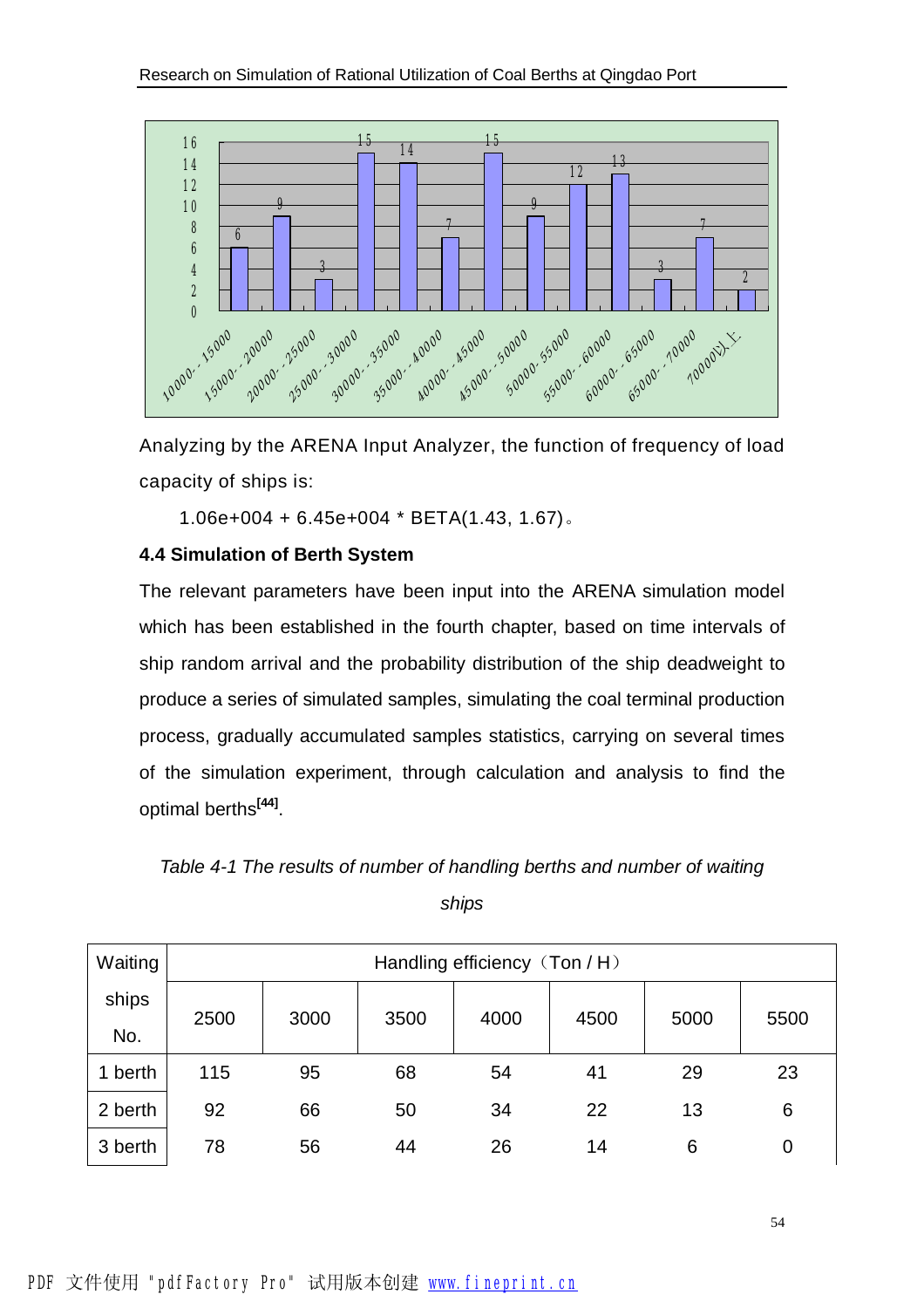| Yu Fengming |    |    |  |  | SS1028 |  |
|-------------|----|----|--|--|--------|--|
|             |    |    |  |  |        |  |
| 4 berth     | 59 | 43 |  |  |        |  |

| Average               |      | Handling efficiency (Ton / H) |      |      |      |      |      |
|-----------------------|------|-------------------------------|------|------|------|------|------|
| waiting<br>time $(H)$ | 2500 | 3000                          | 3500 | 4000 | 4500 | 5000 | 5500 |
| berth<br>1            | 2.20 | 0.63                          | 0.37 | 0.25 | 0.20 | 0.15 | 0.15 |
| 2 berth               | 1.32 | 0.34                          | 0.21 | 0.16 | 0.14 | 0.12 | 0.12 |
| 3 berth               | 0.99 | 0.31                          | 0.17 | 0.13 | 0.10 | 0.10 | 0.10 |
| 4 berth               | 0.78 | 0.25                          | 0.14 | 0.08 | 0.08 | 0.08 | 0.08 |

|  | Table 4-2 The results of number of handling berths and average waiting time |
|--|-----------------------------------------------------------------------------|
|  |                                                                             |

*Table 4-3 The results of number of handling berths and berth occupancy* 

| <b>Berth</b> |           | Handling efficiency (Ton / H) |                                                                                     |      |      |      |               |  |
|--------------|-----------|-------------------------------|-------------------------------------------------------------------------------------|------|------|------|---------------|--|
| occupancy    | 2500      | 3000                          | 3500                                                                                | 4000 | 4500 | 5000 | 5500          |  |
| 1 berth      |           |                               | $0.86-0.91$ $0.75-0.80$ $0.65-0.70$ $0.60-0.65$ $0.55-0.60$ $0.53-0.58$ $0.49-0.54$ |      |      |      |               |  |
| 2 berth      |           |                               | 0.87-0.92 0.77-0.82 0.70-0.75 0.63-0.68 0.58-0.63 0.54-0.59                         |      |      |      | 0.49-0.54     |  |
| 3 berth      | 0.88-0.93 |                               | 0.77-0.82  0.70-0.75  0.63-0.68  0.58-0.63  0.54-0.59                               |      |      |      | $0.49 - 0.54$ |  |
| 4 berth      | 0.88-0.93 |                               | 0.77-0.82  0.70-0.75  0.63-0.68  0.58-0.63  0.54-0.59                               |      |      |      | $0.49 - 0.54$ |  |

#### **4.5 Results Analysis**

The research of this thesis is based on the complex system modeling theory and the guidance of system simulation technology, according to the actual situation of the handling equipment and operation process of Qingdao Qianwan coal terminal, achieving the simulation on the platform of the ARENA simulation software. Through simulation experiment research of the time intervals of the ship arrival and the terminal performance, we found that time intervals of the ship arrival affect coal throughput, while the changes of numbers of berths and the handling efficiency affect the berths utilization, ship waiting time and other performance indexes which are used to measure the logistics capability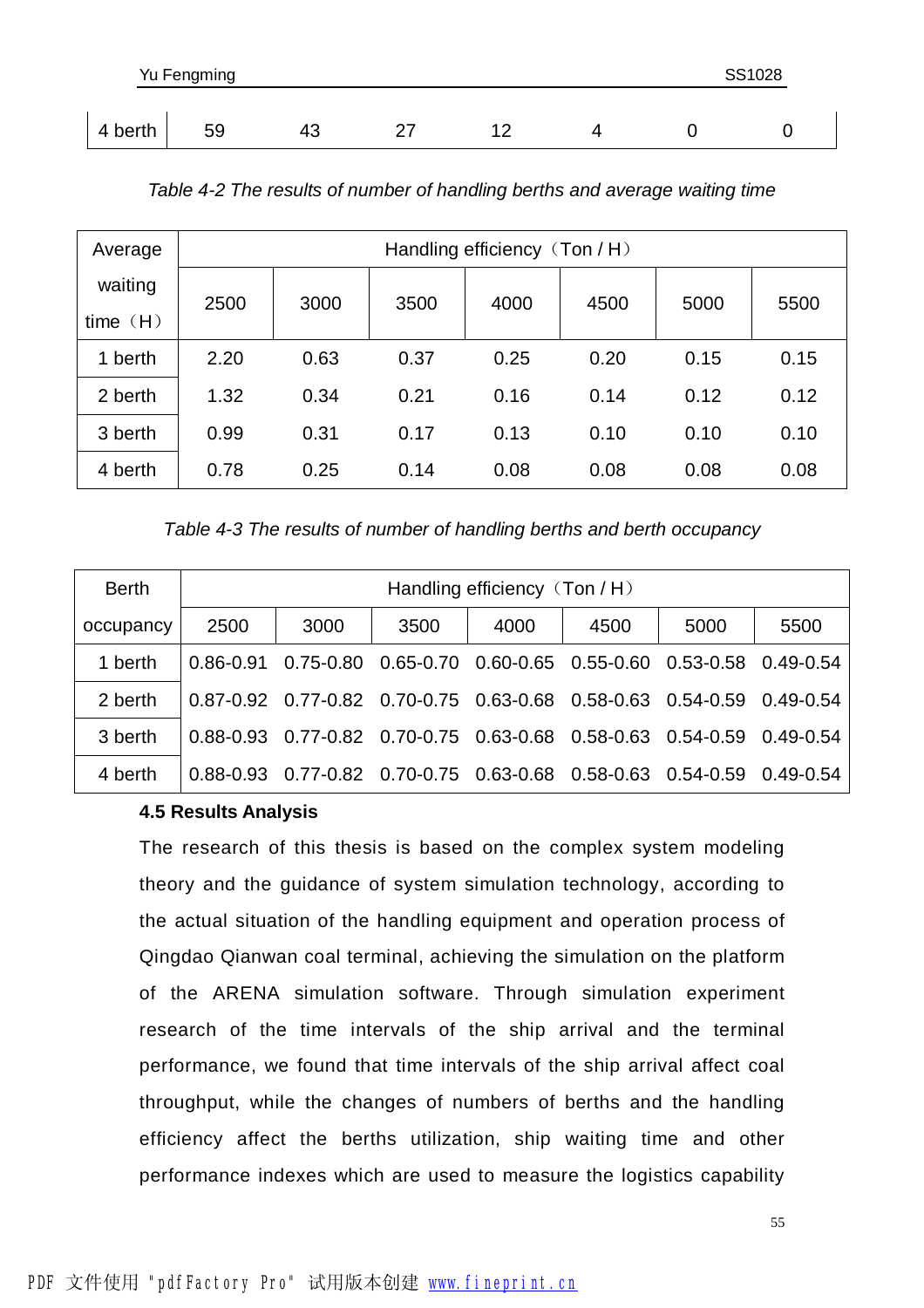of the coal port, and finally explore variation scope of the main performance indexes under limit boundary conditions.

The results of simulation evaluation of the berth ability in Qingdao coal port are as follows:

(1) In the table of output data of the simulation test, when the handling efficiency was more than 2500 Ton/H, the ship waiting time could accept. While the handling efficiency is 2500 Ton/H, ship waiting time is the longest. It can be seen from this that the faster the handling, the shorter the ship waiting time.

(2) In the circumstance that ship deadweight and regular pattern of the ship arrival are fixed, if there are the same amount of berths, handling speed increase, the utilization efficiency going to decline. Because the time of ship waiting in a queue decreases and loading and unloading time shortens. While in the same handling efficiency, the more berths, the higher berths occupancy.

Generally speaking, now Qingdao port has three berths, handling efficiency for single ship is 4,500 tons/hour. The berth occupancy calculated by simulation is 0.58-0.63 logistics. As long as the terminal logistics chain links well, 3 berths can meet the requirements of the annual throughput.

#### **Summary**

This chapter is the main content of thesis, mainly is the implementation part of the system. In this chapter, the author first analyzed the purpose of this simulation, and then based on the simulation model, aiming at different purposes, author extracted the corresponding simulation statistics and the evaluation indexes to analyze, and draws conclusions which have some reference value in the actual port planning and scheduling.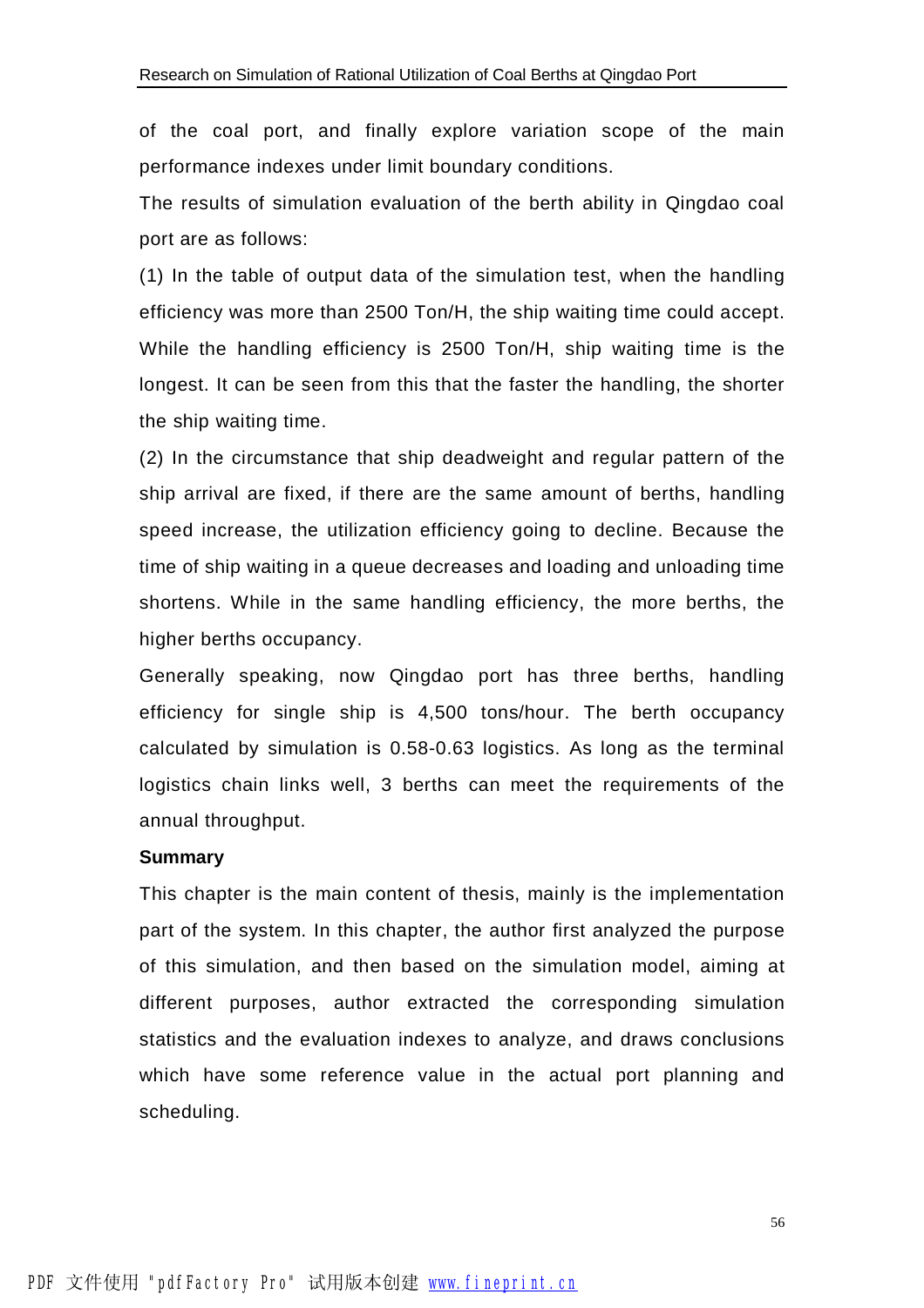#### **5 The Conclusion and Prospect**

Along with the rapid development of Chinese economy, port throughput will remain high growth momentum. The coal terminal shoreline, as precious renewable resources, is determined by certain geographical, water depth, weather and other factors, which has a relatively high construction investment costs**[45]** . Rational utilization of the shoreline can reduce the ship waiting time. Thus the rational usage of berths can not only improve the service level, but also can ensure the economic efficiency of enterprises. Aiming at solving berth allocation problem and full consideration of dynamic and maneuverability, the author has carried on a relatively systematic study on the simulation model, the method and optimization.

#### **5.1 The Conclusion**

Based on systemic analysis of the coal port berths system, aiming at how to improve the utilization of coal berths, the author has carried on intensive study on the allocation problems of berths and put forward the simulation research methods. Coal berths system is a complex system. This thesis proposes an evaluation method of simulation system**[46]** . The author summarizes research results and conclusions are as follows:

(1) Based on the study of berth allocation problems both at home and abroad, and also based on the analysis of actual operation, the author has analyzed the existing procedures of the coal terminal operation, and established a dynamic model and the constraint conditions in order to improve the efficiency of the port.

(2) Thorough the systemic analysis of berths system of the coal port, the author has studied on the structure and characteristics of coal berths system, and determined the evaluation indexes of the simulation.

(3) The author has established the complete process of the simulation assessment methods of the coal terminal, and discussed the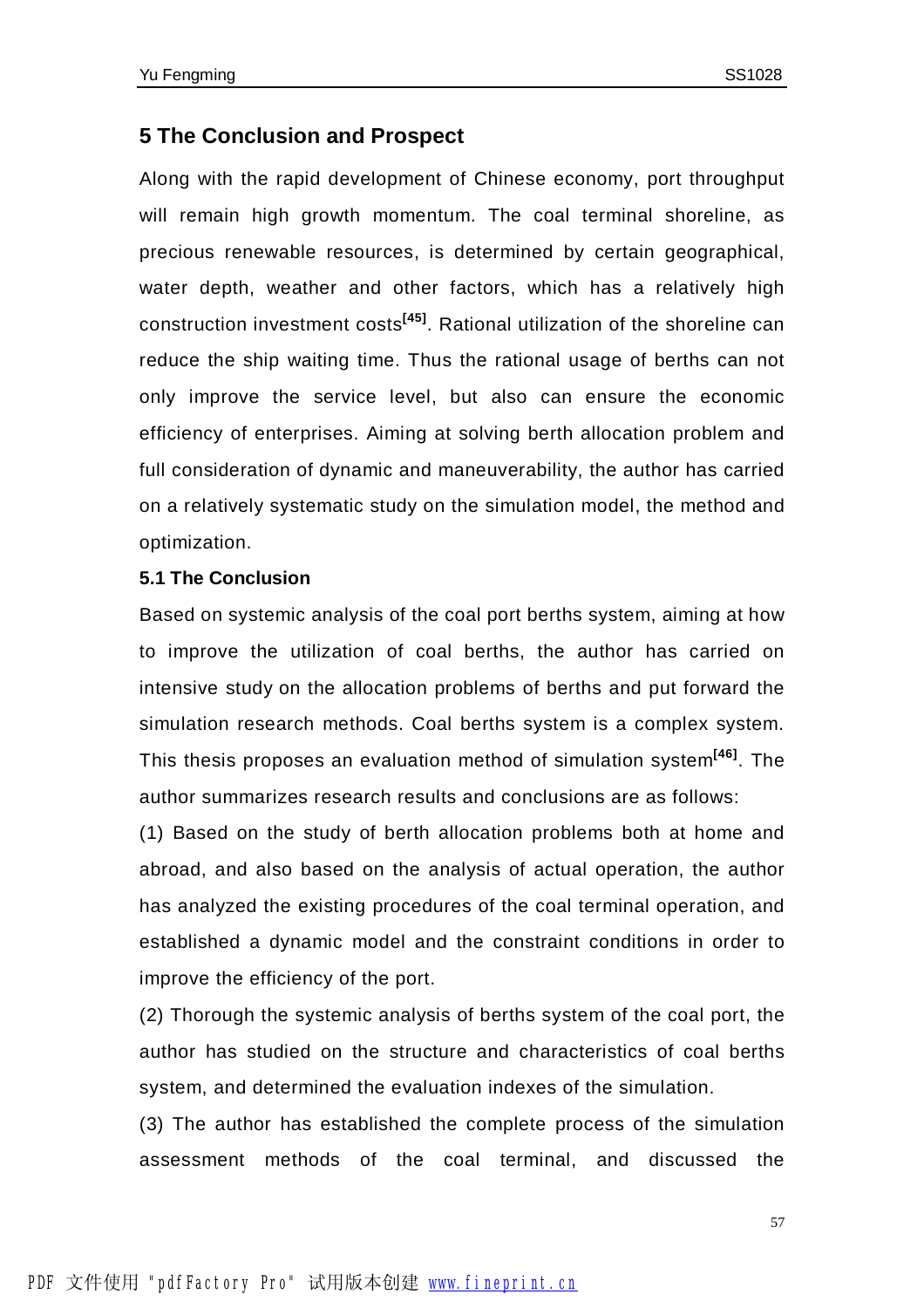corresponding methods and theory, which based on the simulation modeling methods of the ARENA software.

(4) Taking the Qingdao Qianwan coal port for example, the author has carried on the practice on the application of the evaluation method of simulation optimization, and explored the port system as a whole to achieve the optimal number of berths and handling efficiency, so as to provide an important basis for optimizing the berths system.

#### **5.2 Research Prospects**

This thesis has made a systemic simulation on the operation process of the berths system of Qingdao Qianwan port, which had universality of the berth system to a certain extent. But due to a lot of random factors of the terminal system, many problems need to be considered in the simulation process, involving multiple disciplines and fields, for example, operations research, logistics technology, the simulation technology, etc**[47]** . The limitations of the simulation software as well as the limitations of the factors such as time and individual ability, makes development of the system are not perfect. Therefore, in the basis of this thesis, the following job could be carried on:

(1) The author could further perfect the mathematical model of berths allocation which could better reflect the actual port berths resource allocation. This mathematical model still exists many assumptions, such as the model did not consider ship shifting and less consider the rear of the resources of berths, assuming it could satisfy the demand of handling ships. However, in some actual situation, the ships will be shifting, and the speed of rear resources will also restrict speed of ahead.

(2) This ARENA program could be improved. The program in this thesis has relatively high generability, but due to the limited level of computer programming, the author did not visual interface, and the program has a poor visibility. If using the visualization of the interface, there will be more maneuverability.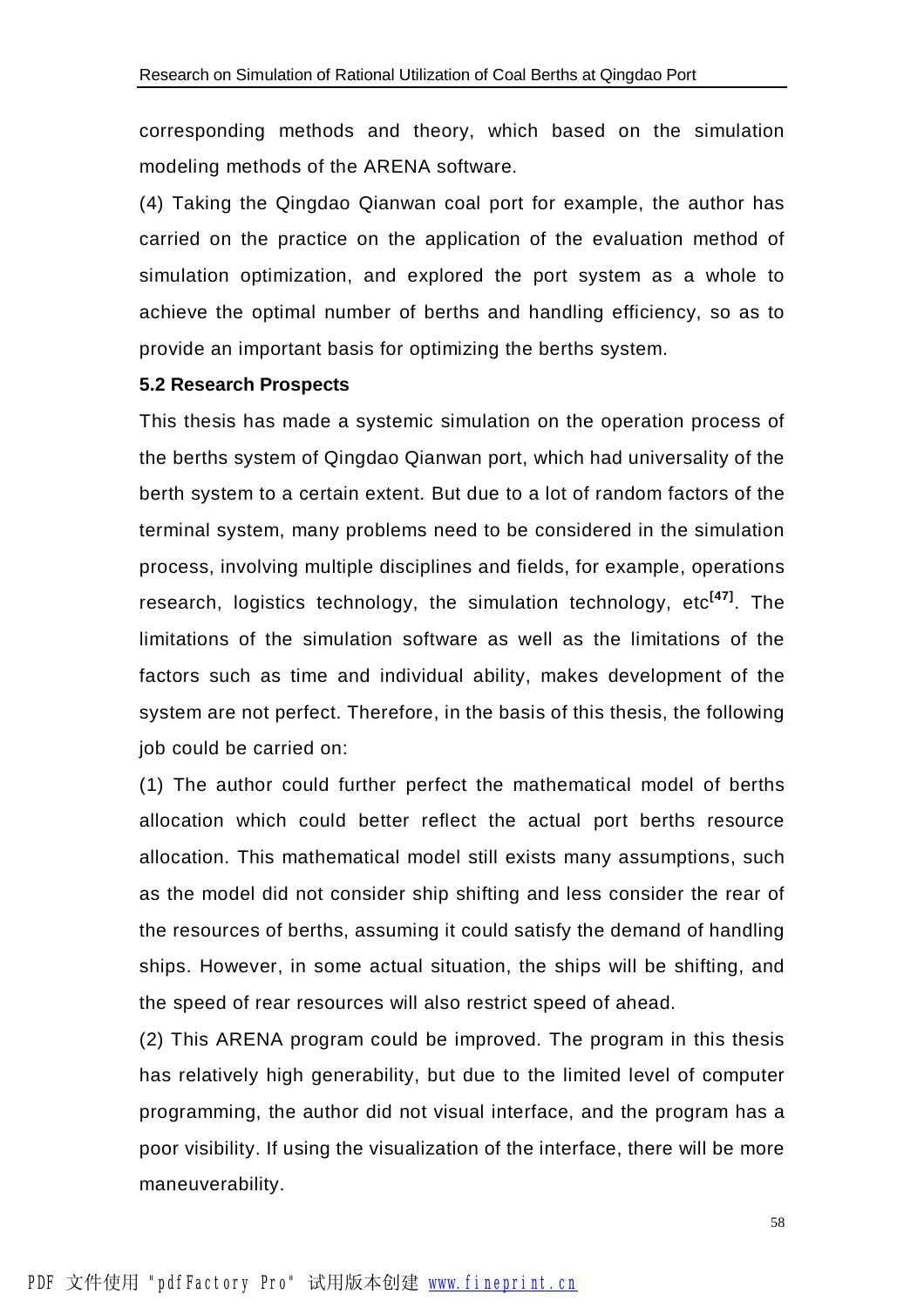## **Appendix 1**

#### The Data of Qingdao Port from October to December, 2009

|                | Ship's size | Berthing and Unberthing |                            |            |                                     |  |
|----------------|-------------|-------------------------|----------------------------|------------|-------------------------------------|--|
| NO.            | Capacity    | <b>Berthing</b>         | Handling<br><b>Started</b> | Unberthing | Ship<br>arrival<br>time<br>interval |  |
|                | ton         |                         |                            |            |                                     |  |
| 1              | 63950       | 10/01:23                | 10/02:01                   | 10/03:04   |                                     |  |
| $\overline{2}$ | 28250       | 10/02:19                | 10/02:20                   | 10/03:16   | 17.00                               |  |
| 3              | 50430       | 10/04:14                | 10/04:15                   | 10/05:06   | 19.00                               |  |
| 4              | 17350       | 10/04:20                | 10/04:21                   | 10/05:03   | 6.00                                |  |
| 5              | 64300       | 10/05:18                | 10/05:19                   | 10/06:13   | 22.00                               |  |
| 6              | 49800       | 10/07:07                | 10/07:09                   | 10/07:17   | 13.00                               |  |
| $\overline{7}$ | 36420       | 10/08:07                | 10/08:09                   | 10/09:02   | 24.00                               |  |
| 8              | 60100       | 10/09:06                | 10/09:06                   | 10/10:09   | 23.00                               |  |
| 9              | 31615       | 10/09:23                | 10/10:01                   | 10/10:13   | 17.00                               |  |
| 10             | 58160       | 10/10:15                | 10/10:16                   | 10/11:10   | 16.00                               |  |
| 11             | 44000       | 10/11:09                | 10/11:10                   | 10/11:23   | 18.00                               |  |
| 12             | 38000       | 10/12:00                | 10/12:01                   | 10/12:12   | 15.00                               |  |
| 13             | 49000       | 10/12:11                | 10/12:13                   | 10/12:22   | 11.00                               |  |
| 14             | 66900       | 10/13:01                | 10/13:02                   | 10/13:18   | 14.00                               |  |
| 15             | 20600       | 10/14:16                | 10/14:19                   | 10/15:06   | 15.00                               |  |
| 16             | 40000       | 10/14:22                | 10/14:23                   | 10/15:12   | 6.00                                |  |
| 17             | 26800       | 10/15:15                | 10/15:16                   | 10/15:22   | 17.00                               |  |
| 18             | 25060       | 10/16:08                | 10/16:09                   | 10/16:18   | 17.00                               |  |
| 19             | 57160       | 10/16:17                | 10/16:19                   | 10/17:06   | 9.00                                |  |
| 20             | 70000       | 10/17:09                | 10/17:10                   | 10/18:02   | 16.00                               |  |
| 21             | 17280       | 10/18:12                | 10/18:13                   | 10/18:18   | 27.00                               |  |
| 22             | 41300       | 10/18:20                | 10/18:21                   | 10/19:08   | 8.00                                |  |
| 23             | 51080       | 10/19:15                | 10/19:15                   | 10/20:01   | 19.00                               |  |
| 24             | 68020       | 10/20:02                | 10/20:03                   | 10/21:05   | 11.00                               |  |
| 25             | 66905       | 10/20:23                | 10/21:01                   | 10/21:19   | 21.00                               |  |
| 26             | 55160       | 10/22:08                | 10/22:09                   | 10/23:07   | 9.00                                |  |
| 27             | 21605       | 10/23:04                | 10/23:05                   | 10/23:12   | 20.00                               |  |
| 28             | 53440       | 10/23:17                | 10/23:19                   | 10/24:03   | 13.00                               |  |
| 29             | 30000       | 10/24:05                | 10/24:06                   | 10/24:17   | 12.00                               |  |
| 30             | 57145       | 10/25:07                | 10/25:09                   | 10/25:23   | 26.00                               |  |
| 31             | 25445       | 10/25:18                | 10/25:19                   | 10/26:13   | 11.00                               |  |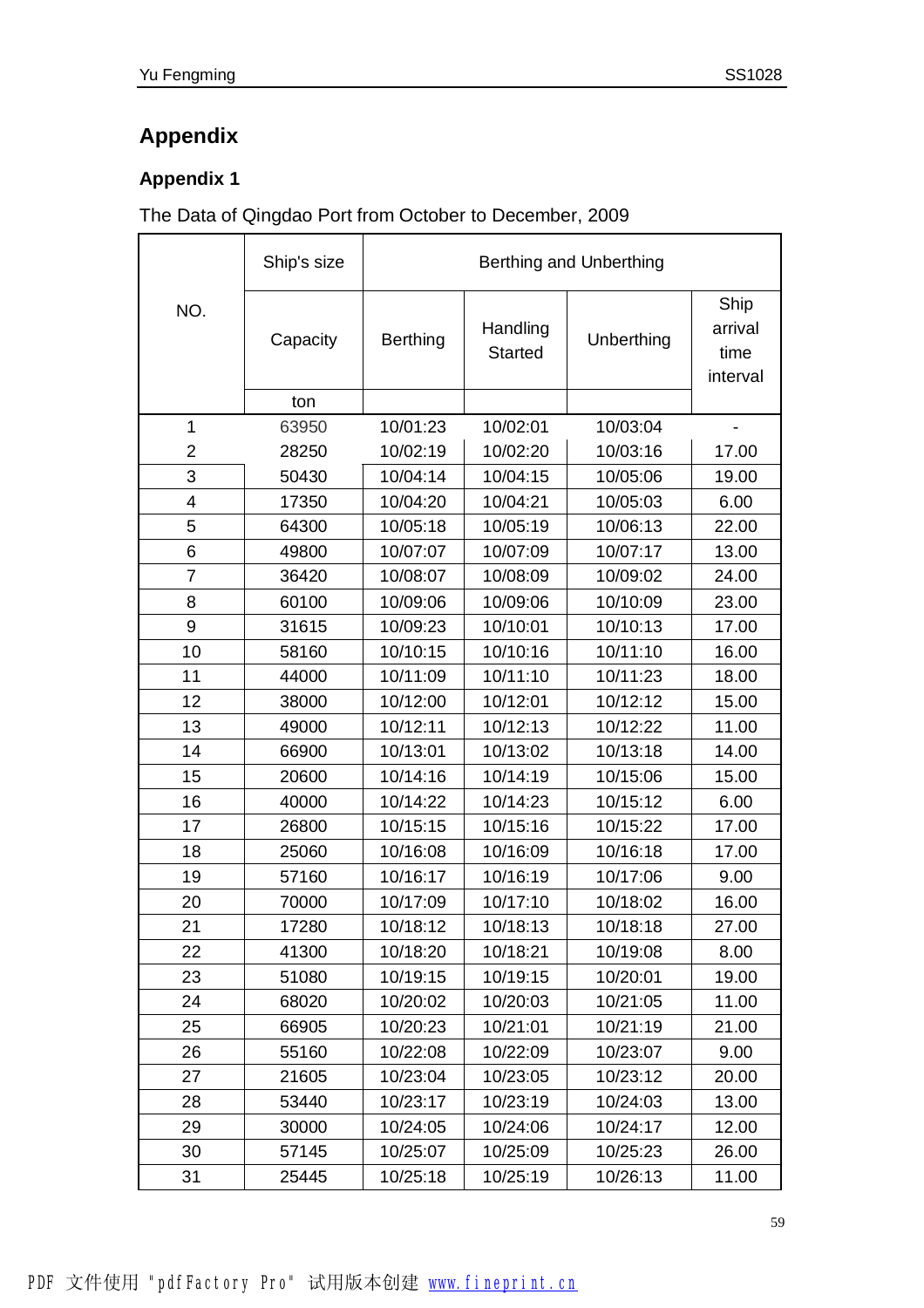| 32 | 31080 | 10/26:14 | 10/26:15 | 10/27:01 | 20.00 |
|----|-------|----------|----------|----------|-------|
| 33 | 34340 | 10/26:21 | 10/26:21 | 10/27:12 | 7.00  |
| 34 | 48020 | 10/27:13 | 10/27:14 | 10/28:11 | 16.00 |
| 35 | 55165 | 10/28:09 | 10/28:10 | 10/29:11 | 20.00 |
| 36 | 52480 | 10/28:23 | 10/29:01 | 10/29:23 | 14.00 |
| 37 | 12600 | 10/29:20 | 10/29:20 | 10/30:07 | 21.00 |
| 38 | 30320 | 10/30:23 | 10/31:01 | 10/31:20 | 27.00 |
| 39 | 41300 | 10/31:16 | 10/31:17 | 11/01:09 | 17.00 |
| 40 | 26290 | 11/02:03 | 11/02:03 | 11/02:12 | 11.00 |
| 41 | 11000 | 11/02:20 | 11/02:20 | 11/03:03 | 17.00 |
| 42 | 55060 | 11/03:00 | 11/03:01 | 11/03:22 | 4.00  |
| 43 | 36260 | 11/04:11 | 11/04:12 | 11/04:22 | 35.00 |
| 44 | 34690 | 11/05:00 | 11/05:01 | 11/05:16 | 13.00 |
| 45 | 44000 | 11/05:20 | 11/05:21 | 11/06:13 | 20.00 |
| 46 | 25560 | 11/06:15 | 11/06:16 | 11/07:12 | 19.00 |
| 47 | 36180 | 11/07:17 | 11/07:19 | 11/08:09 | 26.00 |
| 48 | 50290 | 11/08:17 | 11/08:19 | 11/09:07 | 24.00 |
| 49 | 12580 | 11/09:10 | 11/09:10 | 11/09:20 | 17.00 |
| 50 | 30025 | 11/09:22 | 11/09:22 | 11/10:15 | 12.00 |
| 51 | 55515 | 11/10:08 | 11/10:09 | 11/10:15 | 10.00 |
| 52 | 23165 | 11/11:14 | 11/11:15 | 11/11:22 | 30.00 |
| 53 | 47430 | 11/11:20 | 11/11:21 | 11/12:11 | 6.00  |
| 54 | 34680 | 11/12:13 | 11/12:14 | 11/13:00 | 17.00 |
| 55 | 53900 | 11/13:02 | 11/13:04 | 11/13:20 | 13.00 |
| 56 | 25560 | 11/13:22 | 11/13:23 | 11/14:12 | 20.00 |
| 57 | 41300 | 11/14:17 | 11/14:19 | 11/15:11 | 19.00 |
| 58 | 29590 | 11/15:12 | 11/15:13 | 11/15:19 | 19.00 |
| 59 | 36130 | 11/16:17 | 11/16:19 | 11/17:10 | 29.00 |
| 60 | 45600 | 11/18:08 | 11/18:09 | 11/18:16 | 15.00 |
| 61 | 42530 | 11/18:18 | 11/18:19 | 11/19:11 | 10.00 |
| 62 | 57320 | 11/19:11 | 11/19:12 | 11/20:10 | 17.00 |
| 63 | 44000 | 11/20:05 | 11/20:06 | 11/20:20 | 18.00 |
| 64 | 25560 | 11/20:23 | 11/21:01 | 11/21:18 | 18.00 |
| 65 | 45160 | 11/21:09 | 11/21:09 | 11/21:22 | 10.00 |
| 66 | 31980 | 11/22:08 | 11/22:09 | 11/22:20 | 23.00 |
| 67 | 46750 | 11/22:19 | 11/22:20 | 11/23:03 | 11.00 |
| 68 | 51080 | 11/23:10 | 11/23:11 | 11/23:23 | 15.00 |
| 69 | 28410 | 11/24:09 | 11/24:10 | 11/24:20 | 23.00 |
| 70 | 13600 | 11/25:08 | 11/25:09 | 11/25:17 | 23.00 |
| 71 | 42530 | 11/25:19 | 11/25:19 | 11/26:10 | 11.00 |
| 72 | 59800 | 11/26:09 | 11/26:10 | 11/27:02 | 16.00 |
| 73 | 44000 | 11/27:06 | 11/27:07 | 11/27:18 | 21.00 |
| 74 | 25520 | 11/28:04 | 11/28:05 | 11/28:23 | 22.00 |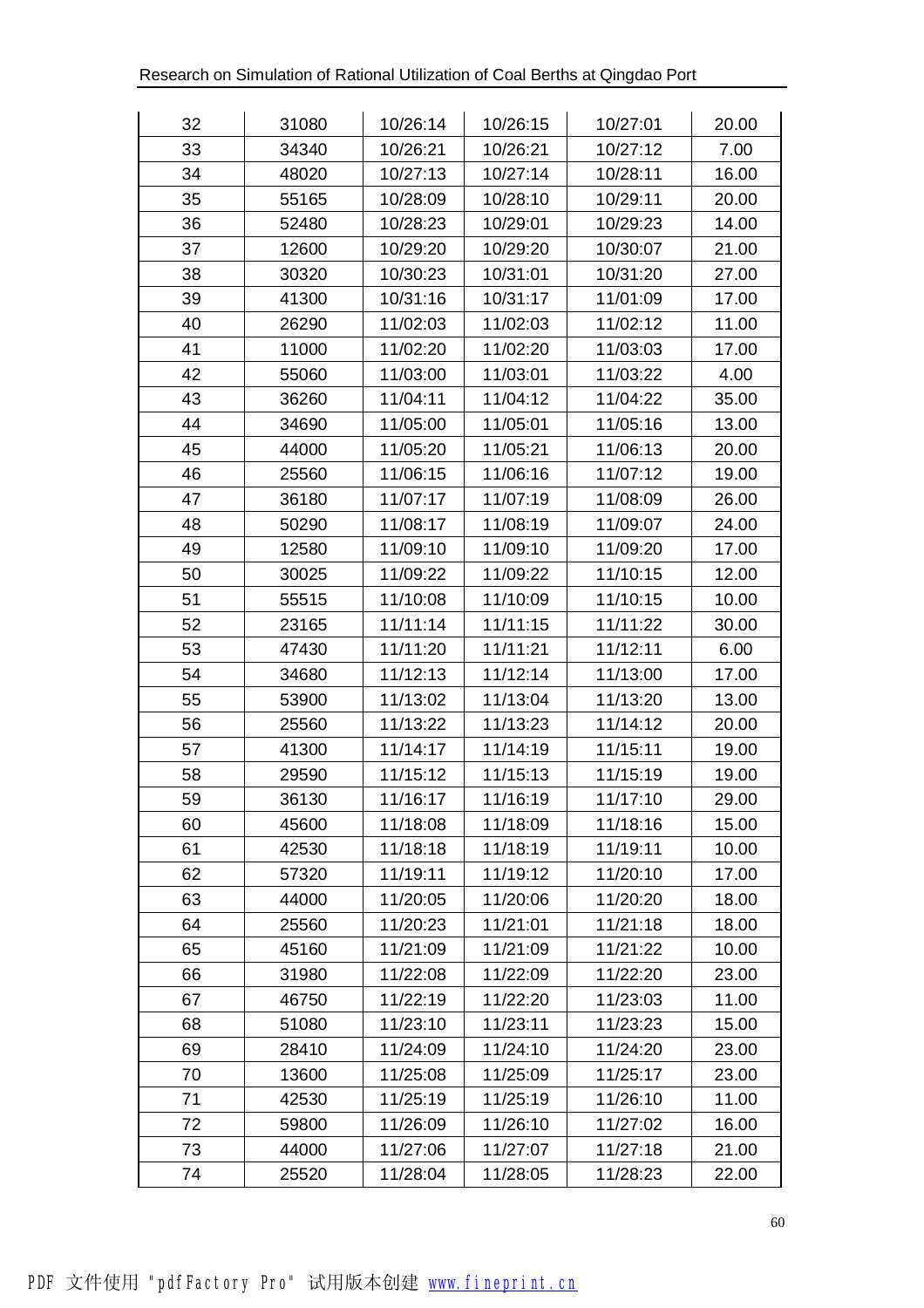| 75  | 31980 | 11/28:20 | 11/28:21 | 11/29:16 | 16.00 |
|-----|-------|----------|----------|----------|-------|
| 76  | 27320 | 11/29:09 | 11/29:10 | 11/29:16 | 13.00 |
| 77  | 66900 | 11/30:01 | 11/30:01 | 11/30:21 | 16.00 |
| 78  | 45060 | 11/30:23 | 12/01:00 | 12/01:17 | 22.00 |
| 79  | 34340 | 12/01:02 | 12/01:03 | 12/01:14 | 3.00  |
| 80  | 14605 | 12/02:08 | 12/02:09 | 12/02:18 | 30.00 |
| 81  | 36000 | 12/02:18 | 12/02:19 | 12/03:13 | 10.00 |
| 82  | 28480 | 12/03:17 | 12/03:19 | 12/04:01 | 23.00 |
| 83  | 54020 | 12/04:14 | 12/04:14 | 12/05:05 | 21.00 |
| 84  | 17340 | 12/05:08 | 12/05:09 | 12/05:22 | 20.00 |
| 85  | 29000 | 12/07:08 | 12/07:09 | 12/07:18 | 24.00 |
| 86  | 69450 | 12/07:18 | 12/07:19 | 12/08:19 | 10.00 |
| 87  | 51080 | 12/08:11 | 12/08:13 | 12/08:19 | 17.00 |
| 88  | 75060 | 12/09:00 | 12/09:01 | 12/09:18 | 13.00 |
| 89  | 54300 | 12/10:07 | 12/10:09 | 12/11:06 | 31.00 |
| 90  | 54020 | 12/11:09 | 12/11:09 | 12/12:02 | 26.00 |
| 91  | 53900 | 12/12:04 | 12/12:06 | 12/12:21 | 19.00 |
| 92  | 31980 | 12/12:18 | 12/12:19 | 12/13:08 | 14.00 |
| 93  | 41300 | 12/13:09 | 12/13:10 | 12/14:01 | 15.00 |
| 94  | 66900 | 12/14:20 | 12/14:21 | 12/15:16 | 11.00 |
| 95  | 30020 | 12/15:00 | 12/15:01 | 12/15:10 | 4.00  |
| 96  | 34300 | 12/16:02 | 12/16:02 | 12/16:19 | 26.00 |
| 97  | 55160 | 12/17:07 | 12/17:09 | 12/18:01 | 29.00 |
| 98  | 18480 | 12/17:17 | 12/17:19 | 12/18:11 | 10.00 |
| 99  | 44690 | 12/18:03 | 12/18:04 | 12/18:16 | 14.00 |
| 100 | 57140 | 12/18:18 | 12/18:19 | 12/19:05 | 15.00 |
| 101 | 25440 | 12/19:12 | 12/19:13 | 12/20:01 | 18.00 |
| 102 | 43890 | 12/21:08 | 12/21:09 | 12/21:20 | 20.00 |
| 103 | 21350 | 12/21:22 | 12/21:22 | 12/22:07 | 14.00 |
| 104 | 66900 | 12/22:01 | 12/22:02 | 12/23:00 | 3.00  |
| 105 | 16260 | 12/23:16 | 12/23:17 | 12/24:02 | 39.00 |
| 106 | 55600 | 12/24:19 | 12/24:20 | 12/25:01 | 27.00 |
| 107 | 10600 | 12/25:01 | 12/25:01 | 12/25:16 | 8.00  |
| 108 | 18480 | 12/25:21 | 12/25:21 | 12/26:07 | 20.00 |
| 109 | 43440 | 12/26:03 | 12/26:03 | 12/26:23 | 6.00  |
| 110 | 16130 | 12/27:09 | 12/27:10 | 12/27:18 | 30.00 |
| 111 | 41080 | 12/28:08 | 12/28:09 | 12/28:23 | 23.00 |
| 112 | 35060 | 12/28:19 | 12/28:20 | 12/29:16 | 11.00 |
| 113 | 49000 | 12/30:09 | 12/30:09 | 12/30:17 | 16.00 |
| 114 | 57980 | 12/31:00 | 12/31:01 | 01/01:01 | 15.00 |
| 115 | 18485 | 12/31:19 | 12/31:20 | 01/01:07 | 19.00 |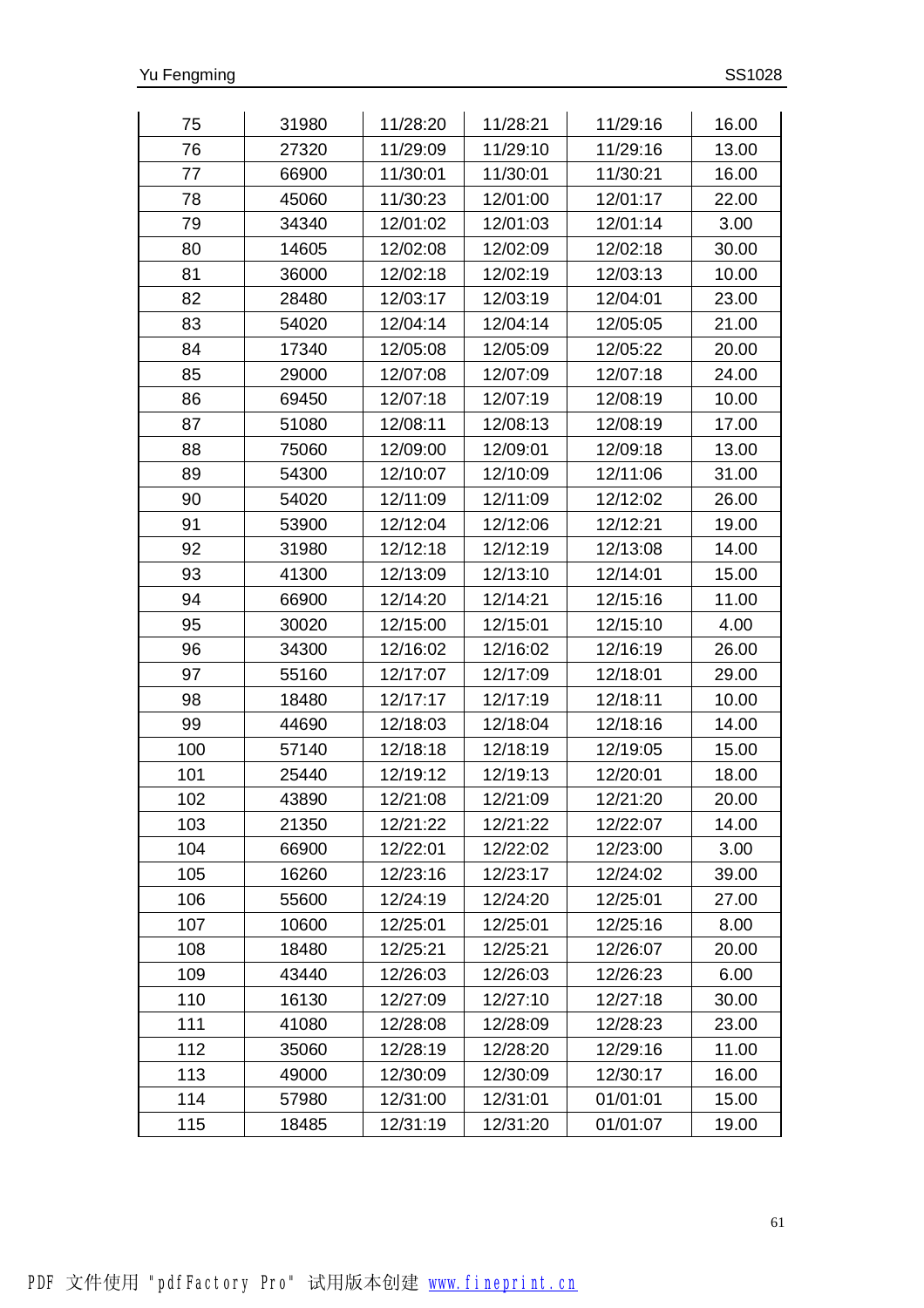### **Appendix 2**

The running interface of ARENA software

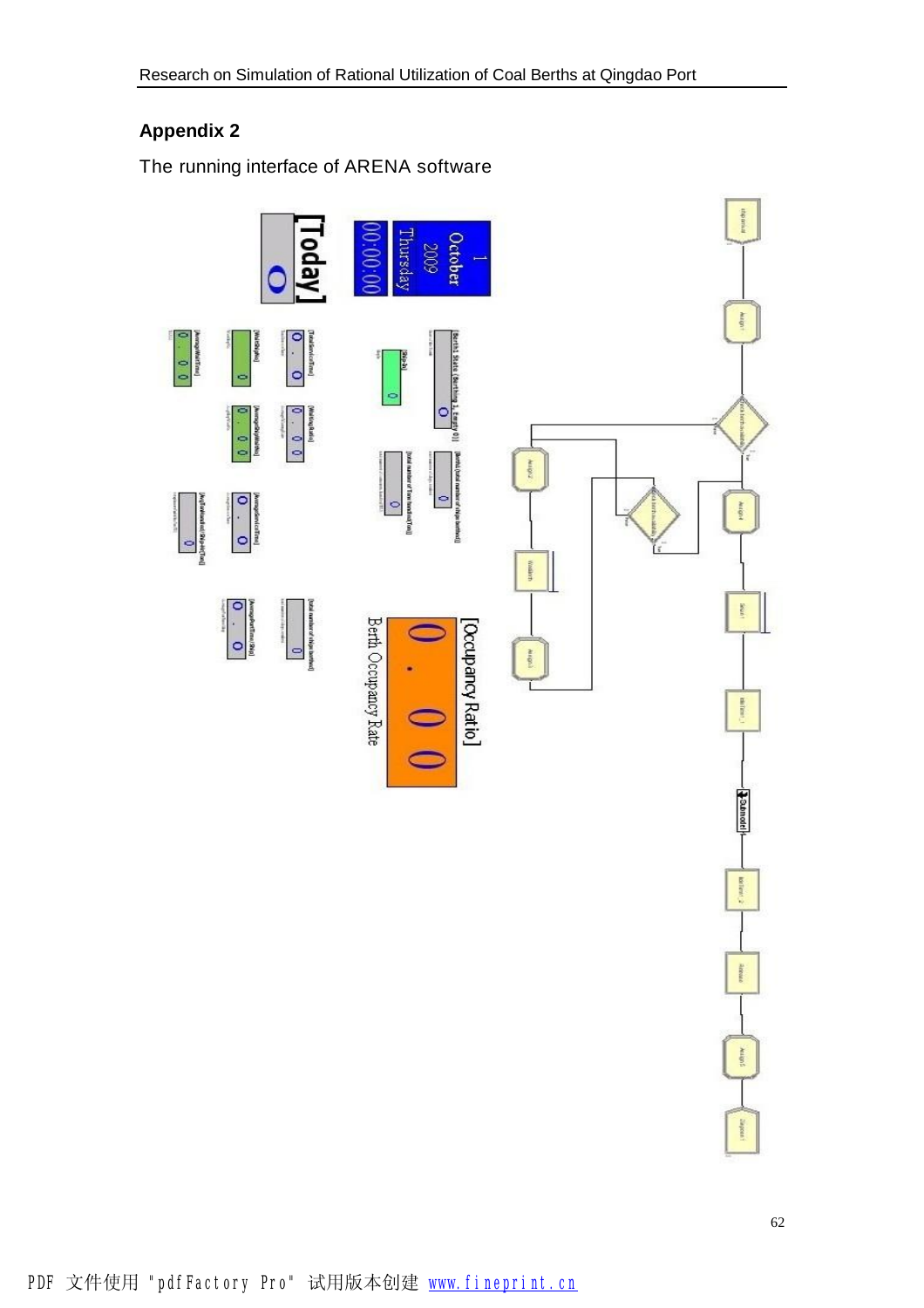#### **Reference**

 $\overline{a}$ 

[1] Edmond, E. D., Maggs, R. P. (1978). *How Useful Are Queue Models in Port Investment Decision for Container Berths.* Journal of the Operational Research Society, 29(8), pp741-750

[2] Lai, K. K., Shin, K. (1992). *A Study of Container Berth Allocation.* Journal of Advanced Transportation, (26), P45-60

[3] Brown, G. G., Lawphonegpanich, S., & Thurman, K. P. (1994). *Optimizing Ship Berthing.*  Naval Research Logistics, (41), pp1-15

[4] Brown, G. G., Cormican, K. J., & Lawphonegpanich, S. et al (1997). *Optimizing Submarine Berthing with a Persistence Incentive.* Naval Research Logistics, (41), pp301-318

[5] Chan, W. T., Imai, A. (1996). *The Berth Allocation problem: Heuristic Method Using Genetic Algorithms.* In: Proceeding of the First JSPS-NUS Seminar on Integrated Engineering, pp109-114

[6] Imai, A., Ken' Ichiro Nagaiwa, Chan, W. T. (1997). *Efficient Planning of Berth Allocation for Container Terminals in Asia.* Journal of Advanced Transportation, 31(1), pp75-94

[7] Imai, A., Nishimura, E., & Papedimitriou, S. (2001). *The dynamic Berth Allocaion Problem for Container Port.* Transportation Research Part B: Methodological, 33(4), pp401-417

[8] Legato, P., Mazza, R. M.(2001). *Berth Planning And Resources Optimization at a Container Terminal Via Discrete Event Simulation.* European Journal of Operational Research, 133(3), pp537-547

[9] Kap, H. K., Kang, T. P. (2003). *A Note on a Dynamic Space Allocation Method for Outbound Containers.* European Journal of Operational Research, 148(1), pp92-101

[10] Imai, A., Nishimura, E., & Hattori, M. (2007). *Berth allocation at Indented Berths for Mega-containerships.* European Journal of Operational Research, 179, pp579-593

[11] Kap, H. K., Kang, T. P. (2003). *Berth Scheduling by Simulated Annealing.*  Transportation Research Part B, 37, pp541-560

[12] Lim, A. (1998). *The berth Planning Problem.* Operations Research Letters, 22(2-3), pp105-110

[13] Li, C. L., Cai, X., & Lee, C.Y. (1998). *Scheduling with multiple-job-on-one-processor pattern.* IIE Transactions 30, pp433–445.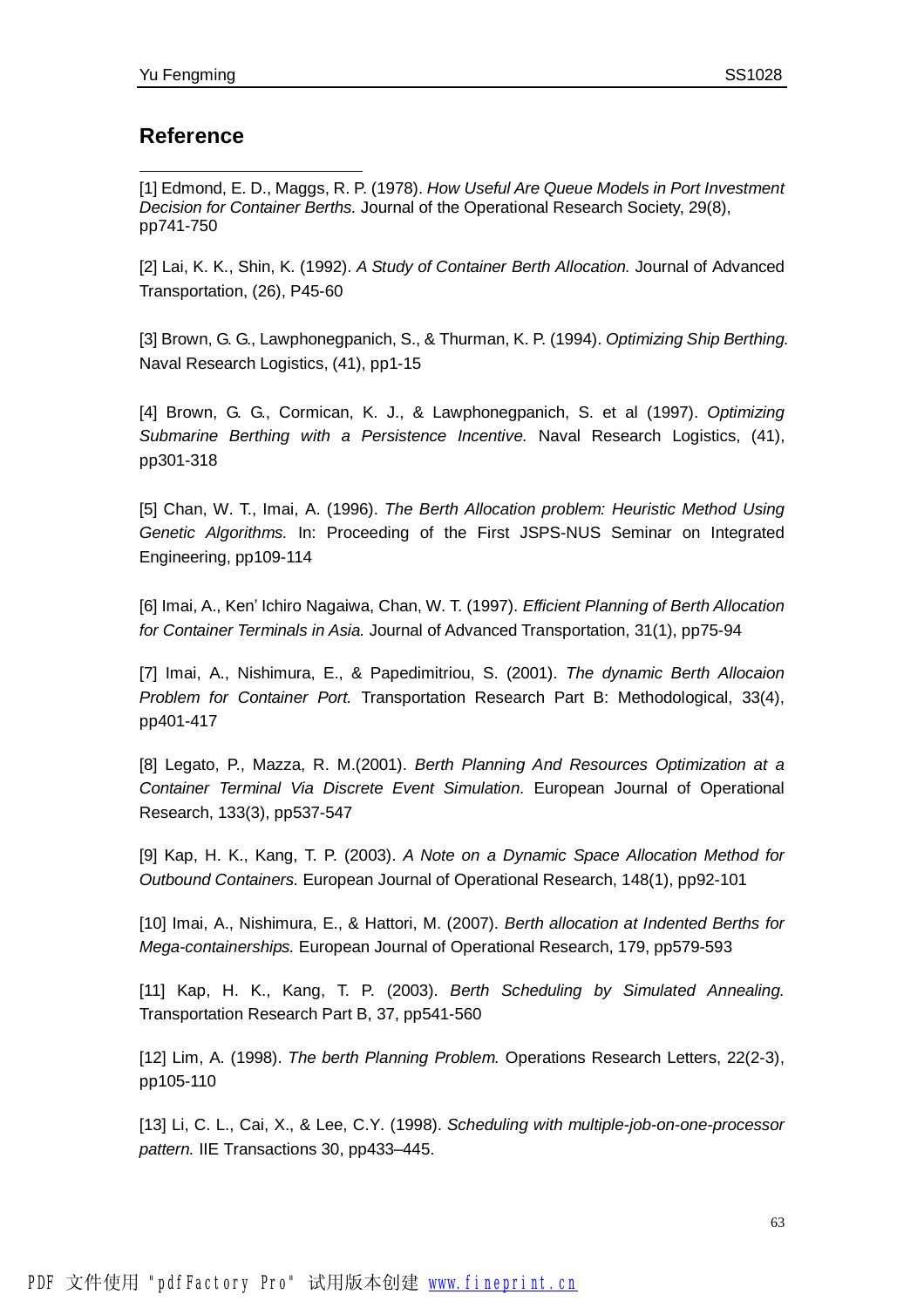[14] Guan, Y. P., Xiao, W. Q., & Ratmond, K. et al. (2002). *A Multiprocessor Task Scheduling Model for Berth Allocation: Heuristic and Worst-Case Analysis.* Operations Research Letters, 30(5), pp343-350

[15] Zhang, Y. T. (2005). *Optimization Study and Simulation of the Berth Allocation by Genetic Algorithms*. Wuhan University of Technology.

[16] Han, X. L and Ding,Y. Z. (2006). *Optimization of Berth Allocation Problem in Container Terminals*. Journal of Systems & Management, 15(3), pp275-278.

[17] Cai, Y., Zhang, Y. W. (2006). *Simulation optimization for berth allocation in container terminals*. Chinese Journal of Construction Machinery, (4), pp228-232.

[18] Zhang, Y., Wang, S. M. (2007). *Research of Dynamic Berth Allocation of Continuous Case Based on GA.* Journal of System Simulation, (5), pp2161-2164.

[19] Miao, M., Guo, X. X., & Yao, X. L (2006). *Simulation of Container Port Load-unload Technique System Schemes Based on Arena.* Logistics technology, (3)

[20] Wang, Y. H., Hu, Q. N., & Shu, H. (2007). *Implementation of Berth 3D Animation Simulation System Based on Arena.* System Simulation Technology, 3(1)

[21] Zhao, W., Tian, C.L., Bai, Z. J., & Jian, F. (2009). *Simulation and Modeling of Container Terminal Interior Logistics System Based on WITNESS.* Transport Standardization, (1)

[22] <http://en.wikipedia.org/wiki/Simulation>

 $\overline{a}$ 

[23] Mihalis M. Golias, Maria Boile, Sotirios Theofanis. (2009). *A lamda-optimal based heuristic for the berth scheduling problem.* Transportation Research.

[24] Kap Hwan Kim, Kang Tae Park. (2003). *A note on a dynamic space-allocation method for outbound containers.* European Journal of Operational Research, 148, pp92–101.

[25] Christian Bierwirth, Frank Meisel. (2010). *A survey of berth allocation and quay crane scheduling problems in container terminals.* European Journal of Operational Research, 202, pp615–627.

[26] R. Sahoo. (2006). *Review: An investigation of single particle breakage tests for coal handling system of the Gladstone port.* Powder Technology, 161, pp158 -167.

[27] ZHANG Jing, L IU Cui-lian. (2008). *Influence factors and simulation on port berth service system.* Journal of Dalian Maritime University (Social Sciences Edition), Vol. 7, No. 6.

[28] PA N Yan - chun , Z HOU Hong , FEN G Yun – cheng.(2006). Modeling & simulation optimization systems design for job shop schedul ing based on Arena. Computer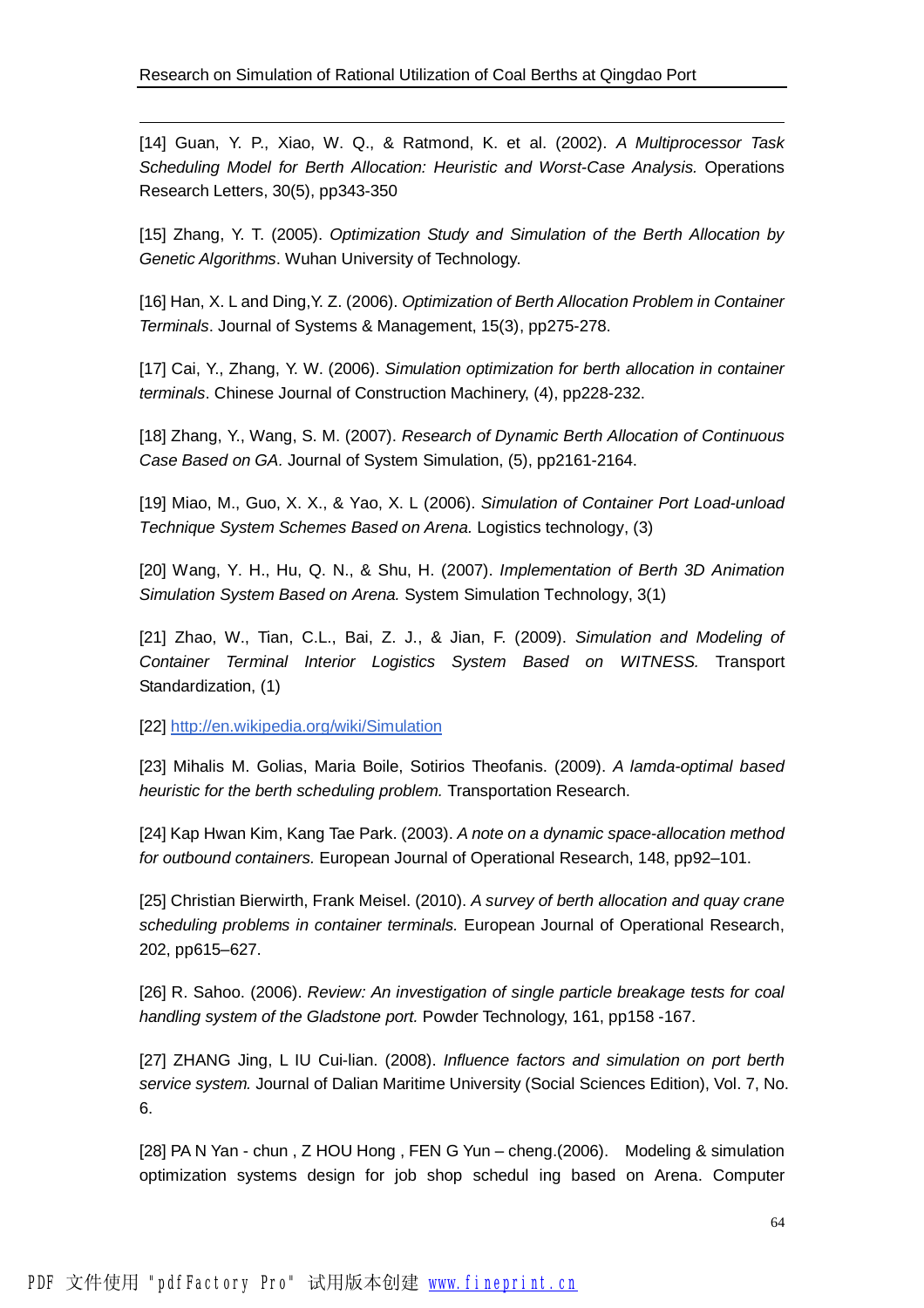$\overline{a}$ 

Integrated Manufacturing Systems, Vol. 12 No. 3.

[29] WANG Yonghui, HU Qingni, SHU Hong. (2007). *Implementation of Berth 3D Animation Simulation System Based on Arena.* System Simulation Technology, Vol. 3, No.1.

[30] Zhang Yantao. (2005). *Optimization Study and Simulation of the Berth Allocation by Genetic Algorithms.* Wuhan University of Technology.

[31] ZHAO Wei, TIAN Chun-lin, BAI Zi-jian, JIAN Feng. (2009). *Simulation and Modeling of Container Terminal Interior Logistics System Based on WITNESS.*  LOGISTICS AND DATA, 188.

[32] HE Junliang, M IWeijian, XIE Chen, YAN Wei. (2008). *Strategy and simulation on berth allocation based on distributed hybrid genetic algorithm.* Journal of ShanghaiMaritime University, Vol. 29 No. 2.

[33] YAN Nannan. (2005). *Decision support for choosing berth harbor based on computer simulation and analytic hierarchy process.* COMPUTER AIDED ENGINEERING, Vol. 14 No. 4.

[34] CAI Yun, HUO Yong-zhong. (2009). *Simulation and Optimization of Container Terminal Logistics System: an Overview.* Journal of System Simulation, Vol. 21 No. 8.

[35] HAN Xiao-le, LU Zhi-qiang, XI Li-feng. (2009). *Optimization of Discrete Berth Scheduling Problem for Dynamic Arriving Vessels with Service Priority.* JOURNAL OF SHANGHAI JIAOTONG UNIVERSITY, Vol. 43, No. 6.

[36] Xiao Qing. (1996).*Analysis of effects of queuing model on ship's waiting time.* Journal of Dalian Maritime University, Vol.22, No.3.

[37] LI Qiang , TONG Shi-qi , WANG Nuo. (2009). *Study on intelligent simulation system of bulk terminal handling process.* Application Research of Computers, Vol. 26 No. 5.

[38] Liu Peng, Yin Liang, Yang Jiaqi.(2006). *Supply Chain Modeling in Arena.* Journal of Wuhan University of Technology (Transportation Science& Engineering), Vol.30, No. 6.

[39] Zhao ying.(2006). *Study on Designing and Simulating the Business Process of Multimodal Transport.* Jilin University

[40] Li ping.(2007). *Modeling and optimization fox Berth Allocation and quay Crane Scheduling System.* Tianjin University of Technology

[41] <http://www.qdport.com/en/synopsis/index.htm>

[42] Yang Haidong. (2006). *Berth Allocation Problem Solution by Berth System Simulation.*  Construction Institute of Technology, Tianjin University.